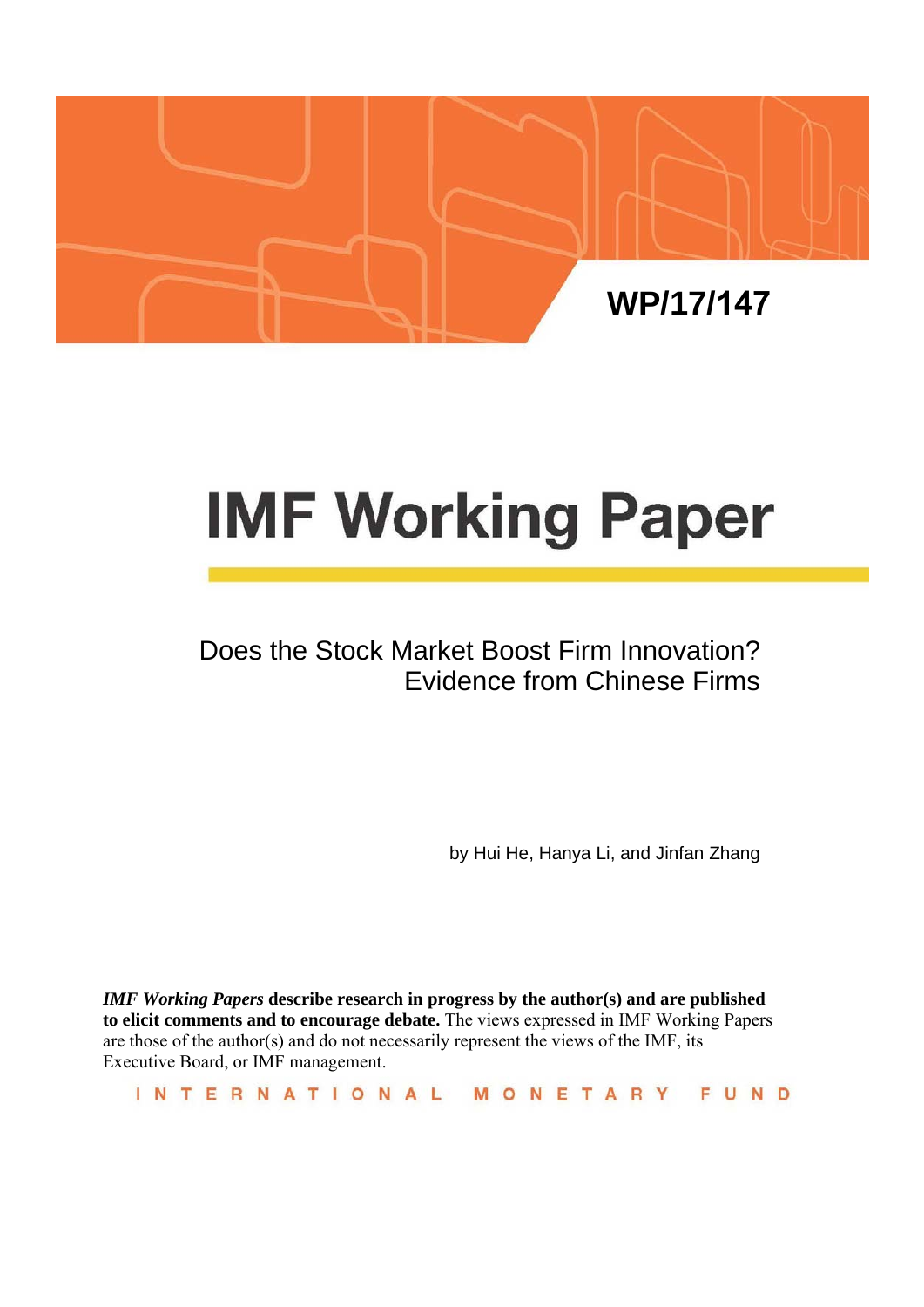#### **IMF Working Paper**

#### Institute for Capacity Development

#### **Does the Stock Market Boost Firm Innovation? Evidence from Chinese Firms**

#### **Prepared by Hui He, Hanya Li, and Jinfan Zhang 1**

Authorized for distribution by Laura Kodres

April 2017

*IMF Working Papers* **describe research in progress by the author(s) and are published to elicit comments and to encourage debate.** The views expressed in IMF Working Papers are those of the author(s) and do not necessarily represent the views of the IMF, its Executive Board, or IMF management.

#### **Abstract**

The paper analyses the effect of the stock market on firm innovation through the lens of initial public offering (IPO) using uniquely matched Chinese firm-level data. We find that IPOs lead to an increase in both the quantity and quality of firm innovation activity. In addition, IPOs expand a firm's scope of innovation beyond its core business. The impact of IPOs on firm innovation varies across financial constraints, corporate governance, and ownership structures. Our results further illustrate that IPOs induce a firm to increase the number of inventors and enable better retention of existing inventors after the IPO. Finally, we show that the enhanced innovation activity resulting from IPOs increases a firm's Tobin's Q in the long run.

JEL Classification Numbers: G31, D22, O31, O53

Keywords: IPO, Innovation, Financial Constraint, Corporate Governance, State Ownership, China

Author's E-Mail Address: hhe@imf.org; hyli@szse.cn; JZhang2@imf.org

<sup>&</sup>lt;sup>1</sup> Hui He, International Monetary Fund and School of Economics, Huazhong University of Science and Technology (HUST); Hanya Li, Research Institute, Shenzhen Stock Exchange; Jinfan Zhang, International Monetary Fund. We thank Jennifer Carpenter, Fei Han, Laura Kodres, Jun Qian, Meijun Qian, Hui Tong, Jianhuan Xu, and Colin Xu for their helpful suggestions. Hui He acknowledges the research support provided by the Shanghai Pujiang Program (No. 2013140026) and the Program for Professor of Special Appointment (Eastern Scholar) at Shanghai Institutions of Higher Learning (No. 2013140034).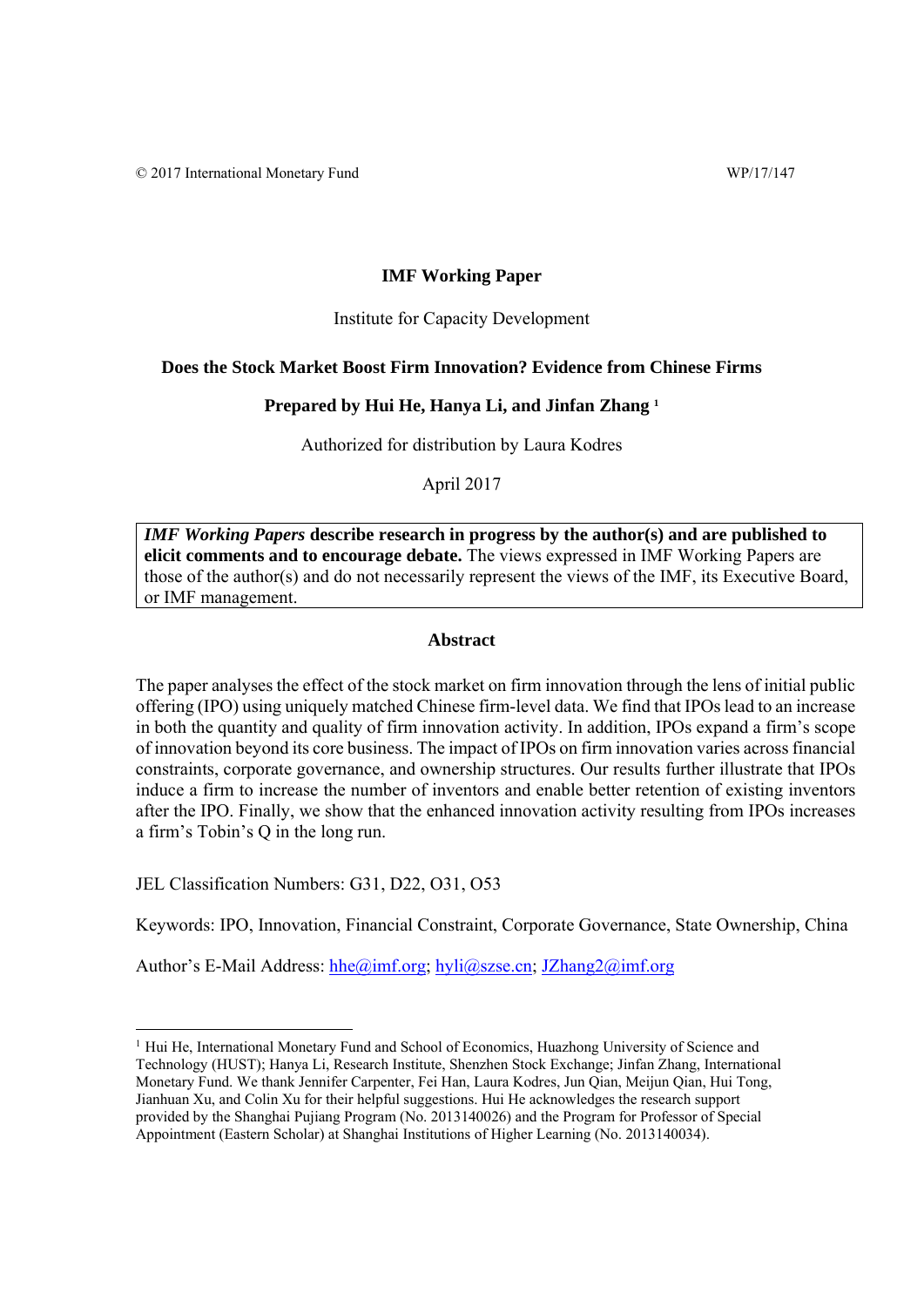| <b>Contents</b> |
|-----------------|
|-----------------|

## Page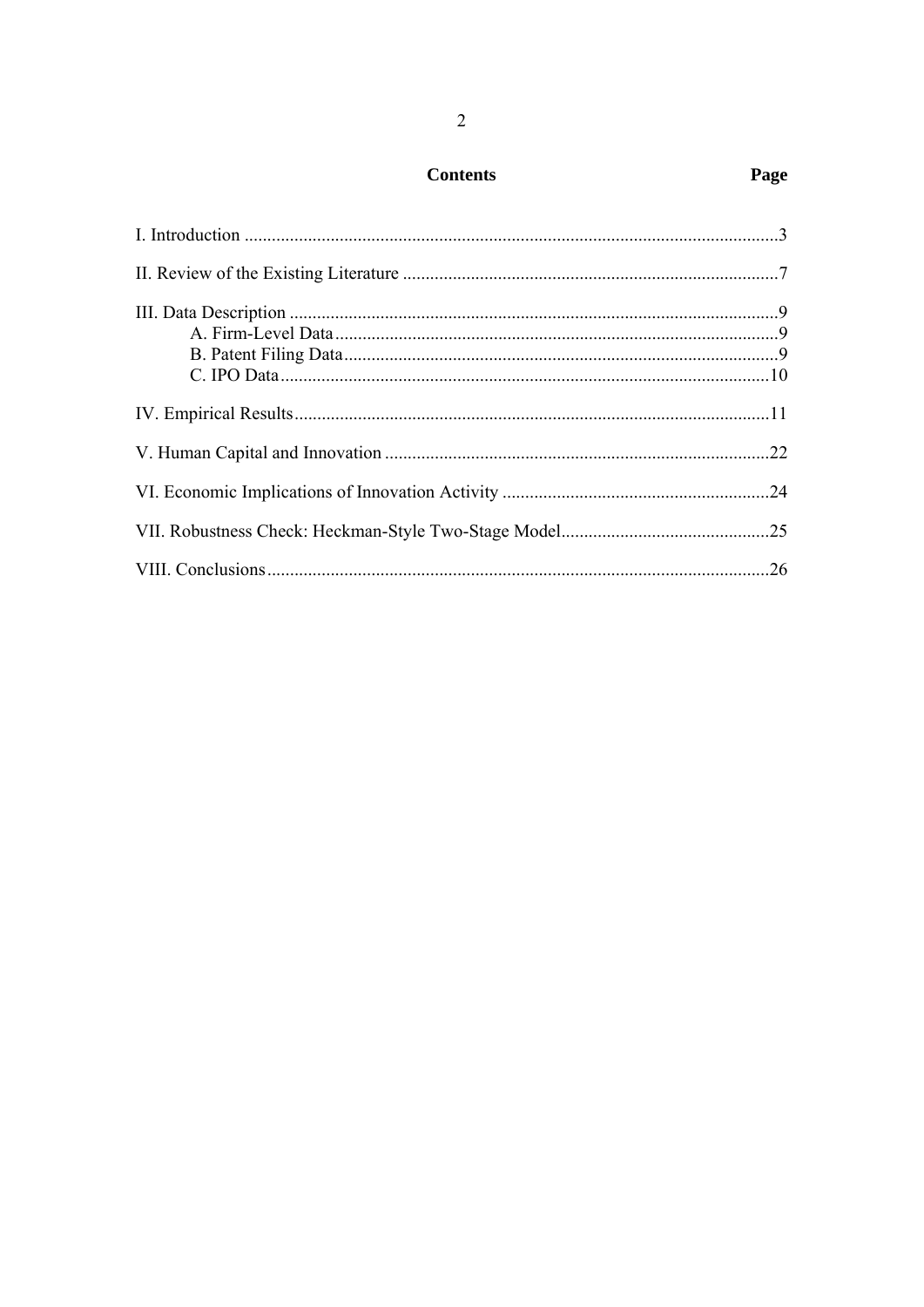#### **I. INTRODUCTION**

Does the stock market affect a firm's innovation activity? This is an important question from both macro and micro perspectives. At the macro level, technological innovation is vital for a country's economic growth (Schumpeter, 1943; Solow, 1957; Aghion and Howitt, 1992). At the micro level, innovation capacity determines a firm's long-term competitive advantage (Porter, 1992).

On the one hand, a stock market is important for firms to raise capital. An initial public offering (IPO) can help increase a firm's innovation activity by providing access to a funding source of lower cost than debt financing (Hall and Lerner, 2010). Moreover, as Holmstrong (1989) points out, the payoff of innovation is heavily skewed and risky due to its long-term, idiosyncratic nature. As a result, debt is a less efficient way of financing innovation compared to equity. For these reasons, an IPO could lead to more innovation activities by giving access to equity financing.

On the other hand, corporate finance literature widely documents that agency problems weaken the efficiency of a firm's business operations (e.g., investment and M&A) after an IPO (Berle and Means, 1932; Jensen and Meckling, 1976). Similar analysis also applies to innovation activities. Innovation is often risky and could cost a manager his or her job. Career concerns may thus force a manager to choose less risky and therefore less innovative projects, which would eventually weaken the firm's innovation activity. In addition, innovation is a difficult and time-consuming task that may require more time and effort. An entrenched manager, therefore, could put less effort into innovation and enjoy a "quieter lifestyle," given the weaker institutional investor monitoring after the IPO. These two incentive channels would lead to less innovation.

With all these trade-offs, whether an IPO will increase or decrease a firm's innovation remains an empirical question. Using uniquely matched Chinese firm-level data, our paper aims to address this dilemma. To that end, we use data on annual patent applications from China's State Intellectual Property Office (SIPO) to capture firm innovation activities.

First, we use the number of patents that firms apply for each year to measure the *quantity* of innovation.

Second, we measure the quality of innovation by utilizing the Chinese patent categorization system. China's patent system divides patents into three categories: invention, design, and utility. Invention patents are considered major innovations, and go through rigorous and lengthy examination of substance similar to that of the United States (U.S.). Design and utility patents are viewed as minor innovations, thereby receiving much looser examination of substance and weaker protection compared to invention patents.2 Prior literature, which

<sup>&</sup>lt;sup>2</sup> See Fang, He, and Li (2016) for details of China's patent system.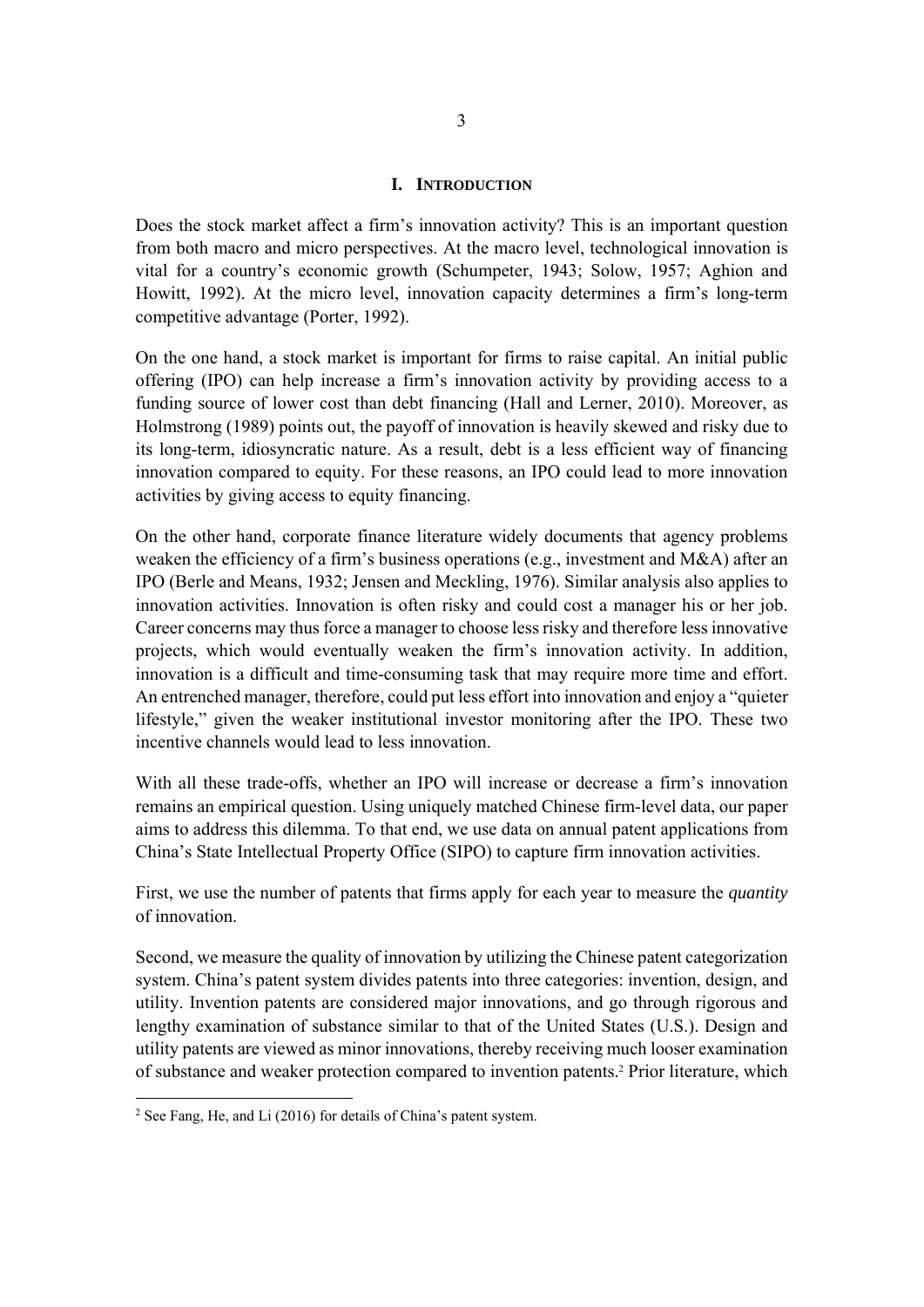mainly focuses on United States and European Union (EU) patent data, uses the patent citation number as a proxy for the quality of innovation (e.g., He and Tian, 2013). As citation data are not available for Chinese patents, we take advantage of the unique characteristics of the Chinese patent system and use the number of invention patent applications (alternatively the proportion of invention patents and the number of inventors per patent) to measure patent *quality*.

Last, the detailed information available on the patents' technology class allows us to explore a firm's innovation *scope*. We match patent application data with Chinese Industrial Survey (CIS) data, which contain detailed balance sheet information for *all* industrial firms (both listed and non-listed) that are either state-owned or non-state-owned with annual sales greater than RMB 5 million (around USD 800,000) (See Section 3.1 for details on the matching of the two datasets). Finally, we use the Chinese Stock Market  $\&$ Accounting Research Database (CSMAR) to identify an IPO firm and its year of IPO.

Having these uniquely matched IPO datasets, we first run an ordinary least squares (OLS) regression using panel data as the baseline. Our results suggest that IPOs are positively associated with firm innovation, both quantity and quality. To be more specific, public listing is associated with an average 35.1 percent annual increase in total patent applications in the subsequent three years. A similar increase also holds for invention patent applications, indicating that IPOs are associated with an increase in quantity as well as quality.

An important concern in OLS analysis is that public listing could be endogenous, thus subjecting results to selection bias. For example, some factors could be simultaneously correlated with the firm's IPO decision and its innovation activity. As Jain and Kini (1994) point out, firms choose to go public at a specific stage in their life cycle, which could correspond to a certain level of firm innovation activities.

To mitigate these endogeneity concerns, we employ a *difference-in-differences* (DiD) approach that compares the innovation output of IPO firms or IPO subsidiaries (i.e. subsidiaries that were established before the IPO and continued to be subsidiaries during the three years following the IPO) to that of non-IPO firms and subsidiaries before and after the IPO conversion. To validate the DiD approach and ensure that IPO firms are compared to similar unlisted firms, we carefully match each IPO firm (and subsidiary) in the treatment group with a firm in the same industry but outside the treatment group by using the *propensity score matching* (PSM) algorithm along a broad range of firm characteristics. After undertaking a series of diagnostic tests to ensure the removal of observable differences between the two groups, we find that firms in the treatment group generate an average increase of 22.9 percent in annual patent applications following an IPO. The quality of the patent, as indicated by invention patent applications, appears to also increase by 12.9 percent. Other measurements of quality, such as the invention patent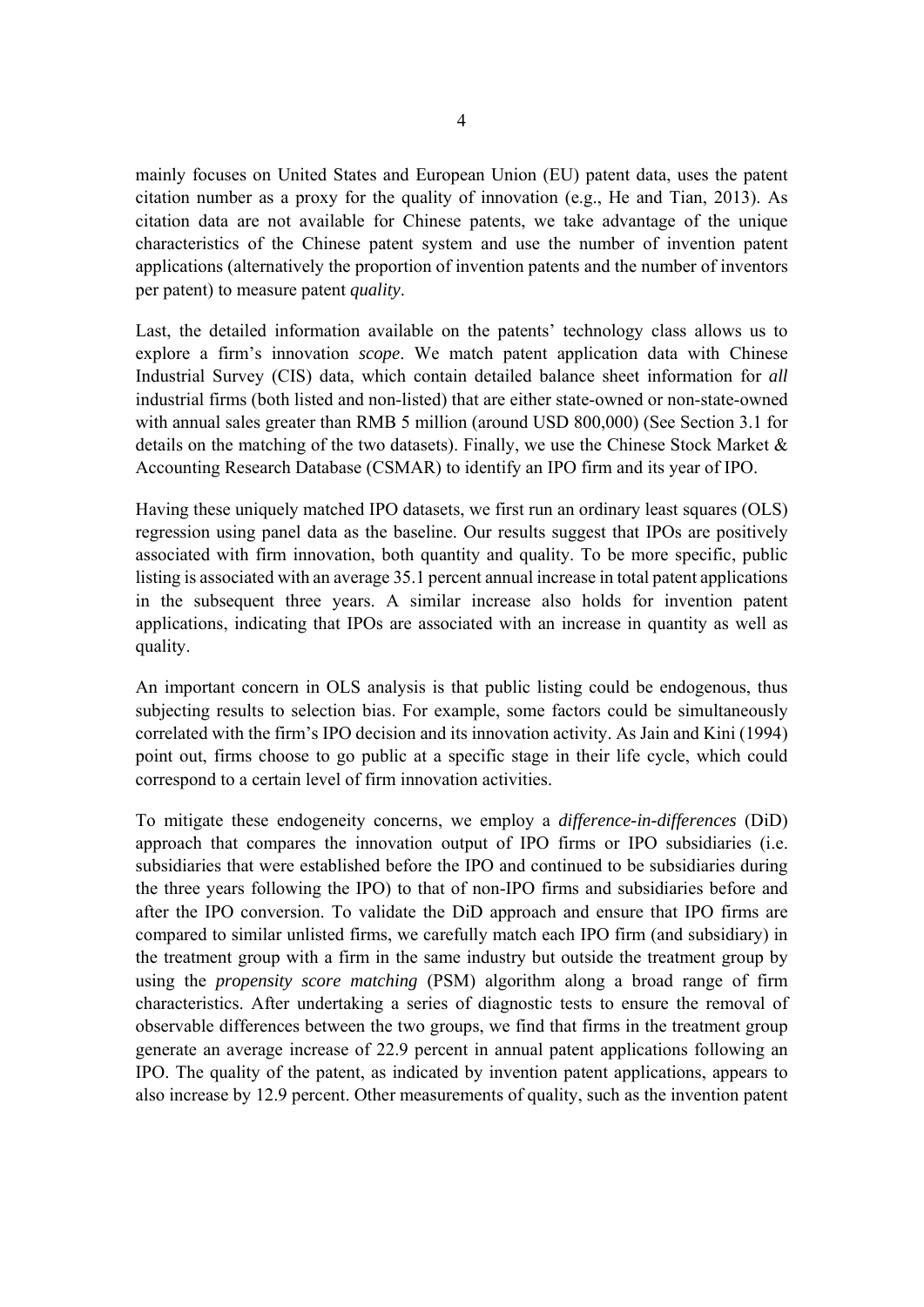ratio and the number of inventors per patent, similarly indicate a rate increase in quality of innovation after the IPO.

To strengthen the identification process, we further use the two-step Heckman-type endogenous switching regression method to identify the causal relationship between IPO and innovation. This test generates quantitative results for innovation quantity and quality that are very similar to those of the DiD test, which corroborates our baseline findings.

We further examine the change in scope of innovation in the DiD framework by dividing a firm's patent applications into two categories—*related* and *unrelated*—based on whether a patent's technology area is related to the firm's core business or not. Theoretically, capital raised from an IPO could be used either to help a firm strengthen its competitive advantage in its core business or to facilitate its expansion into a new business. Our empirical evidence shows that IPO firms see an increase in innovation activity at both their core and new business.

The DiD estimation approach helps us mitigate the endogeneity problem in the OLS regression and shows that IPOs do indeed have a positive impact on innovation activity. To gain a better understanding of the factors that cause such positive effect on innovation, we further apply a *difference-in-difference-in-differences* (DiDiD) framework that helps determine how the IPO impact varies across firms' financial constraints, corporate governance, and ownership structures.

We further demonstrate that financial constraints play an important role in determining innovation performance after an IPO by addressing a firm's financial constraints from two perspectives.

First, we test whether the impact of an IPO on innovation depends on a firm's external financing needs. Following Rajan and Zingales (1998), we divide all two-digit industries into two groups: industries dependent on external finance (those above the median level of the external finance dependence index) and industries able to draw on internal finance (those below the median level of the external finance dependence index). Higher external finance needs imply that a firm is more likely to be subject to financial constraints. Our DiDiD regressions indicate that firms in industries dependent on external finance tend to experience higher increase rates in innovation (in terms of both quantity and quality) after an IPO compared to firms in industries with access to internal finance. This finding points to financial constraints playing an important role in a firm's increase in innovation after an IPO. The equity raised by an IPO helps relax a firm's financial constraints and enables it to meet its financing needs, which leads, in turn, to an increase in innovation activity.

Second, we look at the impact of collateral constraints on innovation. Following the literature (e.g., Kiyotaki and Moore, 1997), we use the ratio of fixed assets to total assets as a proxy for collateral constraints. A high ratio implies a higher collateral value; hence, less stringent financial constraints. We find evidence to support that an IPO firm with a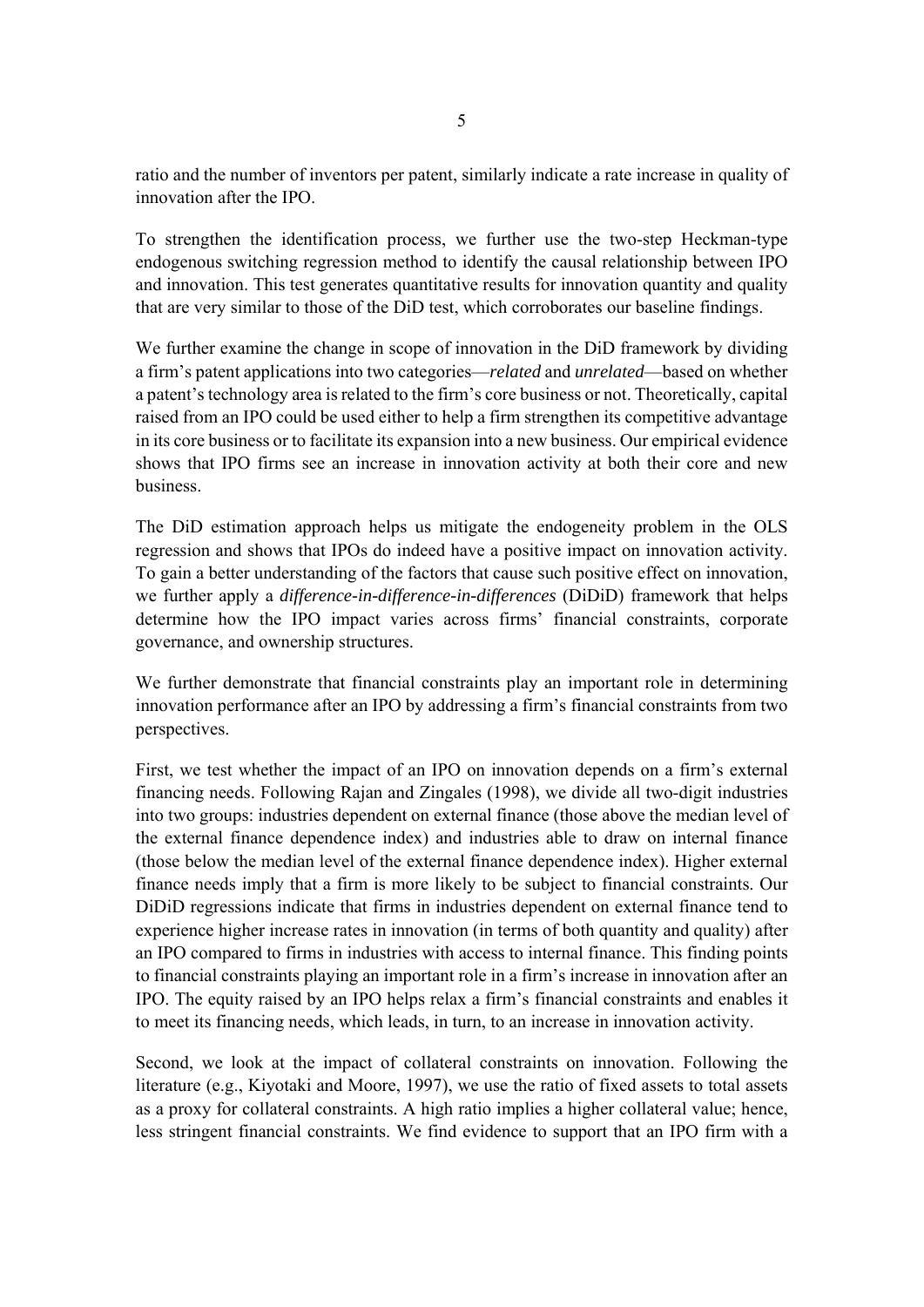lower fixed-assets ratio (characterized by stricter collateral constraints) before an IPO tends to experience improved innovation after the IPO. This finding is consistent with the message from the test of external financing needs: the equity raised by an IPO helps relax financial constraints, thus leading to increasing innovation activity. These results help us better understand the positive impact of IPOs on firm innovation in China. With an underdeveloped financial system, firms in China often face severe financial constraints. Equity fundraising through IPOs offers them a valuable source of innovation and growth.

In addition to financial constraints, our results show that corporate governance structures also play an important role in the positive impact of IPOs on innovation. We find that IPOs have a stronger impact on firms granting stock to their managers. By aligning the interests of managers and shareholders, stock granting provides a stronger incentive to innovate so as to add long-term value for the firm. Moreover, we find that firms with the same person as CEO and president tend to innovate more after an IPO. Career Concern Theory argues that, given the high risk of failure associated with innovation, managers may avoid engaging in it not to risk their own job security. According to this theory, CEOs who are also the president of their firms are entrenched (likely to be founders or even controlling shareholders) and thus more willing to take risk. Our results lend support to the Career Concern Theory.

Moreover, we discovered that privately-owned enterprises (POEs) exhibit a greater increase in innovation after an IPO than state-owned enterprises (SOEs). Since POEs face more stringent financial constraints before an IPO and deal better with agency problems caused by IPOs than SOEs, this finding further corroborates the importance of alleviating financial constraints as well as the deep effect agency problems have on innovation activity after an IPO.

Given the substantive increase in firm innovation quantity and quality, and the expansion of innovation scope after an IPO, it is natural to wonder how it happens. Leveraging the inventor information in our patent data, we show that having more inventors and better retention of existing inventors might be the reasons underlying the enhanced innovation activity after a firm's IPO. Our DiD test indicates that IPO firms tend to hire more inventors than non-IPO firms. This implies that the accumulation of human capital played a role in the increased number of patent applications. In addition, our analysis of inventors further demonstrates that IPO firms (especially POEs) have much lower inventor departure rates than non-IPO firms, indicating that IPOs help firms retain their innovators. Finally, we do not find evidence that the increase in patent applications is due to a growth in the productivity of inventors after an IPO. Therefore, enhanced innovation seems to be associated with changes in the *extensive* margin (i.e., entry and exit) rather than the *intensive* margin (productivity per existing inventor).

Further, we explore the following bottom-line question: Does the enhanced innovation activity after an IPO help create firm value in the long run? Our answer is yes. This question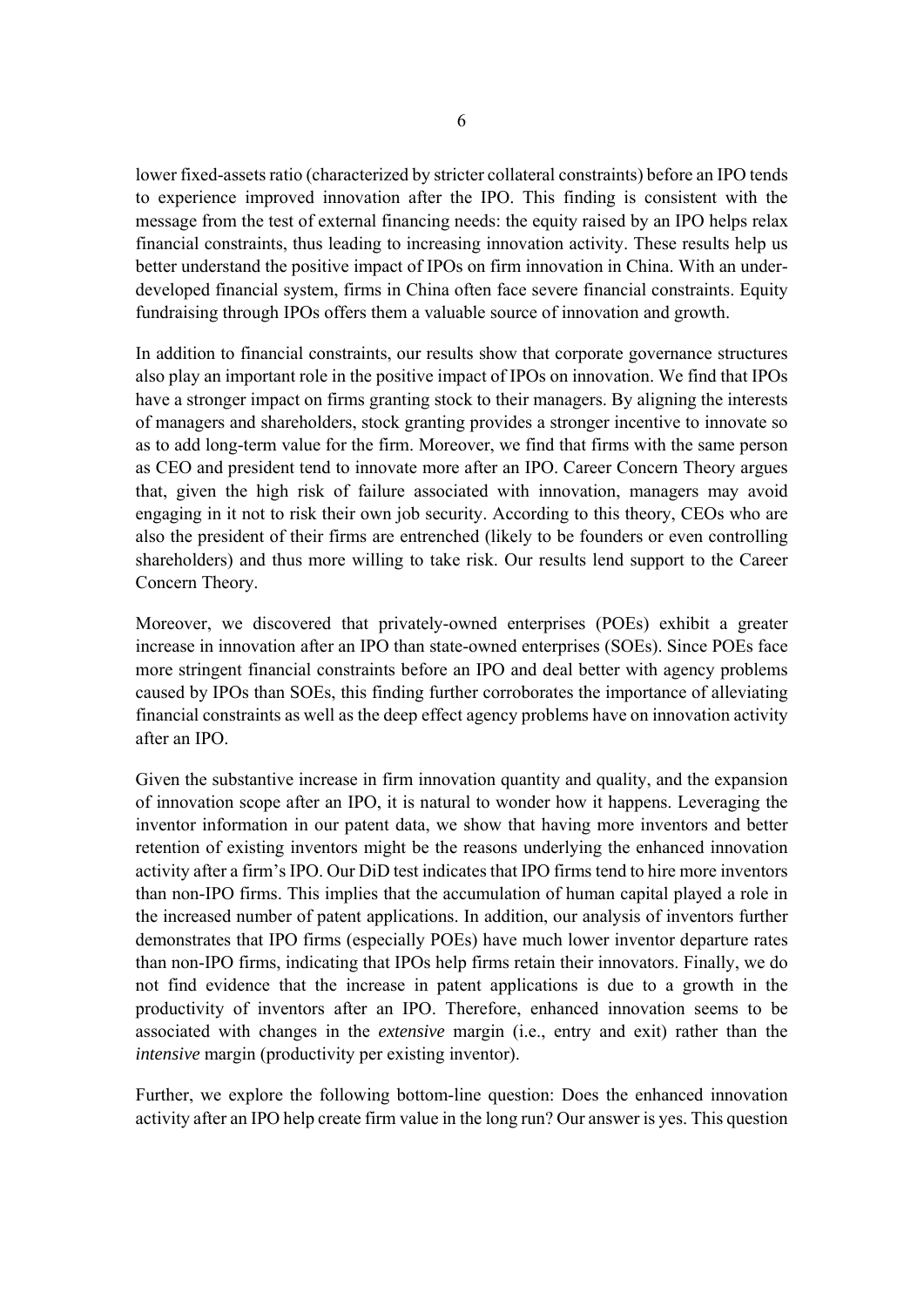is important because IPO firms may simply increase their patent applications for "windowdressing" purposes. We have two pieces of evidence against the "window-dressing" hypothesis: First, as mentioned above, the quality of the patent applications (measured by invention patent counts, the share of invention patents in total patents, and the number of inventors for each patent) increases after an IPO. Second, we find that firms that apply for more patents during the three years following an IPO see a larger Tobin's Q increase, indicating that patent applications are associated with long-term value creation. Moreover, we find that the increase in invention patents has a stronger impact on increasing Tobin's Q than other patent types. All the above support the argument that increased innovation activity after an IPO leads to firm value creation in the long run and disprove that window dressing may boost short-term valuation.3

The rest of the paper is organized as follows: Section 2 discusses the related literature. Section 3 describes the data sample and variable construction; it also reports summary statistics. Section 4 presents baseline results and addresses identification issues concerning innovation quantity, quality, and scope. Section 5 further explores the relationships among IPOs, inventors, and innovation activity. Section 6 investigates the impact of enhanced innovation after an IPO on a firm's value. Section 7 provides the robustness check of the causal relationship between IPOs and innovation through exploring the two-step Heckmantype endogenous switching regression. Section 8 concludes.

#### **II. REVIEW OF THE EXISTING LITERATURE**

Our paper contributes to three strands of literature. First, studies on the real impact of IPOs have documented a wide range of post-IPO firm performance changes, such as the decline in profitability—documented in Jain and Kini (1994); Pagano, Panetta, and Zingales (1998); and Pastor, Taylor, and Veronesi (2009)—and the reduction in productivity shown in Chemmanur, He, and Nandy (2009). This paper contributes to the literature by leveraging our data and proposing a new DiD strategy to estimate the IPO effect on firms' innovative activities in the Chinese context.

Additionally, the paper is closely related to contemporaneous research by Bernstein (2015), who examines a similar question in the context of US IPOs. Our analysis differs from Bernstein's (2015) in several ways: We have implemented a DiD methodology to tackle the identification problem to leverage our unique datasets, including the balance sheet information of *both* listed and non-listed manufacturing firms in China. In contrast, Bernstein (2015) draws on an instrumental variable methodology using US IPO firm data.<sup>4</sup>

 $\overline{a}$ 

<sup>&</sup>lt;sup>3</sup> Carpenter, Lu, and Whitelaw (2016) argue that counter to common perception, stock prices in China are strongly linked to firm fundamentals. Our results here confirm that the Chinese stock market encourages innovation and creates real value from a different angle.

<sup>4</sup> As an IPO is not an exogenous event, to control for potential selection bias, Bernstein (2015) uses S&P500 index fluctuations during the book-building phase as an instrumental variable (IV) for IPO completion in the estimation.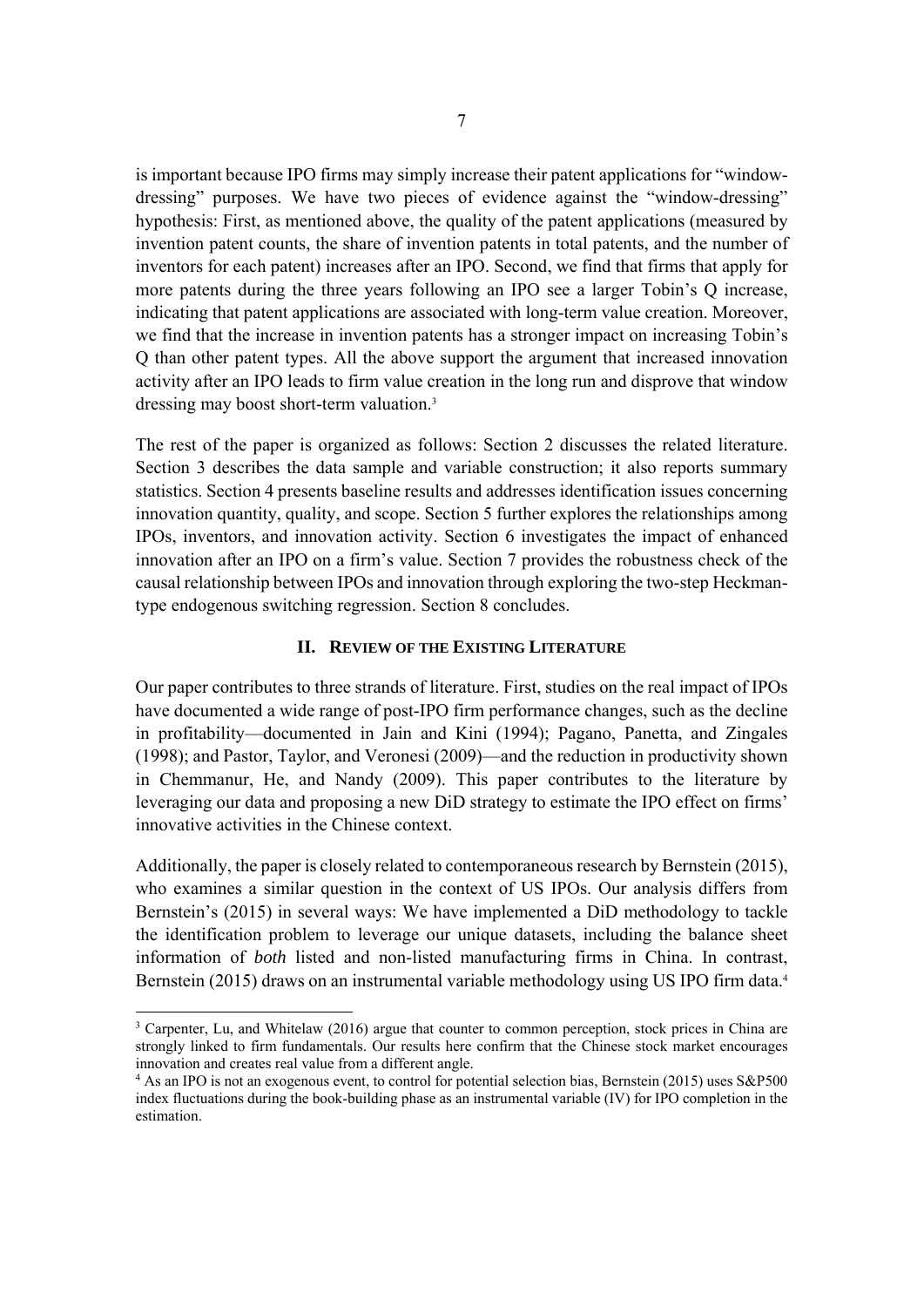Additionally, we find that an IPO can substantially enhance firm innovation activity in terms of quantity, quality, and scope, which is in sharp contrast to the findings of Bernstein (2015) stating that IPOs have no impact on firm innovation quantity and have a significantly negative impact on quality. Our paper complements Bernstein (2015) by using a different identification strategy and emphasizing the positive impact of IPOs on innovation in the Chinese context, where firms face different financial constraints and corporate governance structures compared to their counterparts in the U.S. Our findings suggest that IPO benefits outweigh the costs of firm innovation in China and, perhaps even in other comparable developing countries. Moreover, we believe that financial constraints might play a very important role in understanding the reason behind our findings. Firms in China often face much more severe financial constraints than firms in the U.S., which makes accessing the equity market of uppermost importance for innovation in China. This aspect explains our finding that Chinese firms have more financial resources for retaining inventors after an IPO. Although we also identify the existence of the agency problem in China, which according to Bernstein (2015) is the source of the major negative impact on innovation brought by IPOs in the U.S., the benefits of IPOs in relaxing financial constraints significantly outweigh the negative impact of the agency problem induced by IPOs, a factor that had not been explored in the prior literature.

Second, the paper is also related to publications on equity markets and innovation, including a growing strand of literature comparing the behavior of public and private firms along various dimensions such as investment sensitivity (e.g., Asker, Farre-Mensa, and Ljungqvist, 2010; Sheen, 2009), debt financing and borrowing costs (Saunders and Steffen, 2011; Brav, 2009), external financing needs (Acharya and Xu, 2016), dividend payouts (Michaely and Roberts, 2007), and CEO compensation (Gao, Lemmon, and Li, 2010). Atanassov, Nanda, and Seru (2007) argue that arm's length financing (equity and public debt) is positively related to innovation, while relationship-based bank financing is negatively related to innovation. Our paper advances this line of inquiry by providing new evidence showing the positive role that arm's length financing can play in innovation.

Third, this paper also contributes to a growing theoretical and empirical literature strand that explores the role of governance, capital structure, and ownership concentration in corporate innovation. For instance, literature on larger institutional ownership (discussed by Aghion, Van Reenen, and Zingales, 2013), corporate venture capital (Chemmanur et al., 2014), and hotrather-than-cold markets (Nanda and Rhodes-Kropf, 2013) all treat how altered managerial incentives motivate managers to focus more on long-term innovation activities. Our paper provides new evidence showing that career concerns and management incentives can play an important role in affecting firm innovation after IPOs.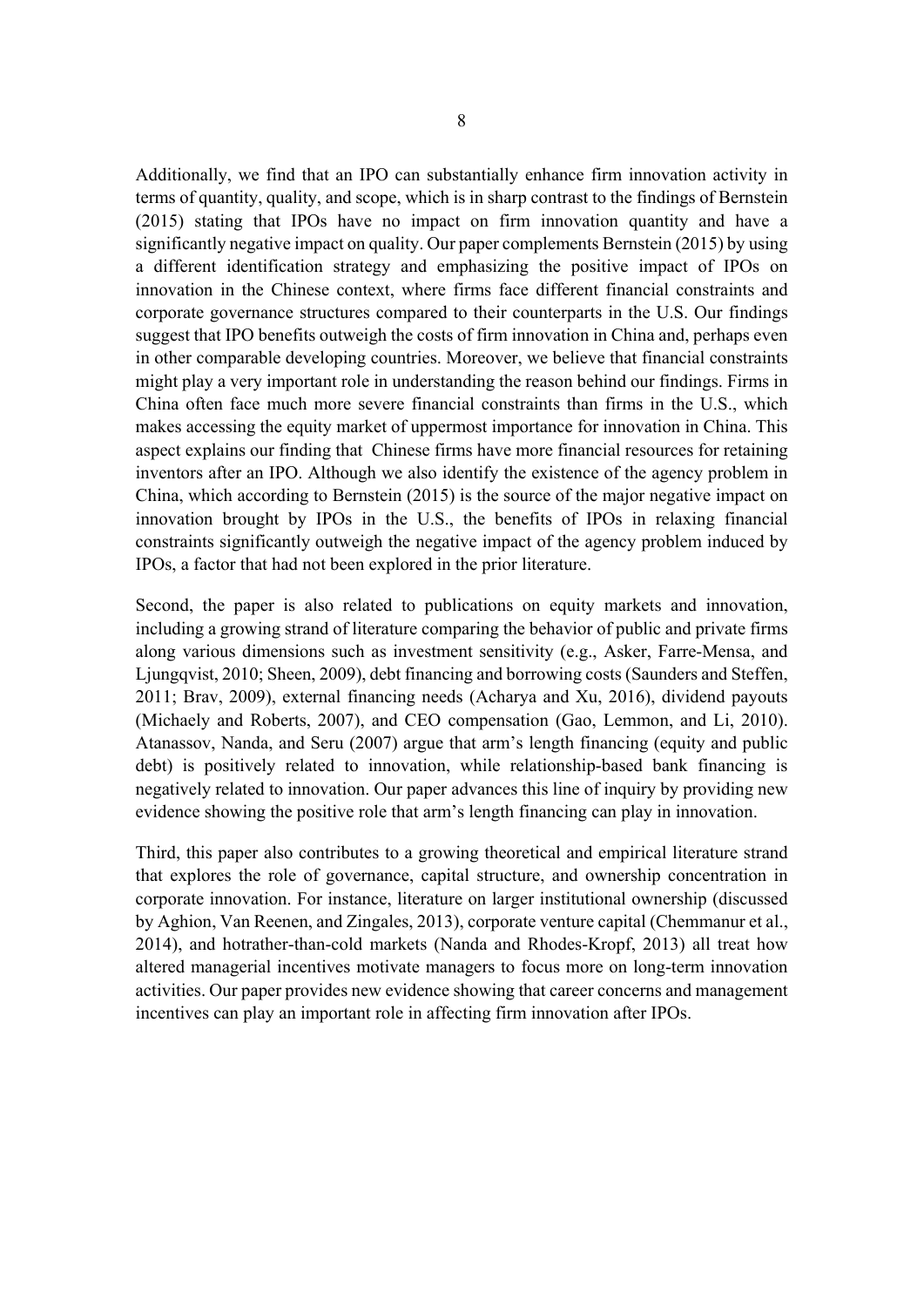#### **III. DATA DESCRIPTION**

#### **3.1 Data and Sample Construction**

#### **A. Firm-Level Data**

Our first dataset is the annual Chinese Industrial Survey (CIS) conducted by the National Bureau of Statistics of China from 1998 to 2007. These data provide the most comprehensive coverage of Chinese manufacturing firms, including all state-owned and non-state-owned firms with sales over RMB 5 million (around USD 800,000). The number of firms included in this database varies from over 165,000 in 1998 to 337,000 in 2007. Firms in the CIS span the entire country and all manufacturing industries. The CIS provides detailed information on firm registration (e.g., name, location, industry, age) and balance sheet variables such as capital, debt, ownership structure (POE vs. SOE), employment, sales, interest payments, and profit. It also offers a rare opportunity to gain access to highquality firm-level data for non-listed firms, reason why it has been widely used in recent writings (e.g., Hsieh and Klenow, 2009; Brandt, Biesebroeck, and Zhang, 2012; Hsieh and Song 2015; Aghion et al., 2015).

#### **B. Patent Filing Data**

We use a firm's patent applications as a proxy for the firm's innovation activity. Our patent filing data are from the State Intellectual Property Office of China (SIPO) and contains detailed information on each patent, including the application identifier, the title of the patent, the application date, the type of patent (invention, utility, or design), the technology class of the patent, the names of the inventors, and the applying institution. The dataset covers all patent applications from 1985 to 2011, with the number of annual applications varying from 575 in 1985 to 1,108,534 in 2011. This dramatic increase in patent applications has led China to surpass the U.S. and become the topmost country in patent applications. Although doubts have been raised regarding the quality of China's innovation and intellectual property rights, recent studies have shown that China's patents do indeed have a real positive impact on firms' productivity growth (see Fang, He, and Li, 2016).

In China, patents are classified into three types: invention, utility, and design. In contrast to utility and design patents, invention patents are granted for major technological innovations. These undergo much more rigorous scrutiny: Inventors must submit a clear and comprehensive description of the invention as well as reference materials for the patent application and undergo "substantive examination" for novelty, inventiveness, and industrial applicability. It usually takes two to three years for an invention patent application to go through the entire process. Once granted, invention patents enjoy much stronger legal protection than utility and design patents. For all these reasons, invention patents are viewed as having the highest quality. Accordingly, we use the quantity of invention patent applications to measure innovation quality.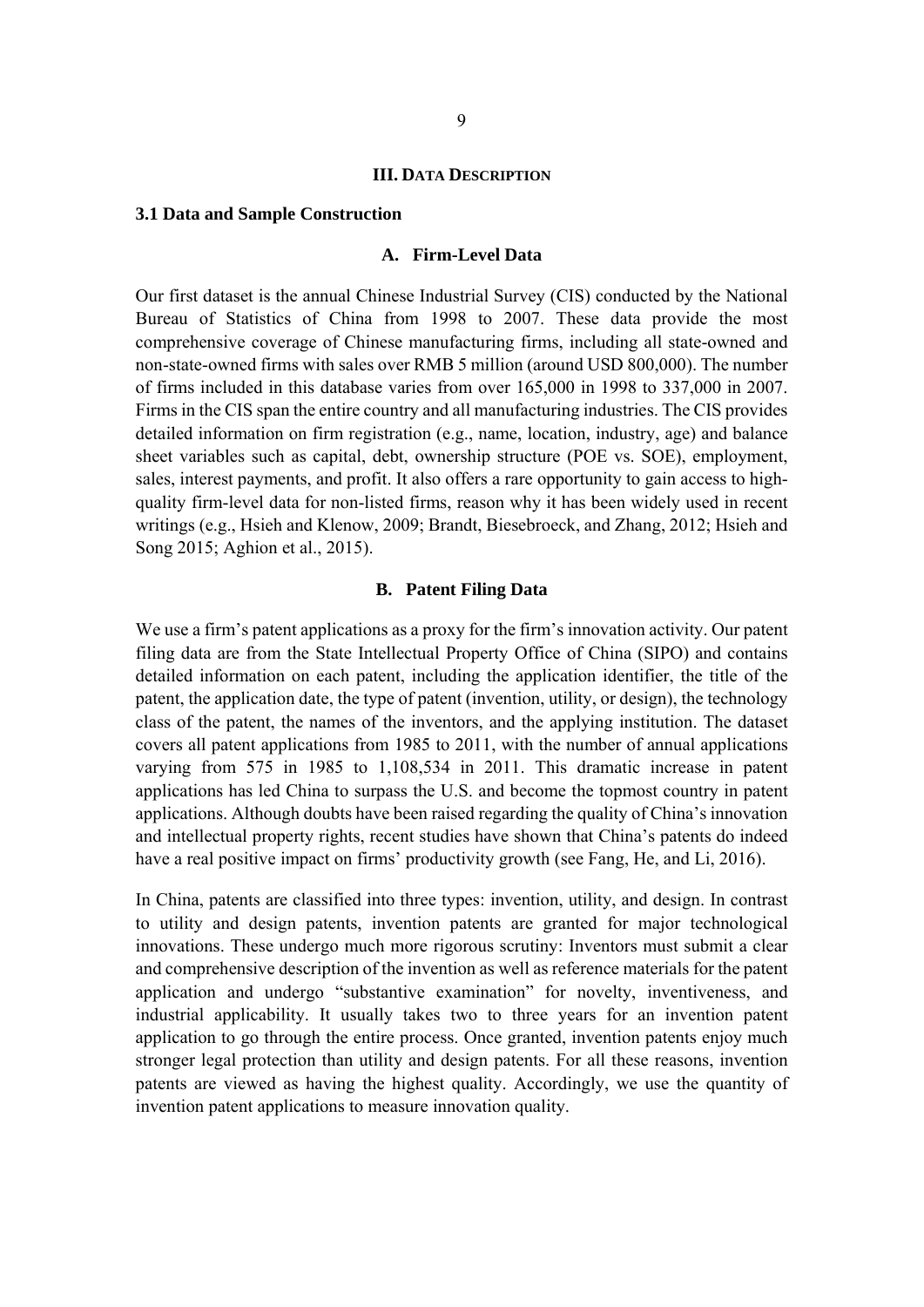We match the patent application data with firm information from CIS data by using the firm's name. The accuracy of the match is checked by comparing the location information.<sup>5</sup> In our sample, 6.01 percent of firms applied for at least one patent during the period 1998– 2007. According to a report by the National Bureau of Statistics of China, about 8.8 percent of manufacturing firms with annual sales above RMB 5 million applied for patents between 2004 and 2006. Given the long-term trend of increasing patent applications during the sample period, the quality of our matching is reasonably good. Additionally, we only retain firms that have at least five years of observations in the CIS data to minimize the noise of short-lived firms and abnormal observations. After further filtering out firms with key missing variables and obvious data errors—following literature such as that of Cai and Liu (2009)—we eventually obtain a final sample of 999,114 firm-year observations corresponding to 136,762 firms.

#### **C. IPO Data**

Our third dataset is the Chinese Stock Market & Accounting Research Database (CSMAR), through which we can identify IPO firms and their subsidiaries. Among the 620 IPOs issued from 1999 to 2006, we can directly match 148 manufacturing IPO firms in the CIS data and further identify another 208 as subsidiaries<sup>6</sup> that were established at least one year before the IPO and continued to be a subsidiary of the IPO over the subsequent three years. Among these 356 firms affected by IPOs, 190 had at least one patent application over between 1998 and 2007.

In summary, by linking the CIS, patent filing, and CSMAR data, we generate a comprehensive dataset that includes firm balance sheets, patent filings, and IPO information for the 1998–2007 period.

#### **3.2 Variable Construction**

-

We use the patent filing counts to quantify innovation activity. The distribution of patent applications in our final sample is right-skewed, similar to U.S. patent data, with its median at zero (See Table 1). Following the literature (e.g., He and Tian, 2013; Gu, Mao, and Tian, 2013), we winsorize these variables at the  $99<sup>th</sup>$  percentile. We then use the natural logarithm of one plus patent counts,  $LnPat$ , as the main measure of innovation activity. As illustrated previously, since invention patents are widely regarded as being of higher quality compared to design and utility patents, we also use the natural logarithm of one plus invention patent applications ( $\text{Ln} \text{Inv}$ ) as the quality measure of firm innovation.

<sup>5</sup> See Fang, He, and Li (2016) for details of the matching.

<sup>&</sup>lt;sup>6</sup> We require that the matched firms have observations at least one year before and after the IPO in the CIS data.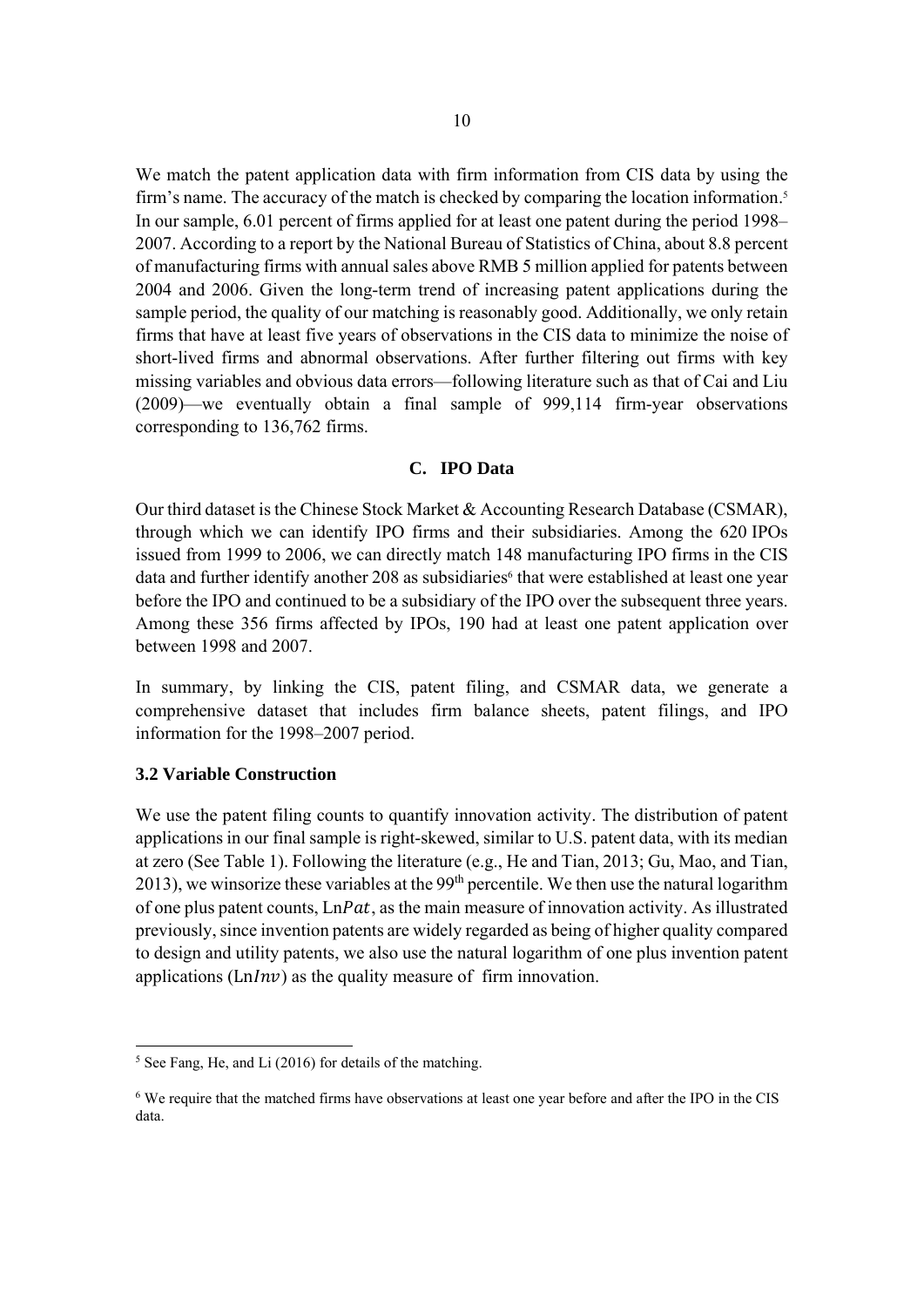In our regression analysis, we follow the innovation literature in controlling for a set of firm and industry characteristics that might affect a firm's future innovation output. In the baseline regression, the control variables are (i) firm size, measured by the natural logarithm of total assets,  $Ln(AT)$ ; (ii)  $FixAT_ATT$ , measured by net fixed assets divided by total assets; (iii) *Admin AT*, measured by administration expenditure divided by total assets; (iv) Interest\_AT, measured by interest expenditure divided by total assets; (v) *Leverage*, measured by total liabilities divided by total assets; (vi) *Liquidity*, measured by the ratio of the difference between current assets and liabilities and total assets; (vii) ROA, measured by net income divided by total assets; (viii)  $Ln(Age)$ , measured by the natural logarithm of one plus the number of years after establishment;  $(ix) HI$ , measured by the Herfindahl index based on annual sales;  $(x)$   $SOE$ , a state-owned enterprise dummy that takes the value of one for SOEs, zero otherwise; (xi)  $EX$ , an exporter dummy that is equal to one for exporters, zero otherwise; and (xii) *Stock*, patent stock measured by the total patent applications of the firm prior to the current year. To circumvent the potential nonlinear effects of product market competition (Aghion et al., 2005), we include the squared Herfindahl index in our baseline regressions. All variables are computed for firm *i* over its fiscal year *t*.

#### **3.3 Summary Statistics**

Following the literature, we winsorize all variables at the  $1<sup>st</sup>$  and  $99<sup>th</sup>$  percentiles of their distribution to mitigate the effect of outliers. Table 1 presents the summary statistics of the main variables used in the analysis of our final sample. On average, a firm in our sample files 0.18 patents per year, 0.03 of which are invention patents. In comparison, IPO firms and their subsidiaries are more active in innovation. These IPO-related firms file 2.21 patents per year, of which 0.68 correspond on average to invention patents. In our merged sample, the average firm has total assets of RMB 9.99 million (USD 1.5 million), a fixedassets to total-assets ratio ( $FixAT_A$ *AT*) of 0.33, and a leverage ratio of 0.59. The firms in our sample are on average 12.64 years old.

#### **IV. EMPIRICAL RESULTS**

#### **4.1 Time Series Pattern and Panel Regression Results**

In Figure 1, we plot the average number of industry- and year-adjusted innovation output variables within a seven-year window around the IPO event. More specifically, we adjust total patent (invention patent) filing numbers by subtracting the average number of total patent (invention patent) filings of all firms in the same industry and year. The time series plots in both Panel A and Panel B demonstrate that total patent (including invention, utility, and design patents) and invention patent filings do not significantly increase over the three years leading up to firms' IPOs. In contrast, there is sharp jump in the number of both total patent filings and invention patent filings starting from the IPO year. The increase lasts through the three years following the IPO.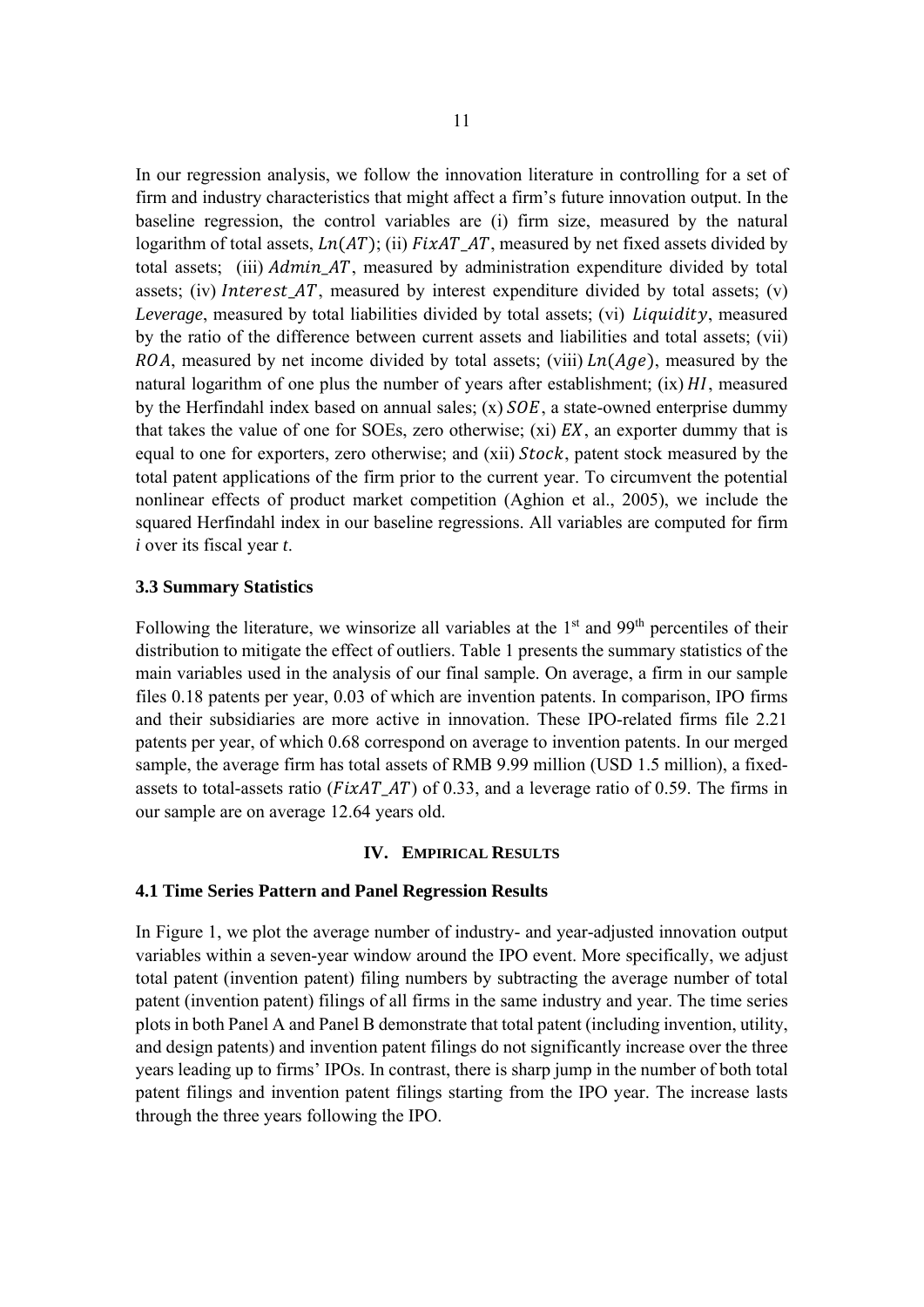Inspired by the raw pattern of innovation output surrounding the IPO in the time series data as demonstrated in Figure 1, we use the IPO firms' firm-year observations for a seven-year window centered on the IPO event and estimate an OLS regression:

$$
Pat_{it}(Inv_{it}) = \alpha + \beta_1 before_{it}^{-3} + \beta_2 before_{it}^{-2} + \beta_3 current_{it} + \beta_4 after_{it}^1 + \beta_5 after_{it}^2 + \beta_6 after_{it}^3 + \varepsilon_{it}
$$
\n(1)

where *i* denotes the firm and *t* denotes the year. The dependent variable is firm *i*'s total patent filing (invention patent filing) adjusted for the industry-year average in year *t*. The independent variable  $before_{it}^{-3}$  is a dummy that equals one if the firm-year observation is three years before the IPO event, and zero otherwise. Similarly,  $before_{it}^{-2}$  is a dummy that equals one if the firm-year observation is two years before the IPO event, and zero otherwise. *current<sub>it</sub>* is a dummy that equals one if the firm-year observation is in the IPO year, and zero otherwise. The dummy variables  $after_{it}^1, after_{it}^2, after_{it}^3$  are equal to one when the observations are one year, two years, and three years after the IPO event respectively, and zero otherwise. As can be seen, the benchmark group comprises the observations one year before the IPO.

The results are reported in Table 2. We find that the coefficient estimates of  $before_{it}^{-2}$  and before $\bar{i}$  are statistically insignificant for both total patents and invention patents, showing that firm innovation output stays at the same level before the IPO. In contrast, the coefficients of current,  $after_{it}^1$ ,  $after_{it}^2$  and  $after_{it}^3$  are all positive and statistically significant, indicating a jump in innovation activity, both in terms of quantity and quality, after the IPO. These findings confirm the time series trend shown in Panels A and B of Figure 1.

Next, to take advantage of our rich data set, we explore the impact of IPOs on firm innovation using a panel data regression approach. We estimate the following regression

$$
LnPat_{i,t+n}(LnIn_{i,t+n}) = \alpha + \beta list_{it} + \gamma X_{it} + year_t + industry_{ij} + \varepsilon_{it}
$$
 (2)

where  $LnPat_{i,t+n}(LnInv_{i,t+n})$  is the natural logarithm of one plus the total patent (invention patent) filing in year  $t+n$  for firm  $i$ , where  $n$  is equal to 1,2,3. The variable of interest, *list<sub>it</sub>*, is equal to one if firm *i* or firm *i*'s parent firm undergoes an IPO in year *t*, and zero otherwise.  $X_{it}$  is a group of firm-level control variables, summarized in Table 1, which according to the literature (e.g., Gu, Mao, and Tian 2013) are relevant to a firm's innovation activities.  $year_t$  and  $industry_{ij}$  control for the year and industry-level fixed effects.

The results of the panel data regression are reported in Table 2 Panel B. The coefficient estimate of *list<sub>it</sub>* is positive and statistically significant at the 1 percent level for  $n=1,2,3$ . Based on the coefficients estimated in columns  $(1)$ – $(3)$ , going public is associated with an increase in average annual patent filings of 35.1 percent for the subsequent three years after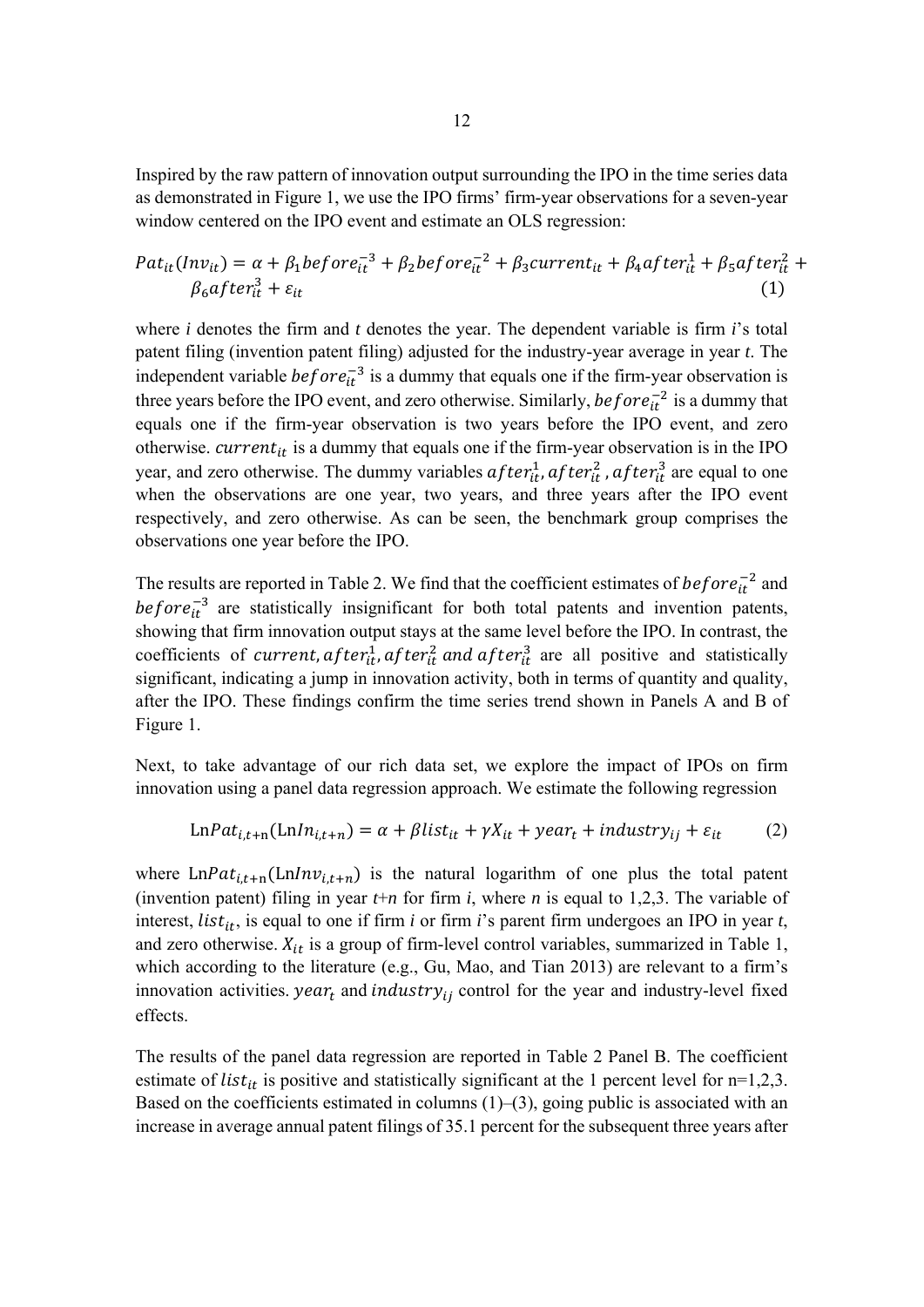the IPO, indicating an economically significant magnitude. Similar results also hold for the invention patent applications according to columns (4)–(6). Various robustness tests were conducted to corroborate our baseline OLS regression results. For instance, we employed quantile regressions with various specifications, and the coefficients for the list dummy variable are always positive and significant.

#### **4.2 Difference-in-differences Test**

A legitimate concern regarding panel data regression results is the endogeneity problem. It is possible that both the IPO decision and firm innovation are affected by firms' unobservable characteristics. For instance, a rapidly growing firm is more likely to go public, and at the same time, it has reached a growth stage whereby it wants to increase its innovation activity. Our identification strategy to alleviate the endogeneity concern is based on a difference-in-differences (DiD) approach. The CIS data, which provide detailed balance sheet information for non-publicly listed manufacturing firms, allow us to match the IPO firms with non-publicly listed firms that have similar firm characteristics to the IPO firms. We then compare the innovation output of the IPO firms to the innovation output of the matching firms, which do not go public but are otherwise comparable, before and after the IPO.

The DiD approach has important advantages. First, it can rule out omitted trends that are correlated with an IPO and innovation in both treatment and control groups. For instance, the prosperity of a certain industry can simultaneously increase the likelihood of an IPO and future innovation. The DiD approach rules out the possibility that industry prosperity, rather than the IPO itself, drives the change in innovation activity. Second, the DiD approach controls for constant unobservable differences between the treatment and control groups.

We construct the treatment and control groups of firms using the PSM algorithm. Specifically, the treatment group includes all IPO firms and their subsidiary firms for the period 1999–2006 with non-missing matching variables in the pre-IPO year (*t-1*) and the post-IPO year  $(t+1)$ . We further require that the subsidiary firms must maintain their subsidiary status from IPO year *t* to year *t+3* and they must be established no later than *t-3*.

We use the PSM algorithm to identify matches between IPO firms and firms that do not go public. In our PSM, we first estimate a probit model with 356 firms associated with IPOs and 772,734 firm-year observations without IPOs. The dependent variable  $Y_{it}$  equals one if firm *i* has an IPO at year *t*, and zero otherwise. In the probit model, we include all control variables from the baseline specification in equation (2), which are measured in the year immediately preceding the IPO. We also include patent growth during the three years before the IPO,  $g\_pn$ , and the patent stock, *Stock*, in the probit model, to ensure that the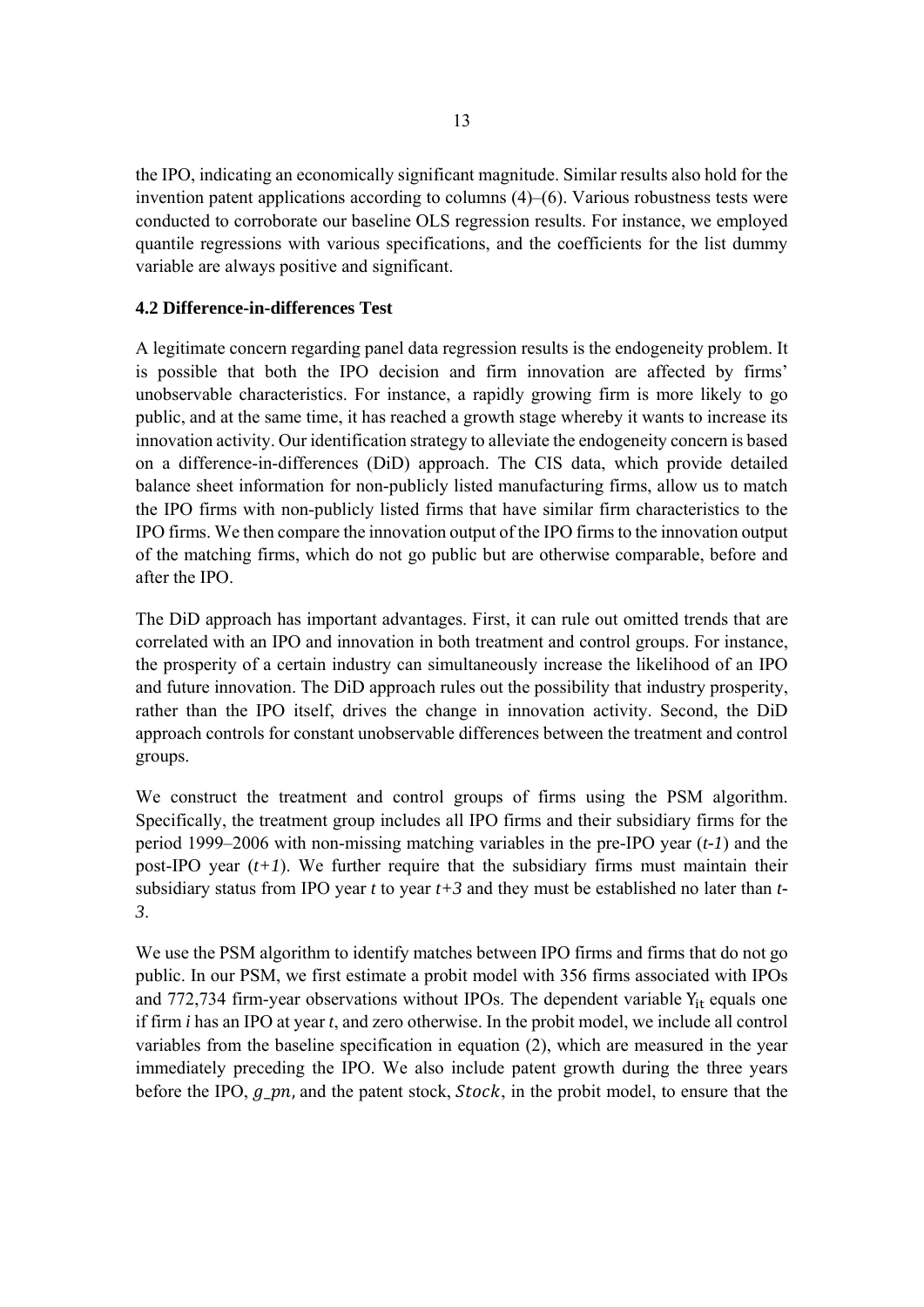parallel trend assumption—the key requirement for the DiD approach—is appropriately accommodated.

The probit regression results indicate that our model captures a significant amount of variation in the dependent variable. We report the probit model results in column (1) of Panel A in Table 3. As can be seen, the pseudo  $R<sup>2</sup>$  reaches 16.5 percent and the p-value from the Chi-squared test of the overall model fitness is well below 0.0001, indicating that our model specification works well. We then use the predicted probabilities, or propensity scores, to conduct a nearest-neighbor PSM procedure. Specifically, we match each IPO firm-year observation (i.e., treatment group) with a non-IPO firm-year observation that has the closest propensity score among the observations in that IPO year and belongs to the same industry as the IPO firm to form the control group. We eventually generate 355 pairs of matched firms<sup>7</sup>

Before progressing to the DiD test, we conduct a number of diagnostic tests to check the validity of the parallel trend assumption, which is essential for the DiD approach. First, we rerun the probit model, restricting the observations to only the 710 matched firms after the pairing. The results are shown in column (2) of Panel A in Table 3. As can be seen, none of the coefficients of the independent variables are statistically significant. In particular, the coefficient of the pre-IPO patent application growth variable *g\_pn* is insignificant, indicating that there is no observable difference in innovation trend between the IPO and non-IPO firms before the IPO event. Moreover, the pseudo  $R<sup>2</sup>$  falls dramatically from 16.52 percent to 0.66 percent after the matching and the p-value of the Chi-squared test is close to 1, indicating that the null hypothesis that all the coefficient estimates are zero cannot be rejected.

Furthermore, we conduct a series of univariate variable tests of firm characteristics between the treatment and control group firms one year before the IPO. The results are reported in Panel B of Table 3, with the p-value of the tests shown in the last column of the table. As can be seen, none of the differences in firm characteristics between the treatment and control groups are statistically significant after the matching. In particular, the insignificance of the pre-IPO patent application growth variable  $(g\_ pn)$  provides further evidence that the parallel trend assumption is likely to hold.

In summary, the above diagnostic tests provide strong evidence that our PSM process removes significant observable differences (other than the difference in IPO) between the treatment and control group firms, meaning that the change in innovation activity is more likely to be driven by IPOs in the DiD test.

-

<sup>&</sup>lt;sup>7</sup> Of the 356 firms affected by the IPOs, only one firm could not be matched as it violated the common support condition.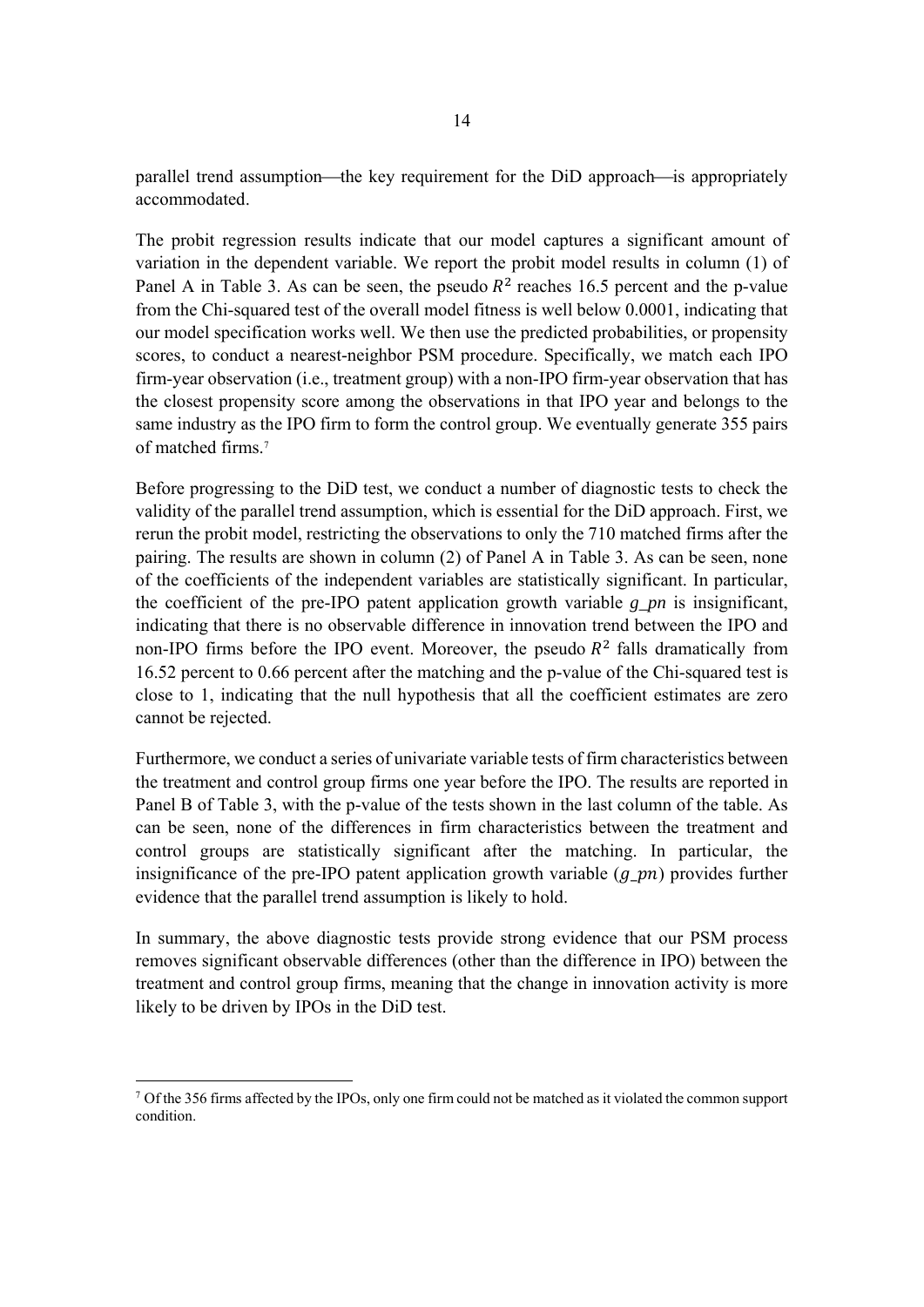To provide a visual demonstration of the trend in patent applications around the IPO for both the treatment and control group firms, we plot the time series of the variable  $LnPat$  ( $LnInv$ ) during a seven-year window around the IPO event in Figure 2. As can be seen, the trend lines of the treatment and control groups move closely in parallel during the years leading up to the IPO event, which provides another piece of evidence for the parallel trend assumption. However, after the IPO event, we can see a significant increase in patent applications for the treatment group line. In sharp contrast, the control group line stays flat after the IPO.

To corroborate the visual evidence, we conduct formal DiD tests and report the results in Panels C and D of Table 3. Panel C shows the change in average annual total patent (invention patent) applications around an IPO. Specifically, the first column in Panel C reports the difference in average annual total patent (invention patent) applications during the three years before and after the IPO event for the treatment group. Similarly, we calculate the change in average annual total patent (invention patent) applications for the control group in the second column. These results indicate that the changes in both total patent and invention patent applications are positive and statistically significant for the treatment group. The changes, however, are insignificant for the control group. The third and fourth columns further report the DiD estimate results for the treatment and control groups, respectively. We find that the DiD tests for the total patent and invention patent filings are both positive and statistically significant at the 1 percent level. The DiD test results are not only statistically significant, but are also economically significant. On average, an IPO results in an increase of 1.56 (0.77) total patent (invention patent) applications annually over the three years after the IPO.

Panel D in Table 3 further demonstrates the innovation dynamics of the DiD results in a regression framework. The firm-year observations are gathered in a seven-year window centered on the IPO year. The regression model is as follows:

$$
\ln Pat_{it}(\ln Inv_{it}) = \alpha + \beta_1 list_i * before_{it}^{-2\&-3} + \beta_2 list_i * current_{it} + \beta_3 list_i * after_{it}^1 + \beta_4 list_i * after_{it}^2 + \beta_5 list_i * after_{it}^3 + before_{it}^{-2} + before_{it}^{-1} + current_{it} + after_{it}^1 + after_{it}^2 + after_{it}^3 + year_t + firm_t + \varepsilon_{it}
$$
\n(3)

where *i* denotes the firm and *t* denotes the time; *list<sub>i</sub>* is a dummy, equal to one if firm *i* belongs to the treatment group (IPO firms), and zero otherwise (non-IPO firms); before $\bar{t}^{2\&-3}$ , current<sub>it</sub>, after<sub>it</sub>, after<sub>it</sub> and after<sub>it</sub> are all dummy variables equal to one if the year *t* is three or two years before an IPO, the IPO year, and one year, two years, or three years after the IPO, respectively, and zero otherwise. Therefore, the omitted or benchmark group comprises the observations one year before the IPO. We also include the year and firm fixed effects in the regression.

The coefficient estimates of interest are  $\beta_1 \beta_2$ ,  $\beta_3$ ,  $\beta_4$ ,  $\beta_5$ . If reverse causality holds, that is, the increase in innovation activities helps improve the quality of the firm, which then leads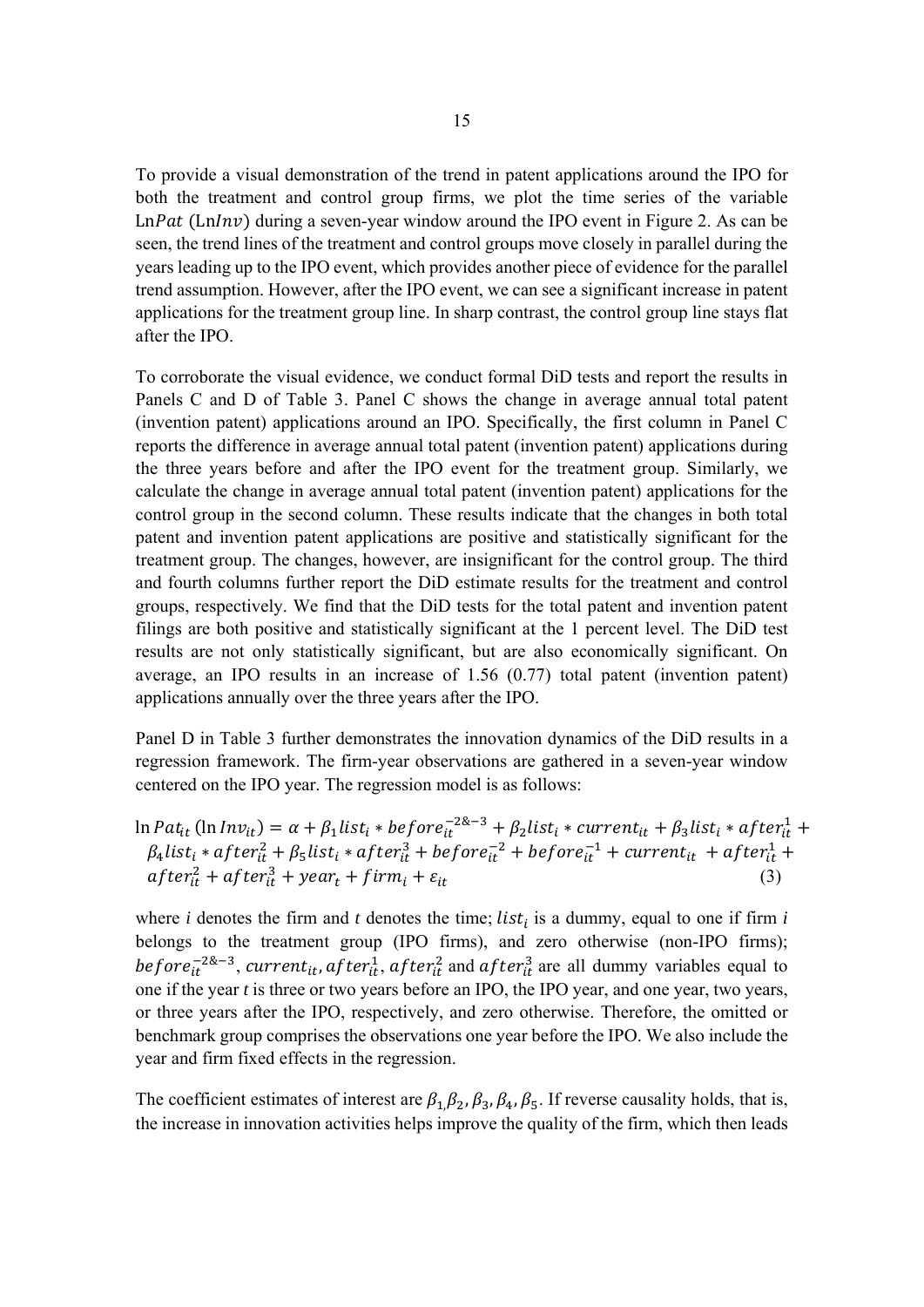to an IPO, we should observe significant and positive coefficient estimates of  $\beta_1$ . However, in contrast, we find statistically insignificant and negative coefficient estimates of  $\beta_1$ , which indicates that there is no systemically different trend in firm innovation activity between IPO firms and non-IPO firms before the IPO. The coefficient estimates of  $\beta_3$ ,  $\beta_4$ , and  $\beta_5$  are all positive and statistically significant, suggesting that compared to the non-IPO firms, IPO firms experience a significant increase in their patent application activity after the IPO event. Overall, our findings suggest that IPOs help increase firm innovation activity and reverse causality does not hold.

To check the robustness of our results, we also repeat the PSM algorithm and construct the control group samples by choosing five (instead of one) most closely matched non-IPO firms for each IPO firm in the treatment group. In our unreported results, the DiD tests on the treatment group and the augmented control group generate quantitatively similar results as in Table 3.

#### **4.3 Further Tests on Innovation Quality**

To corroborate our findings concerning patent quality, we also explore other proxies of patent quality. Our first proxy is the number of inventors per patent. The idea is that if a patent involves more inventors, it is likely that the patent requires more research input and expertise from multiple areas. Therefore, the patent is technologically more sophisticated and thus is of higher quality. For this reason, the number of inventors per patent can be used as a proxy for the quality of a patent.

Taking the number of inventors per patent as the dependent variable, we conduct a similar patent level DiD regression test as in equation (3), using the same treatment and control group firms constructed by PSM. The results are shown in Panel A of Table 4. As can be seen, since the coefficient estimate of list<sub>i</sub> \* before<sub>it</sub><sup>2&-3</sup> is statistically insignificant, the parallel trend assumption for the treatment and control groups before the IPO holds. The coefficient estimates for list<sub>i</sub> \* current<sub>it</sub>, list<sub>i</sub> \* after<sub>it</sub>, and list<sub>i</sub> \* after<sub>it</sub> are all statistically significant, indicating that after the IPO, the IPO firms increase their human capital deployment for each patent more than the non-IPO firms. This result lends support to our hypothesis that IPOs lead to higher quality firm innovation.

In addition to using the number of inventors per patent as the proxy for patent quality, we also explore the ratio of invention patents over total patents as another proxy for the quality of innovation. We carry out the same univariate DiD test as in Panel C of Table 3. Column (1) of Panel B in Table 4 reports the change in the average invention patent ratio for the IPO firms. We compute the change in the ratio by first subtracting the invention patent ratio over three years immediately preceding the IPO from the invention patent ratio counted over the three years immediately after the IPO for each treatment firm. The differences are then averaged across the treatment group. Similarly, we compute the average change in the invention patent ratio for the control group in column (2). Column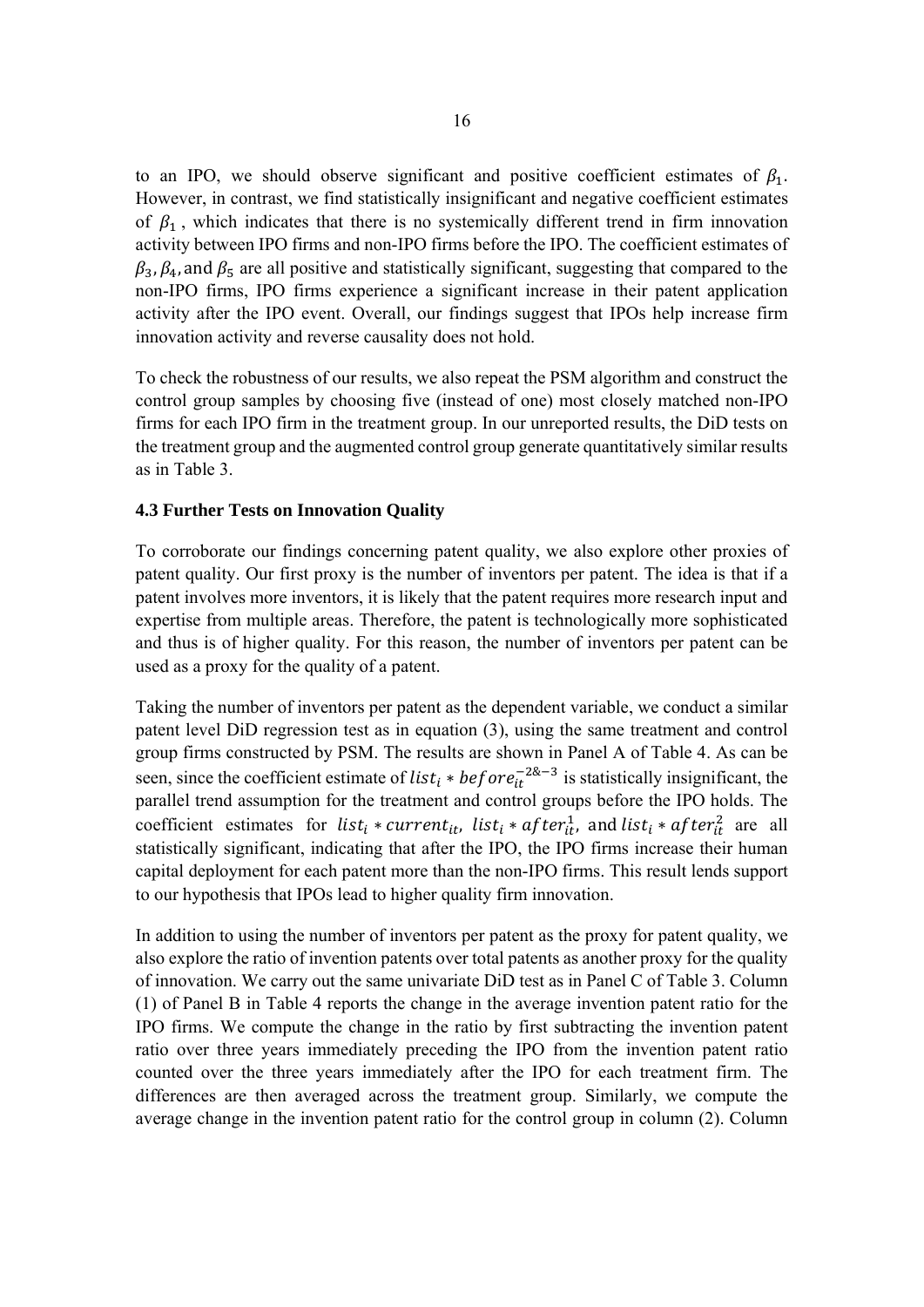(3) reports the DiD estimates that are the difference between columns (1) and (2). Column (4) reports the p-value of testing the null hypothesis that the DiD estimates are zero. We find that the DiD estimate for the increase in the invention patent ratio is 0.043 after the IPO with a p-value equal to 6.8 percent. The DiD test result is economically significant given the fact that the average invention patent ratio for all firms before the IPO is only 0.09.

Both tests in this section indicate that firms not only increase the quantity but also the quality of innovation output after the IPO. These results are in sharp contrast to Bernstein's (2015) findings that the quality of firm innovation declines after an IPO in the US context. Bernstein (2015) suggests that this decline is due to the agency problem between managers and shareholders. The failure of innovation may result in the loss of the manager's job if shareholders attribute the failure to the manager, thereby pushing managers to cut back on those more innovative yet more risky research and development (R&D) projects. This type of agency problem, although important in the US, might be less relevant in China. Moreover, the financial resources gained through an IPO yield higher benefits for firms in China given that Chinese firms often face much more severe financial constraints. The benefit of financing through an IPO could then predominate over the negative impact brought about by an IPO in China. We will formally test the relevance of financial constraints and corporate governance later in Section 4.5.

#### **4.4 The Scope of Innovation**

Scope is another important dimension of innovation. On the one hand, focusing on innovation in the core business allows a firm to strengthen its competitive advantage over competitors; on the other hand, innovation extended to other industries, especially industries unrelated to the firm's current core businesses, can help the firm acquire new growth opportunities. Therefore, the choice of a firm's innovation scope after an IPO is an interesting empirical issue.

We study the scope of innovation by first classifying a firm's patents into two categories: patents that are related to a firm's main business (defined as related patents), and patents that are unrelated to a firm's main business (defined as unrelated patents). Specifically, we define a patent within a technology class that can be linked to a firm's Chinese Industry Classification (CIC) as a related patent, and otherwise as an unrelated patent. Practically, we first map each firm's CIC code to the international standard industrial classification (ISIC) code following Dean and Lovely (2010). Then, we use the concordance table provided by Schmoch et al. (2003) to link the ISIC code to the International Patent Classification (IPC), which classifies a patent's technology classes. The link is developed based on whether a patent's technology area is closely related to a certain industry. Our procedure eventually links a firm's industry to the directly related patent technology classes (IPCs). If a patent's IPC belongs to one of these IPCs, it is defined as a related patent, and otherwise unrelated.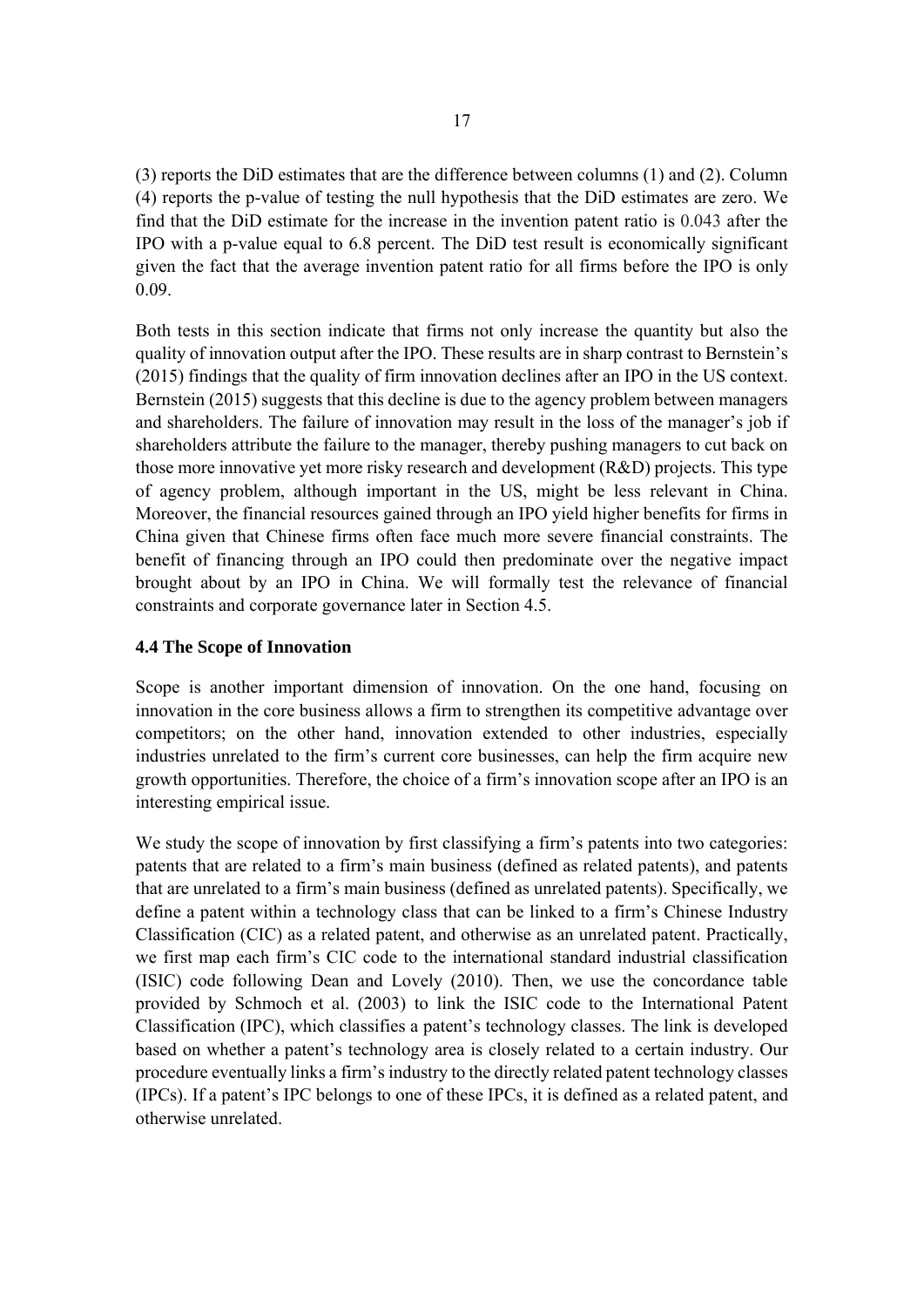Based on the above patent classification, we examine how firms allocate their innovation resources in core and non-core businesses after an IPO. We do so by investigating the changes in total patent applications and invention patent applications for both the related and unrelated patents surrounding an IPO in a DiD framework, using the same PSM sample of treatment and control group firms. Once again, we use a seven-year window centered on the IPO year and estimate the following regression model separately for the related and unrelated patent applications:

$$
y_{it} = \alpha + \beta_1 list_i * before_{it}^{-2\&{-3}} + \beta_2 list_i * current_{it} + \beta_3 list_i * after_{it}^1 + \beta_4 list_i *after_{it}^2 + \beta_5 list_i * after_{it}^3 + \beta_6 before_{it}^{-2} + before_{it}^{-1} + current_{it} + after_{it}^1 +after_{it}^2 + after_{it}^3 + year_t + firm_t + \varepsilon_{it}
$$
\n(4)

where we define the independent variables as in equation (3). The dependent variables we use in our tests are: 1) a dummy variable, *Dunrelated*<sub>it</sub>, which is equal to one if firm *i* has unrelated patents in year *t*, and zero otherwise; 2) the number of technology classes to which firm *i*'s unrelated patents belong, *UnrelatedClass*<sub>it</sub>; 3) the natural logarithm of one plus related total patents, Ln  $RelatedPat_{it}$ ; 4) the natural logarithm of one plus unrelated total patents, Ln UnrelatedPat<sub>it</sub>; 5) the natural logarithm of one plus related invention patents, Ln  $RelatedInv_{it}$ ; 6) the natural logarithm of one plus unrelated invention patents, Ln Unrelated $v_{it}$ .

We report the results in Table 5. The coefficient estimations of  $\beta_1$  for the six regressions are all statistically insignificant, suggesting that the parallel trend assumption underlying the DiD test is likely to hold. The coefficient estimates of  $\beta_3$ ,  $\beta_4$ , and  $\beta_5$ , on the other hand, are positive and statistically significant for all tests except for  $\beta_3$  in the unrelated class. The results in column (1) suggest that IPO firms are more likely to innovate beyond their core business than those matched unlisted firms after the IPO. In addition, IPO firms innovate in more unrelated technology classes according to the test in column (2). The results in columns (3)–(6) further indicate that an IPO boosts innovation quantity and quality in both the core and non-core businesses of the firms. In China, an IPO firm is able to obtain sufficient financial resources and will thus have plenty of opportunities to access new business. Our results confirm that IPO firms not only consolidate their advantage in their existing core businesses by increasing innovation (both quantity and quality), but also expand their innovation efforts by entering into non-core businesses.

#### **4.5 Cross-Sectional Analysis**

The impact of IPOs on firm innovation activity varies according to different firm characteristics. Exploring how our results vary according to these characteristics could help us understand the underlying mechanism influencing the positive impact of an IPO on innovation.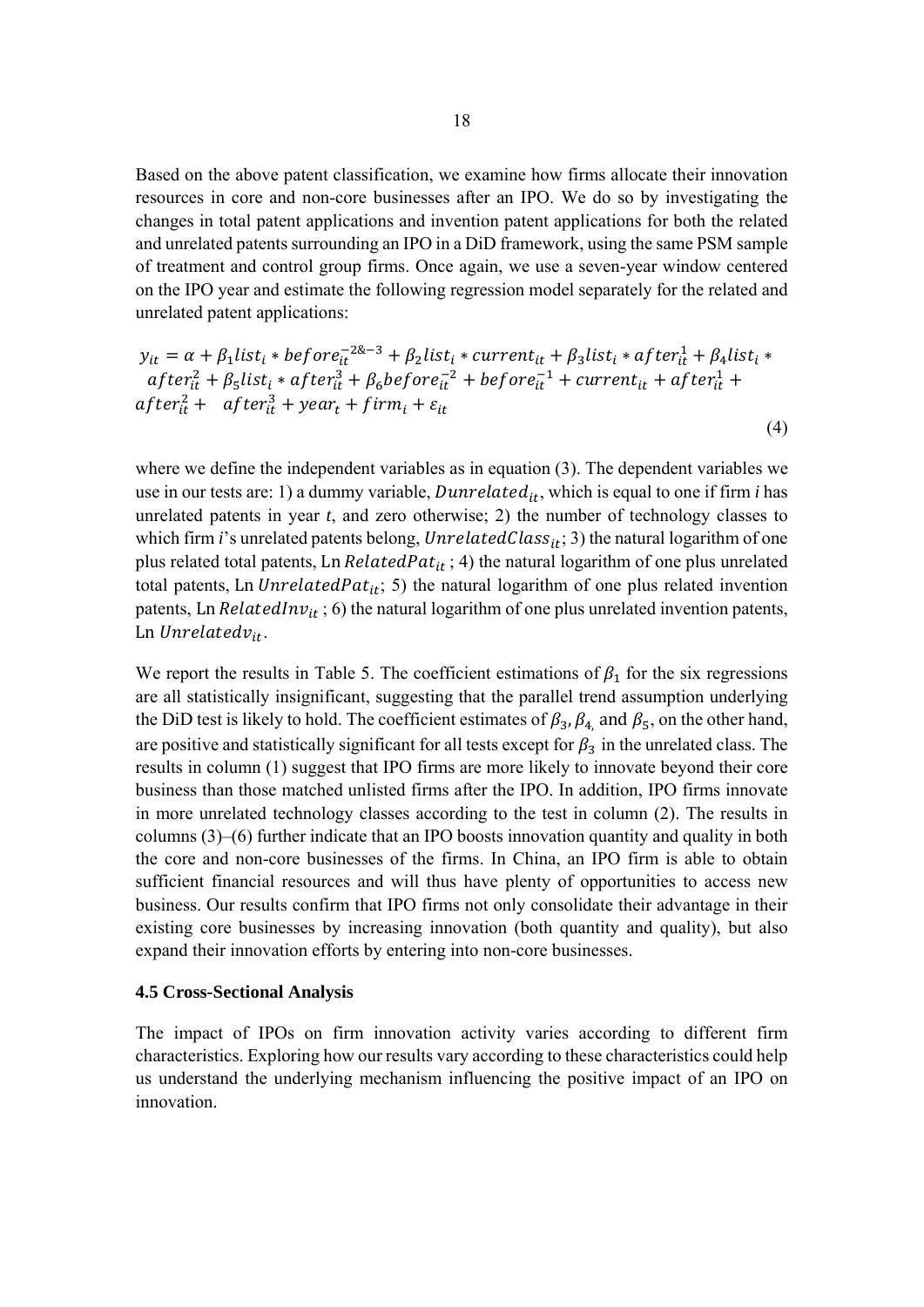In this section, we explore the cross-sectional differences of IPOs using the same PSM sample in a seven-year window centered on the IPO year. We apply a difference-indifference-in-difference (DiDiD) framework, estimating the following regression model:

$$
\text{Ln} \, Pat_{it} \, (\text{Ln} \, Inv_{it}) = \alpha + \beta_1 \, list_i * \, After_{it}^{1\&2\&3} * X_i + \beta_2 \, list_i * \, After_{it}^{1\&2\&3} + \text{After}_{it}^{1\&2\&3} * X_i + \text{After}_{it}^{1\&2\&3} + \text{firm}_i + \text{year}_t + \varepsilon_{it} \tag{5}
$$

where After $i<sub>tt</sub><sup>1&2&3</sup>$  is equal to one if the observation is either one year, two years, or three years after an IPO for a given firm, and zero otherwise.  $X_i$  are relevant firm dummy variables. In our case,  $X_i$  could be a corporate ownership indicator,  $SOE$ , which is equal to one if the treatment group firm is a state-owned enterprise, and zero otherwise, or a dummy variable, *EXEHLD*, indicating whether the management team holds firm stock (one if management holds, zero if not) after the IPO, or a dummy variable, *Dualityi,* indicating if the same person is CEO and the president (one if so, zero otherwise) after the IPO, or a dummy variable, *Fixed*, equal to one if a firm's fixed assets ratio *(FixAT\_AT*) is above the median level one year prior to the IPO, or a dummy variable, *External\_dependence*, equal to one if a firm's industry belongs to the high external financing dependent group.

#### **4.5.1 Financial Constraints**

We begin our cross-sectional analysis by testing the role of financial constraints in determining firms' innovation performance after an IPO. We address a firm's financial constraints from two perspectives. First, we study a firm's external financing needs. With higher external financing needs, a firm is more likely to be subject to financial constraints. An IPO could benefit firms dependent on external finance by relaxing their financial constraints. Therefore, IPOs might help these firms disproportionally in enhancing their innovation.

We define a firm's external finance dependence as the firm's capital expenditures minus its cash flow from operations divided by capital expenditures (see Rajan and Zingales (1998)). Due to data availability, unfortunately firm-level cash flow is not available for the CIS data. Following Rajan and Zingales (1998), we then divide all two-digit industries into two groups: external finance industries (those industries above the median level on the external finance dependence index), and internal finance industries (those industries below the median level on the external finance dependence index). Table A2 tabulates the external finance / internal finance industries.

We run the DiDiD regression equation (5) for our PSM sample and report the results in columns (1)–(2) in Panel A of Table 6.8 *External\_dependence* is a dummy that is equal to one if an industry belongs to the high external financing-dependent group, and zero

<sup>&</sup>lt;sup>8</sup> For reasons of space, in all the panels in Table 6 we only report the coefficient estimates for the key variables list<sub>it</sub> \* After<sup>1&2&3</sup> and list<sub>it</sub> \* After<sup>1&2&3</sup> \*  $X_i$ . All other explanatory variables are suppressed.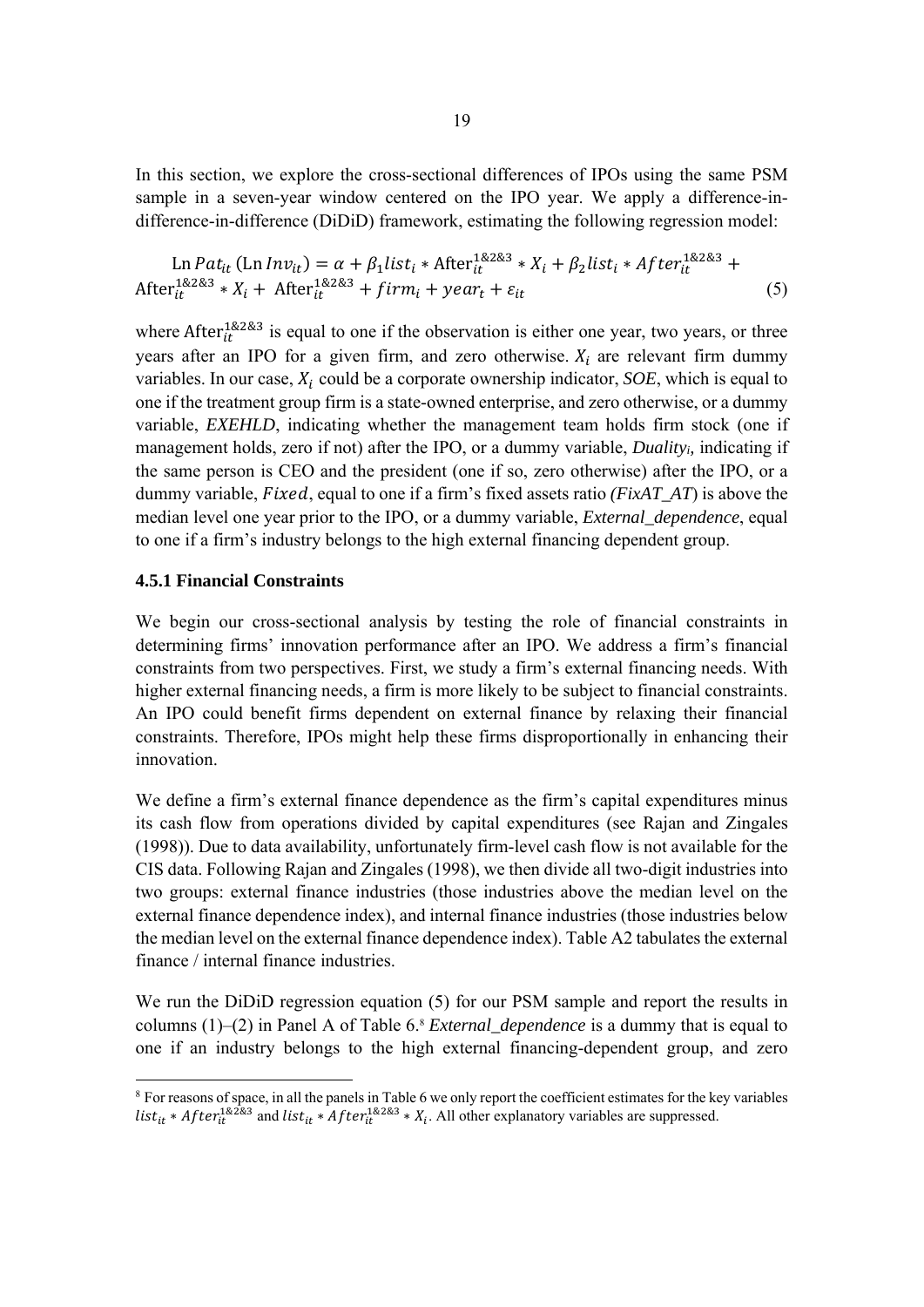otherwise. The coefficient estimates of the triple interaction term are positive and statistically significant. These results show that firms in external finance-dependent industries tend to increase their innovation more (both in terms of quantity and quality) after the IPO than their counterparts in internal finance-dependent industries. This piece of evidence sheds light on the financial constraint channel through which IPO helps to enhance firms' innovation.

External finance needs represent demand for external financing. An external financedependent firm might still be able to borrow enough to meet its demand and hence might not be subject to severe financial constraints. Therefore, as a second test of the financial constraint channel, we examine collateral constraints. Following the literature (e.g., Kiyotaki and Moore, 1997), we construct a variable, *Fixed*, as a proxy for the tightness of firms' financial constraints. *Fixed* is equal to one if a firm's fixed assets/total assets ratio is larger than the median level among all firms before the IPO, and zero otherwise. The idea is that a firm with more fixed assets has more collateral, and therefore it is easier for the firm to borrow from banks or issue bonds in capital markets. A lower fixed assets/total assets ratio thus represents tighter financial constraints.

We run the DiDiD regression equation (5) with the *Fixed* dummy and report our results in columns (3)–(4) of Panel A in Table 6. The coefficient estimates of the triple interaction term are negative and statistically significant. This result shows that firms facing tighter collateral constraints (lower fixed assets ratio) before the IPO exhibit a larger increase in innovation activity after the IPO, both in terms of quantity and quality. This finding confirms the message from the test of external finance needs: An IPO helps a firm to relax the financial constraints it faces via equity fundraising, which boosts the firm's innovation.<sup>9</sup>

#### **4.5.2 Governance and Ownership Structure**

-

In this section, we test whether corporate governance and ownership structure also play an important role in the IPO's positive impact on innovation.

We first run the DiDiD regression equation (5) with two dummies for corporate governance. In columns (1)–(2) of Panel B in Table 6, the dummy  $X_i$  is the indicator for the management team holding firm stock,  $EXEHLD$  (1 for holding, 0 otherwise). The coefficient estimate of  $list_{it} * After^{1\&2\&3} * EXEHLD_i$  is positive and statistically significant for both total patents and invention patents, indicating that firms that grant stock to their management team tend to witness a larger increase in innovation activity (both in terms of quantity and quality) after the IPO event. As management team stock holding aligns the interests of managers and shareholders, it provides incentives for managers to

<sup>9</sup> In our sample, the correlation between the *Fixed* dummy and the *External\_dependence* dummy is -0.16. Therefore, a firm with a low fixed assets/total assets ratio (tight financial constraints) tends to have high external finance dependence.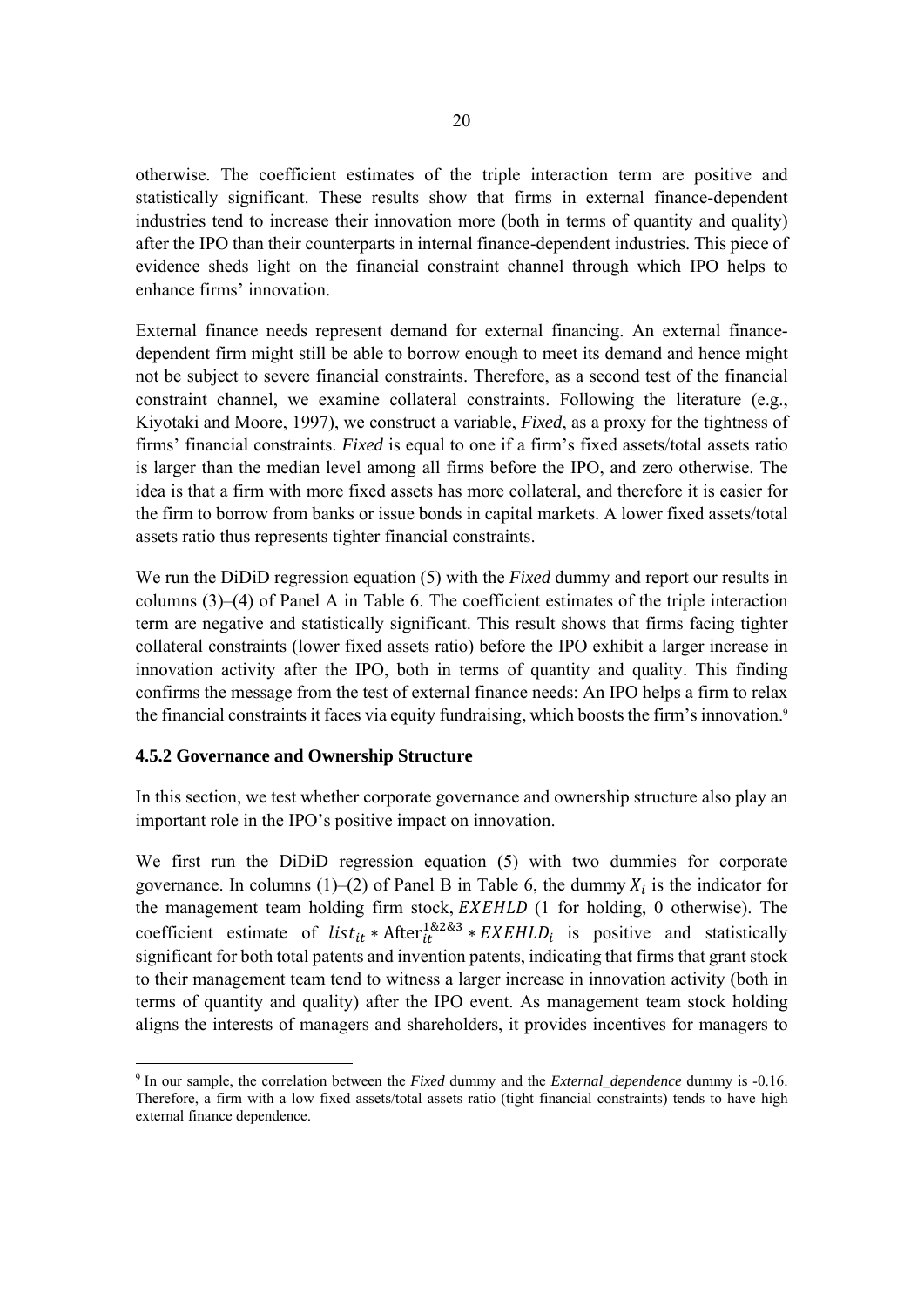engage in more innovation activities to boost the firm's long-term value. Our result thus demonstrates the importance of the management incentive structure in encouraging innovation activity after the IPO.

In addition, according to columns (3)–(4) of Panel B in Table 6, we find that firms with the same person as CEO and board president tend to have a larger increase in total patents and invention patents after the IPO event. This is indicated by the positive and statistically significant coefficient estimate of list<sub>it</sub> \* After<sup>1&2&3</sup> \* Duality<sub>i</sub>, where Duality<sub>i</sub> is equal to one if the same person is both CEO and president, and zero otherwise. As having the same person as CEO and president is a strong indicator of management entrenchment (i.e., greater tolerance of the risk associated with innovation), our results show that the career concerns of top management could also affect innovation output after the IPO event.

Overall, our results demonstrate that corporate governance could play an important role in pursuing innovation after an IPO.

Moreover, we explore the impact of ownership structure on innovation output after an IPO. The results are reported in columns (5)–(6) of Panel B in Table 6. We find that POEs experience a much larger increase in innovation activities after an IPO than SOEs.10 On average, a POE firm applies for 25.7 percent more total patents and 19.8 percent more invention patents than a SOE firm after an IPO. There are several reasons why this happens. First, top managers in SOEs often have weaker incentives to innovate compared to their counterparts in POEs. For example, SOEs less frequently grant stocks to the management team (in our PSM sample, 25.8 percent of POEs have  $EXEHLD = 1$ , while only 5.1% do so in SOEs). Second, SOEs are much more likely to have different persons as president and CEO (in our sample, 55.1 percent of POE firms have *Duality* = 1, while this ratio is 22.0 percent among SOEs). Both cases imply that top managers in SOEs are more likely to be subject to career concerns, which tends to reduce their incentives for innovation after IPOs. Third, SOEs face less stringent financial constraints, as most banks in China are controlled by the state and they have an obligation to grant SOEs favorable access to credit. Therefore, the gain in innovation after an IPO through relaxing financial constraints is smaller for SOEs than POEs.

The results above explain why our findings are in sharp contrast to Bernstein's (2015) finding using US data. Bernstein (2015) emphasizes the negative impact of IPOs on firm innovation due to the agency problem. On the one hand, our finding concerning corporate governance structure confirms the insights in Bernstein (2015): The career concerns of top management tend to reduce firms' innovation incentives after an IPO. On the other hand, our finding that the alleviation of financial constraints after an IPO increases firms'

-

 $10$  In an unreported exercise, we also separately conduct the DiD test as in equation (3) for SOE and POE subsamples, respectively. We find a significant positive impact of an IPO on innovation for POEs, but an insignificant IPO effect for SOEs.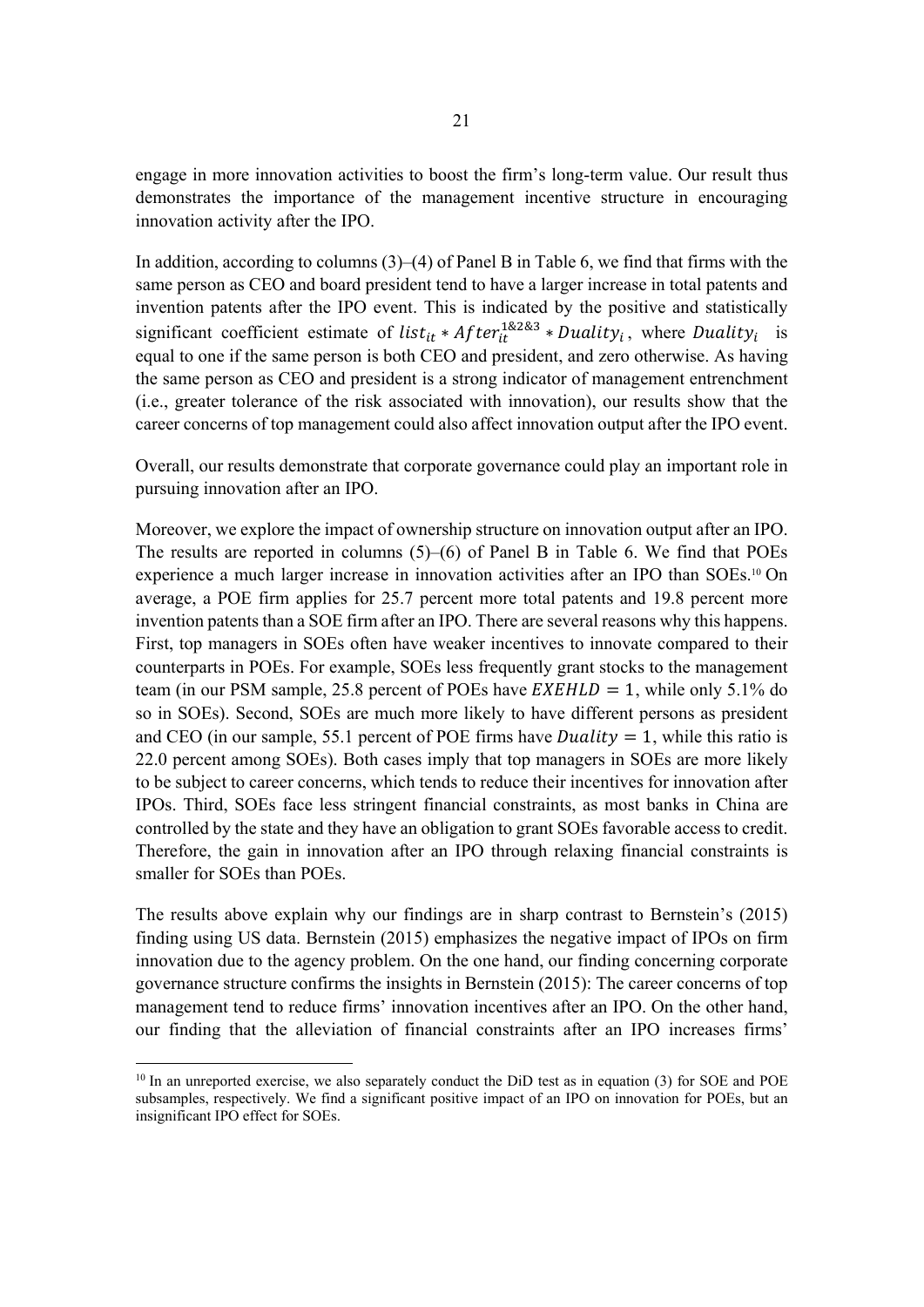innovation is the key to understanding the discrepancy between our finding and that of Bernstein (2015). Our results show the positive influence of IPOs on firms' innovation, which is more important in China's context as well as in other developing countries with underdeveloped financial systems.

#### **V. HUMAN CAPITAL AND INNOVATION**

Our previous results demonstrate that IPOs lead to an increase in innovation quantity, quality, and scope. It is natural to ask: How does this happen? What exactly drives this enhanced innovation activity? Annual investment in research, such as R&D costs, could be an important factor behind such an increase in innovation. As R&D information is limited in our data, we use the inventor number as a proxy for innovation input.11 By leveraging our patent dataset, which contains detailed inventor information, we calculate the number of inventors who produce patents for each firm-year observation.

As an IPO brings a firm more resources through external financing, it could be easier for an IPO firm to hire more inventors and retain existing inventors. To explore the hypothesis that firms have more inventors after IPOs, we use the same DiD test framework as in equation (3) and the same PSM sample of treatment and control group firms. The sample is restricted to the three-year window before and after the IPO for both the treatment and matched control group firms as before. Panel A in Table 7 reports the results. The first column documents the average change in the number of inventors for the treatment group. We compute the changes by first subtracting the total number of inventors over the threeyear window before the IPO from the total number of inventors over the three-year window after the IPO for each treatment group firm. The differences are then averaged across the treatment group. By the same token, we compute the average change in the number of inventors for the control group and report the results in the second column. In the third and fourth columns, we report the DiD estimates that are the differences between column (1) and column (2), and the corresponding p-value of the test. We find that an IPO helps a firm increase the number of inventors by 3.016 over three years, which is statistically significant at the 1 percent level. Compared to the average number of inventors in the treatment group firm before the IPO, which is 3.75, an IPO helps a firm increase its inventor count by 80 percent on average.

In addition to testing the hypothesis using the number of inventors, we also conduct a similar DiD test on the total patent (invention patent) applications per inventor. The results are also shown in Panel A of Table 7. For both cases, we find statistically insignificant results, indicating that neither the productivity nor the quality of inventors change much after the IPO. All this evidence indicates that the increase in patents, both invention and

-

<sup>11</sup> We only have two years (2005 and 2006) of R&D data available in the CIS dataset. Publicly listed firms in CSMAR have only reported R&D expenditures since 2006. Therefore, R&D data are limited in our matched data sample.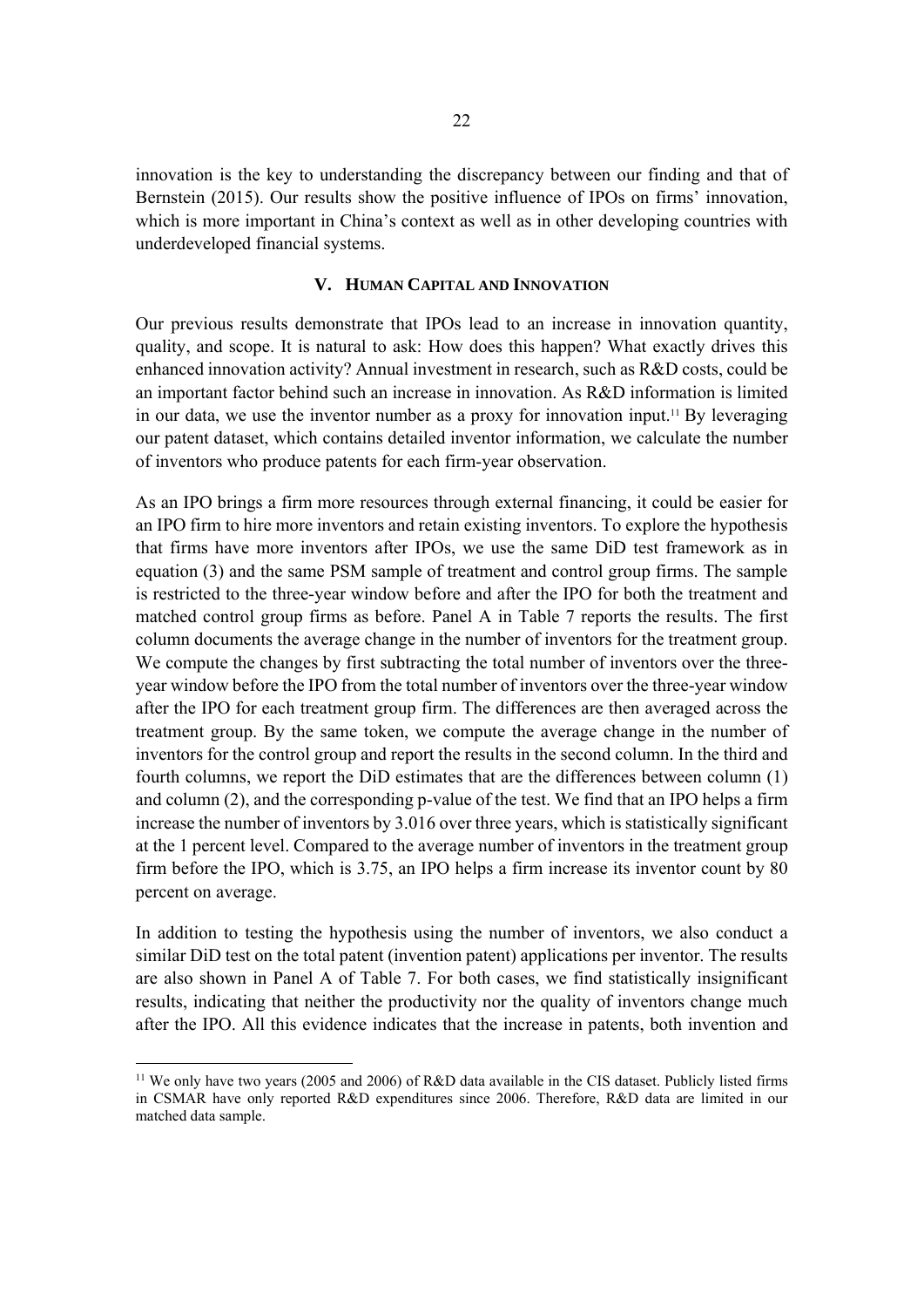non-invention, is driven mainly by the increase in the number of inventors (extensive margin), rather than the increase in individual inventors' productivity (intensive margin).

An increase in the number of inventors could arise from hiring more inventors and/or retaining a firm's best talent. To investigate this mechanism, we carry out an analyst-level analysis. Following existing studies (e.g., Bernstein 2015),<sup>12</sup> we identify two groups of inventors. The first group is "stayers": inventors who produce at least one patent in a firm over three years before and three years after the firm's IPO, respectively. The second group of inventors is "leavers": inventors who produce at least one patent in a firm over the three years before the firm's IPO and at least one patent in a different firm over the three years after the IPO.

If retaining inventors is a way in which IPO firms can better manage their human capital, we would expect to observe that inventors are less likely to leave the firm after an IPO. By combining both "stayers" and "leavers" in our sample, we intend to focus on inventors who produce patents before the IPO, and examine the likelihood that these inventors leave the firm. We run the following model:

$$
Leaver_{il} = \alpha + \beta Treat_{il} + \gamma X_{i, -1} + list\_year_{it} + industry_{ij} + \varepsilon_i
$$
 (6)

where *l* denotes the inventor, *i* denotes the firm, *j* denotes the industry and t denotes time; Leaver<sub>il</sub> is a dummy variable equal to one if an inventor of firm *i* belongs to the "leavers," and zero otherwise;  $Treat_{il}$  is a dummy variable indicating if inventor *l* works for a treatment group firm *i* before the IPO (one if yes, and zero otherwise);  $X_{i-1}$  represents firm-level control variables one year before the IPO;  $list\_year_{it}$  and  $industry_{ij}$  control for list year and industry fixed effects.

The results in the first column of Panel B in Table 7 show that inventors in IPO firms are 69.2 percent less likely to leave the firm during the three years after the IPO, with the coefficient being statistically significant at the 1 percent level. This result confirms our hypothesis that a firm's capacity to retain its talent improves substantially after the IPO. This could contribute to the increase in the number of inventors we observe after an IPO. Moreover, Panel B of Table 7 also shows that inventors in SOEs are 62.1 percent more likely to leave their firms than their counterparts in POEs. This partially explains why SOEs do worse than POEs in terms of innovation activity after their IPOs.

1

 $12$  In China's patent application data, there is no identification number granted to each individual inventor as there is in the US patent data. Therefore, we use the name of the inventor and the patent's technology field (IPC) to identify each individual inventor. For instance, if an inventor named A has previously filed a patent for wireless communications technology, and if a new patent is filed that is also related to wireless communications technology with an inventor named A, we consider that it is the same inventor who has filed the new patent. However, if the patent is in chemicals, we consider the new patent to have been filed by a different inventor who is also named A.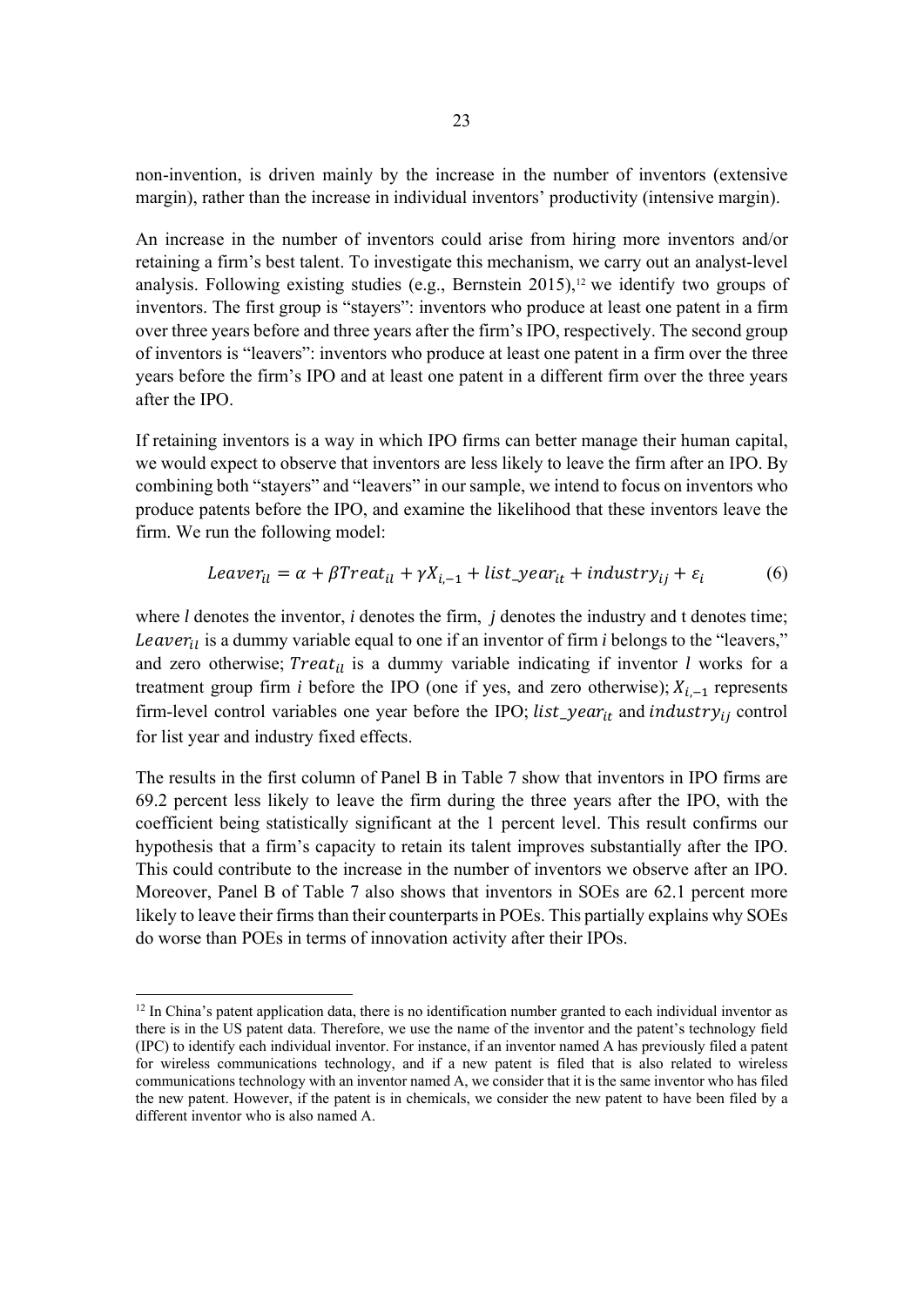To further control for the quality of leavers, we add the number of patent applications invented by the person before the previous firm's IPO, *Pre\_productivity,* as an additional control in regression equation (6). The results are reported in the second column of Panel B in Table 7. The results are very similar to those of our baseline in the first column.

#### **VI. ECONOMIC IMPLICATIONS OF INNOVATION ACTIVITY**

Our results so far suggest that IPOs can trigger more active innovation in firms. It is time to ask the "bottom line" question: Is the enhanced innovation activity value creating or value destroying for the firm? On the one hand, empirical studies indicate that innovation is positively associated with firm value (Hall, Jaffe, and Trajtenberg, 2005). On the other hand, there is literature arguing that overinvestment in innovation could be damaging for firm value. For instance, Hirshleifer, Low, and Teoh (2012) argue that overconfident managers, who chase short-term profits, could overinvest in innovation that may not serve the best interests of shareholders. In our setting, it could be the case that managers simply use patent applications as a "window-dressing" tool to cajole investors and boost firm valuation in the short run. It therefore does not have a long-run impact on the firm value. Which story is true? Our uniquely matched data can provide a partial answer.

To address the "bottom-line" question regarding the economic consequences of innovation, we focus only on the IPO firms, and aggregate all subsidiary firms' patent applications at the parent firm level. Following the literature, we use Tobin's Q to measure firm value. Tobin's Q is measured as the sum of the market value of equity and the book value of debt, divided by the book value of total assets. Because it usually takes time for the real impact of innovation to be reflected in firm equity valuation, to avoid short-term market noise, we employ  $\Delta Q_{i,3\rightarrow 6}$ , i.e., the change in Tobin's Q from the end of the third year after the IPO to the end of the sixth year after the IPO, thus measuring the increase in firm value in the long run. We then estimate the following model:

$$
\Delta Q_{i,3 \to 6} = \alpha + \beta Pat_{i[1,3]}(Inv_{i[1,3]}) + \gamma X_{i,3} + list\_year_{it} + \varepsilon_i
$$
\n<sup>(7)</sup>

where *i* denotes the firm and *t* denotes time.  $Pat<sub>i[1,3]</sub>$  ( $Inv<sub>i[1,3]</sub>$ ) is firm *i*'s total patent (invention patent) filing over the three years after the IPO.  $X_{i,3}$  represents a group of firmlevel control variables measured at the end of the third year after the IPO, including Tobin's Q, ROA (net income divided by total assets), *leverage* (book value of total debt divided by total assets), total *asset*, and the ratio of fixed assets to total assets. In addition, we also control for the firm's stock returns over the three years after the IPO. Finally, list\_year $_{it}$  captures the list year fixed effect.

We report the results in Table 8. As can be seen, the coefficient estimate for  $pat<sub>i[1,3]</sub>$  in column (1) is positive and statistically significant, indicating that firms filing for more patents over the three years after the IPO tend to experience a higher increase in their Tobin's Q in the long run. This result shows that innovation activity after the IPO does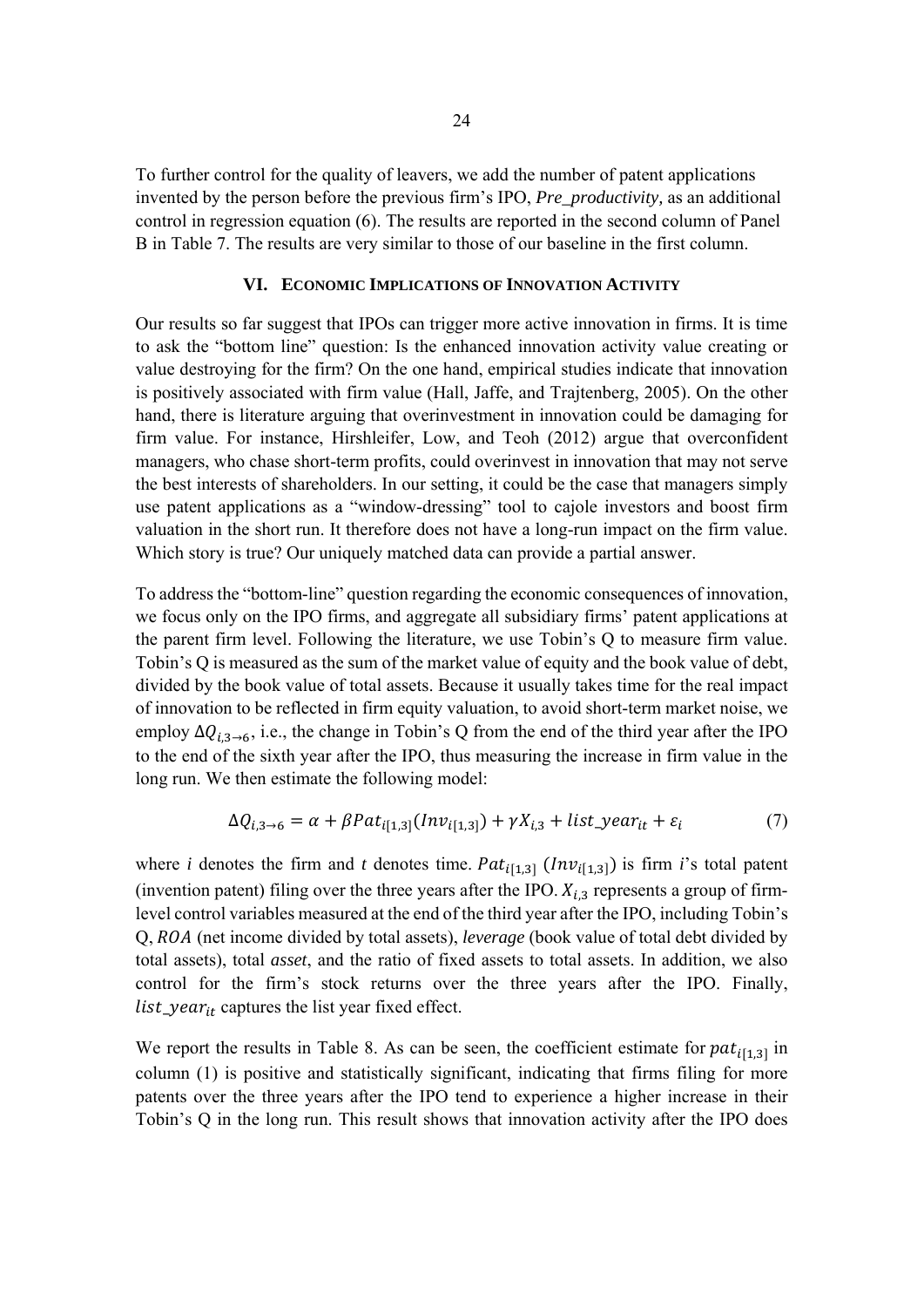indeed create real value for the firm in the long run. 13 In addition, we find that the coefficient estimate for  $Inv_{i[1,3]}$  in column (2) is also positive and statistically significant, indicating that invention patent applications after the IPO are also associated with longterm value creation for the firm. Moreover, by comparing the coefficient estimates of  $pat<sub>i[1,3]</sub>$  and  $Inv<sub>i[1,3]</sub>$ , it can be seen that invention patent filing (higher quality innovation activity) has a much stronger impact on firm value creation. Combined with our previous results that IPOs increase both the quantity and quality of firm innovation, it can be argued that IPOs create *real value* for the firm through boosting firm innovation activity in China. Moreover, the impact comes predominantly from the enhanced quality of innovation after the IPO. Our results therefore show evidence against the "window-dressing" hypothesis and support the view that the Chinese stock market does indeed create real value for firms (see Carpenter, Lu, and Whitelaw 2016).

#### **VII. ROBUSTNESS CHECK: HECKMAN-STYLE TWO-STAGE MODEL**

In this section, we adopt a two-step Heckman-type endogenous switching regression model to corroborate the causal relationship between IPOs and firm innovation established by the DiD test in Section 4.2. This methodology is discussed in detail in Heckman (1979) and Maddala (1983). It is a generalized version of the original Heckman model designed to tackle the endogeneity issue by introducing the inverse Mills ratios. The method has been widely used in the literature, such as Fang (2005) and Chemmanur, Krishnan, and Nandy (2011).

The Heckman methodology helps tackle the endogeneity of IPOs through a counterfactual analysis, namely, testing the "what-if" type of question: What could the innovation performance of an IPO firm have been had it not gone IPO? The estimation is carried out in two steps. The first step is to estimate the same probit model as in our previous propensity score matching (see Section 4.2) and calculate the inverse Mills ratios for IPO firms and non-IPO firms, respectively (Chemmanur, Krishnan and Nandy, 2011). The inverse Mills ratio is a measure of unobserved factors that affects both types of firms' IPO decision and the post-IPO innovation performance. In the second step, the growth of patent applications is regressed against the inverse Mills ratios and other control variables separately for IPO and non-IPO firms. And the predicted values of patent growth from the second step are used to conduct the counterfactual analysis.

The results of the switching regression analysis are reported in Table 9. Panel A shows the second step regressions of IPO and non-IPO firms augmented with the inverse Mills ratio

-

<sup>&</sup>lt;sup>13</sup> Notice that the leverage ratio has a much larger and more significant effect  $(1.7-1.9)$  than innovation activity (0.005-0.014) in the regressions (Table 8), which indicates an indirect channel might be at play here: firms can obtain higher funding from banks or debt issuances after the IPOs, and the higher funding relaxes firms' financial constraint and further facilitates innovation activities. The indirect channel seems much larger than the direct effect from a innovation itself.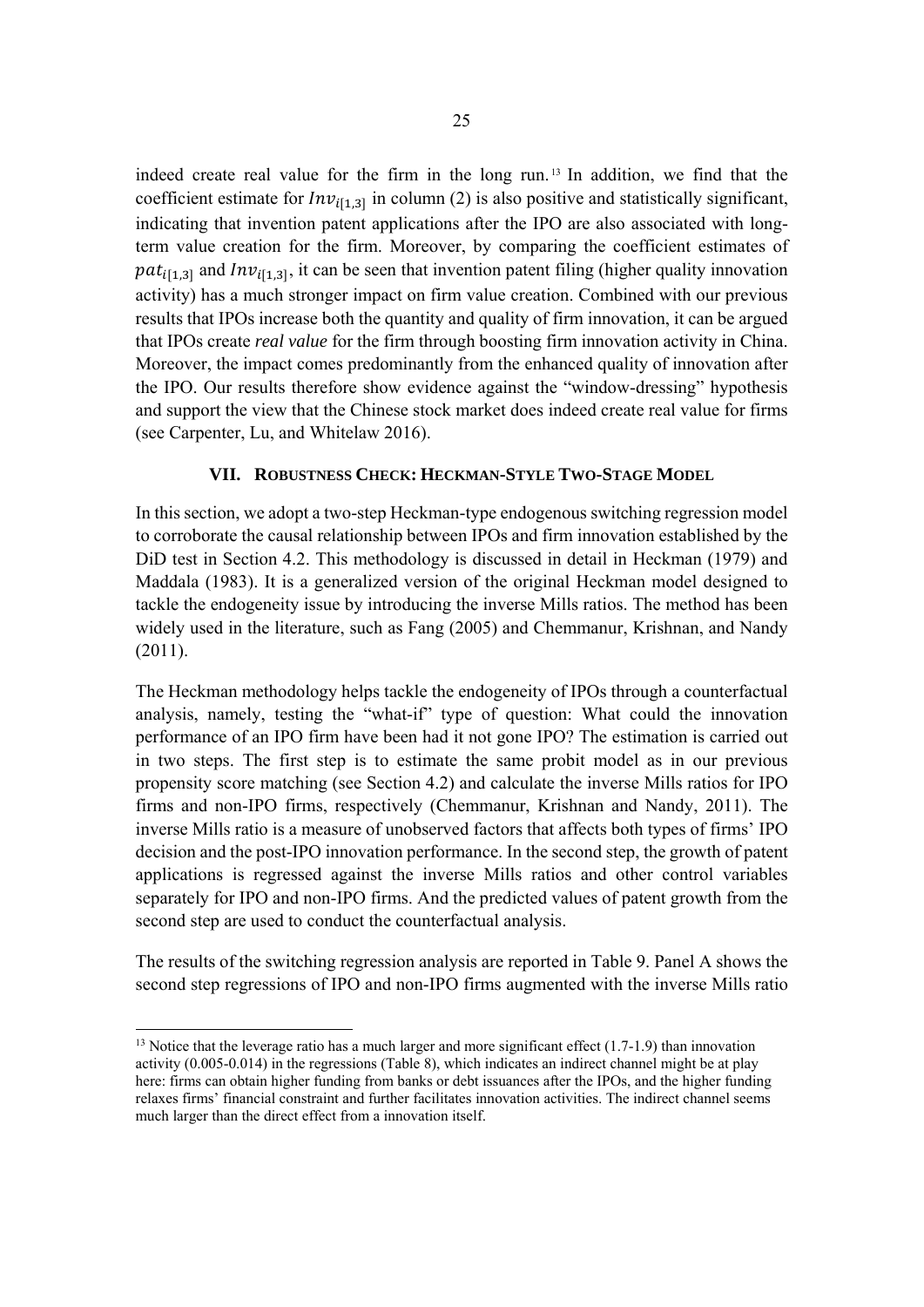to control for the endogenous selection bias. The coefficients of the inverse Mills ratio are positive and statistically significant in all tests, suggesting that there are endogenous and unobserved factors affecting both types of firms' IPO and innovation. Therefore, properly controlling for these factors is needed to attribute the residual patent application growth to the pure IPO effect. Panel B presents the results of the counterfactual analysis of IPO versus non-IPO firms. We obtain the counterfactual values of patent application growth for IPO firms as the predicted values of the non-IPO firm regression and the corresponding inverse Mills ratio (using IPO firm data). The results in Panel B suggest that IPO firms achieve a higher total patent (invention patent) application growth, which is about 27.1% (14.2%) higher than what the same firms would have achieved had they not gone IPO, indicating a significant IPO effect. The magnitude of the improvement in innovation due to IPOs is very close to our earlier results presented in the Panel D of table 3.

#### **VIII. CONCLUSIONS**

In this paper, we empirically investigate the real impact of IPOs on firm innovation activity using uniquely matched firm-level data in China, linking patent filing and stock market information. To help mitigate endogeneity and establish causality, we use a DiD approach, together with the PSM algorithm to construct treatment and control groups. We find a significantly positive causal effect of IPOs on firms' patent applications, both in terms of quantity and quality. The causal effect is robust when we use a two-step Heckman-type endogenous switching regression model as an alternative identification model to control for endogenous selection bias caused by the IPO decision. We also found that, after an IPO, firms strengthen core-business innovation while expanding innovation into their non-core businesses.

Our findings confirm that the impact of IPOs on innovation varies across firms' financial constraints, corporate governance structures, and ownership. In particular, privately owned firms facing tighter financial constraints—with governance structures better aligning the interests of managers and stockholders— see a larger increase in innovation after an IPO.

We believe that our findings concerning the positive impact of IPOs on relaxing financial constraints is the key to understanding why firms increase the quality and quantity of innovation after IPOs in China.

Moreover, by using the inventor information in the Chinese patent data, we established that IPOs not only help a firm afford retention of existing inventors but also attract more external inventors, which could be an important factor driving the enhanced innovation activity. Finally, we find that the increase in innovation activity creates value in the long run, which supports our claim that innovation, through IPOs, has a *real* impact on Chinese firms.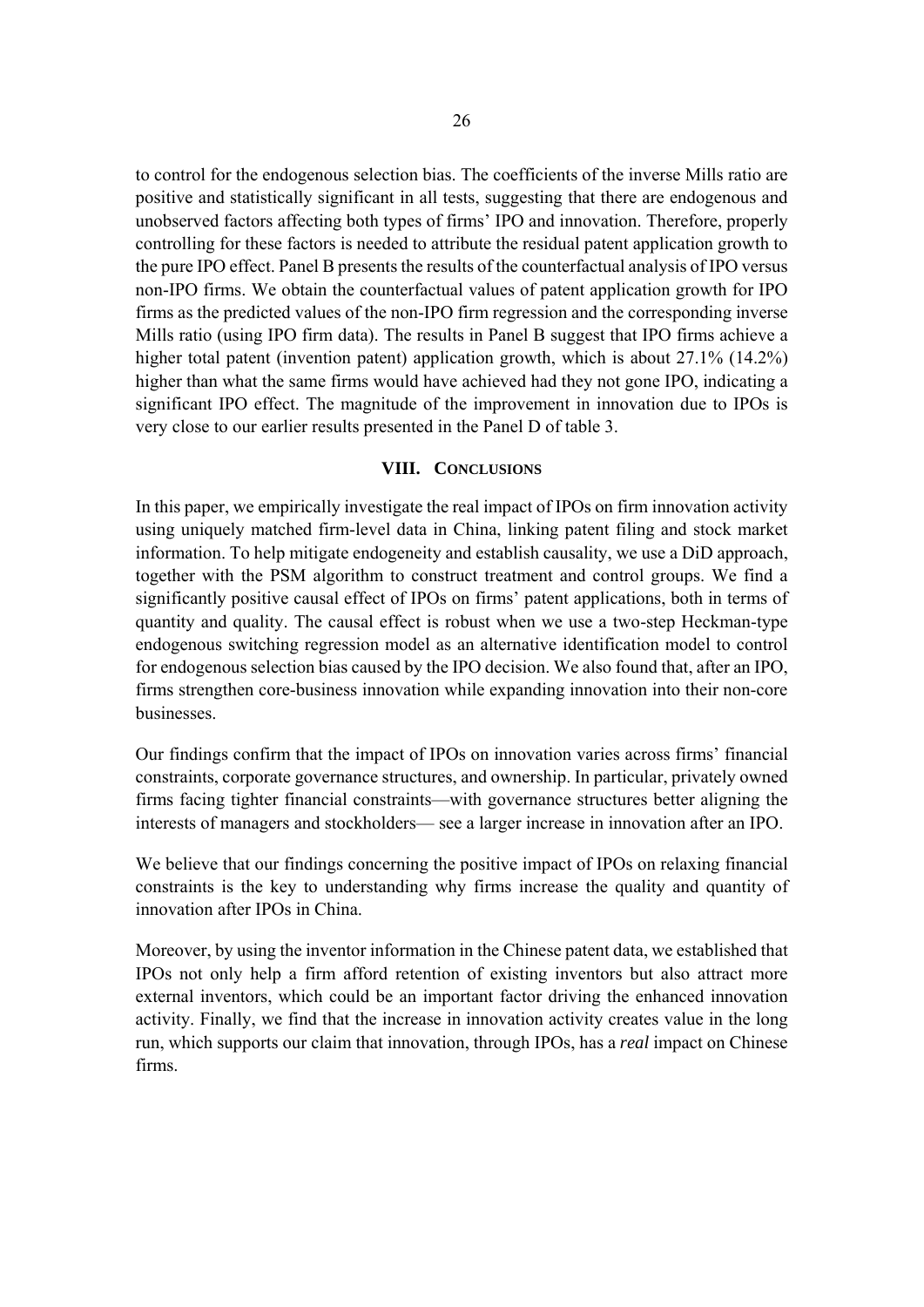#### **REFERENCES**

- Acharya, Viral, and Zhaoxia Xu, 2016, Financial dependence and innovation: The case of public versus private firms, Journal of Financial Economics, forthcoming.
- Aghion, Philippe, Nick Bloom, Richard Blundell, Rachel Griffith, Peter Howitt, 2005, Competition and Innovation: An Inverted-U Relationship, Quarterly Journal of Economics 2: 701–28.
- Aghion, Philippe, Jing Cai, Mathias Dewatripont, Luosha Du, Ann Harrison, and Patrick Legros, 2015, Industrial policy and competition, American Economic Journal: Macroeconomics 7, 1–32.
- Aghion, Philippe, and Peter Howitt, 1992, A model of growth through creative destruction, Econometrica 60, 323–51.
- Aghion, Philippe, John Van Reenen, and Luigi Zingales, 2013, Innovation and institutional ownership, American Economic Review 103, 277–304.
- Asker, John, Joan Farre-Mensa, and Alexander Ljungqvist, 2014, Corporate investment and stock market listing: A puzzle? Working Paper, New York University.
- Atanassov, Julian, Vikram Nanda, and Amit Seru 2007, Finance and innovation: The case of publicly traded firms. Working Paper, University of Oregon.
- Bernstein, Shai, 2015. Does going public affect innovation? The Journal of Finance 70(4), 1365–1403.
- Berle, Adolf A., and Gardiner C. Means, 1932, The Modern Corporation and Private Property (Macmillan, New York).
- Brandt, Loren, Johannes Van Biesebroeck, and Yifan Zhang, 2012, Creative accounting or creative destruction? Firm-level productivity growth in Chinese manufacturing, Journal of Development Economics 97(2), 339–51.
- Brav, Omer, 2009, Access to capital, capital structure, and the funding of the firm, Journal of Finance 64, 263–308.
- Cai, Hongbin and Qiao Liu, 2009, Competition and corporate tax avoidance: Evidence from Chinese industrial firms, Economic Journal 119, 764–95.
- Carpenter, Jennifer, Fangzhou Lu, and Robert Whitelaw, 2016, The real value of China's stock market, NYU Working Paper.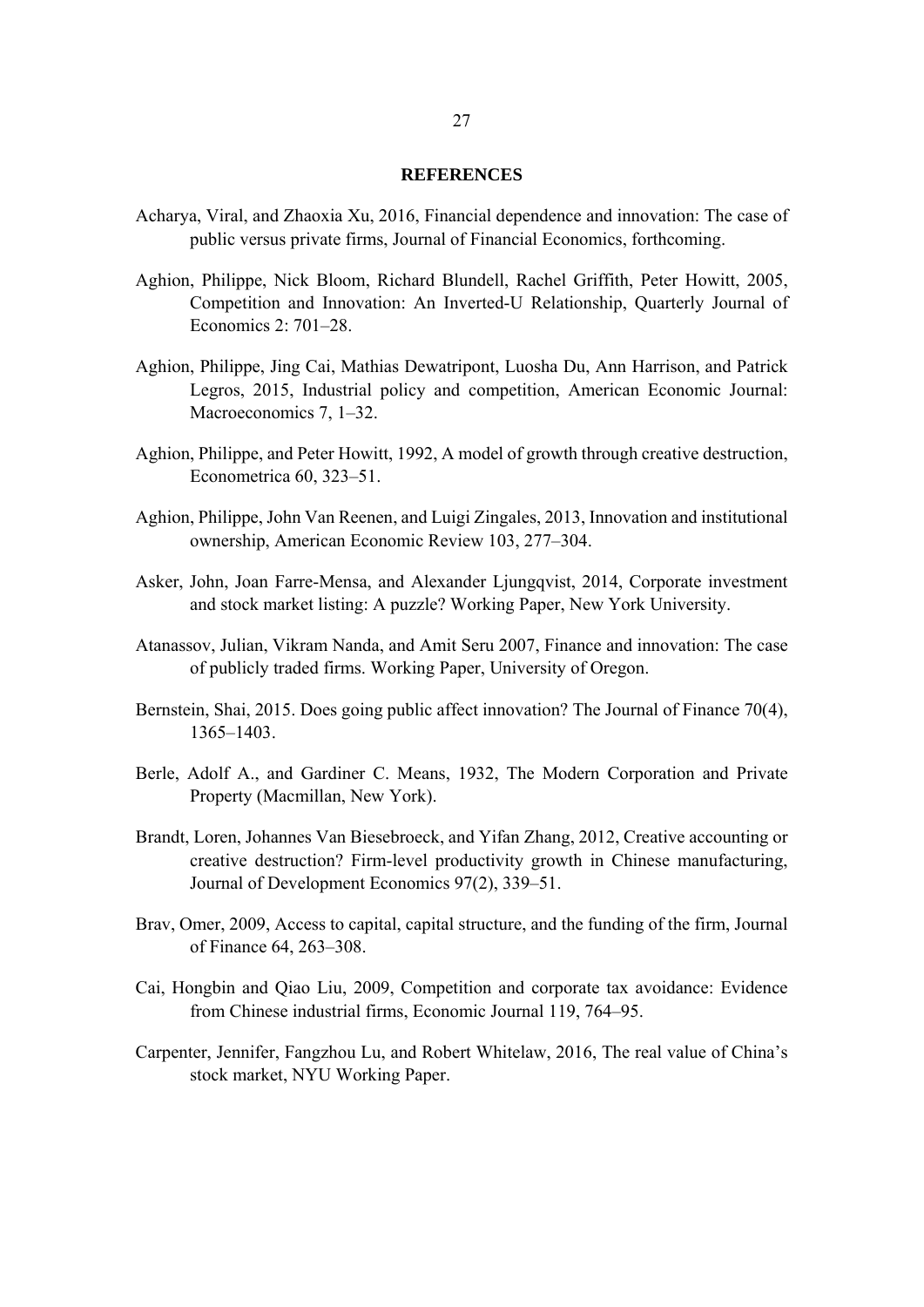- Chemmanur T J, Krishnan K, Nandy D K., 2011, How does venture capital financing improve efficiency in private firms? A look beneath the surface, Review of Financial Studies 24 (12), 4037–090.
- Chemmanur, Thomas J., Shan He, and Debarshi K. Nandy, 2010, The going-public decision and the product market, Review of Financial Studies 23, 1855–1908.
- Chemmanur, Thomas J., Elena Loutskina, and Xuan Tian, 2014, Corporate venture capital, value creation, and innovation, Review of Financial Studies 27.8: 2434–473.
- Dean, Judith M., and Mary E. Lovely, 2010, Trade growth, production fragmentation, and China's environment, China's Growing Role in World Trade, University of Chicago Press, 429–69.
- Gao, Huasheng, Michael Lemmon, and Kai Li, 2010, A comparison of CEO pay in public and private US firms, Unpublished working paper, University of British Columbia.
- Gu, Yuqi, Connie X. Mao, and Xuan Tian, 2013, Creditor interventions and firm innovation: Evidence from debt covenant violations, Working Paper.
- Fang L H., 2005, Investment bank reputation and the price and quality of underwriting services, Journal of Finance 60(6), 2729–761.Fang, Jing, Hui He, and Nan Li, 2016, China's rising IQ (innovation quotient) and growth: Firm-level evidence, IMF Working Paper 16/249.
- Hall, Bronwyn H., Adam Jaffe, and Manuel Trajtenberg, 2005, Market value and patent citations, RAND Journal of Economics 36, 16–38.
- Hall, Bronwyn H., and Josh Lerner, 2010, The financing of R&D and innovation, in Bronwyn H. Hall and Nathan Rosenberg, eds.: Handbook of the Economics of Innovation, (Elsevier-North, Oxford, UK).
- He, Jie, and Xuan Tian, 2013, The dark side of analyst coverage: The case of innovation, Journal of Financial Economics 109, 856–78.
- Hirshleifer, David, Angie Low, and Siew Hong Teoh, 2012, Are overconfident CEOs better innovators? Journal of Finance 67(4), 1457–498.
- Holmstrom Bengt, 1989, Agency costs and innovation, Journal of Economic Behavior & Organization, 12(3), 305–27.
- Hsieh, Chang-Tai, and Peter J. Klenow, 2009, Misallocation and manufacturing TFP in China and India, The Quarterly Journal of Economics 124(4), 1403–448.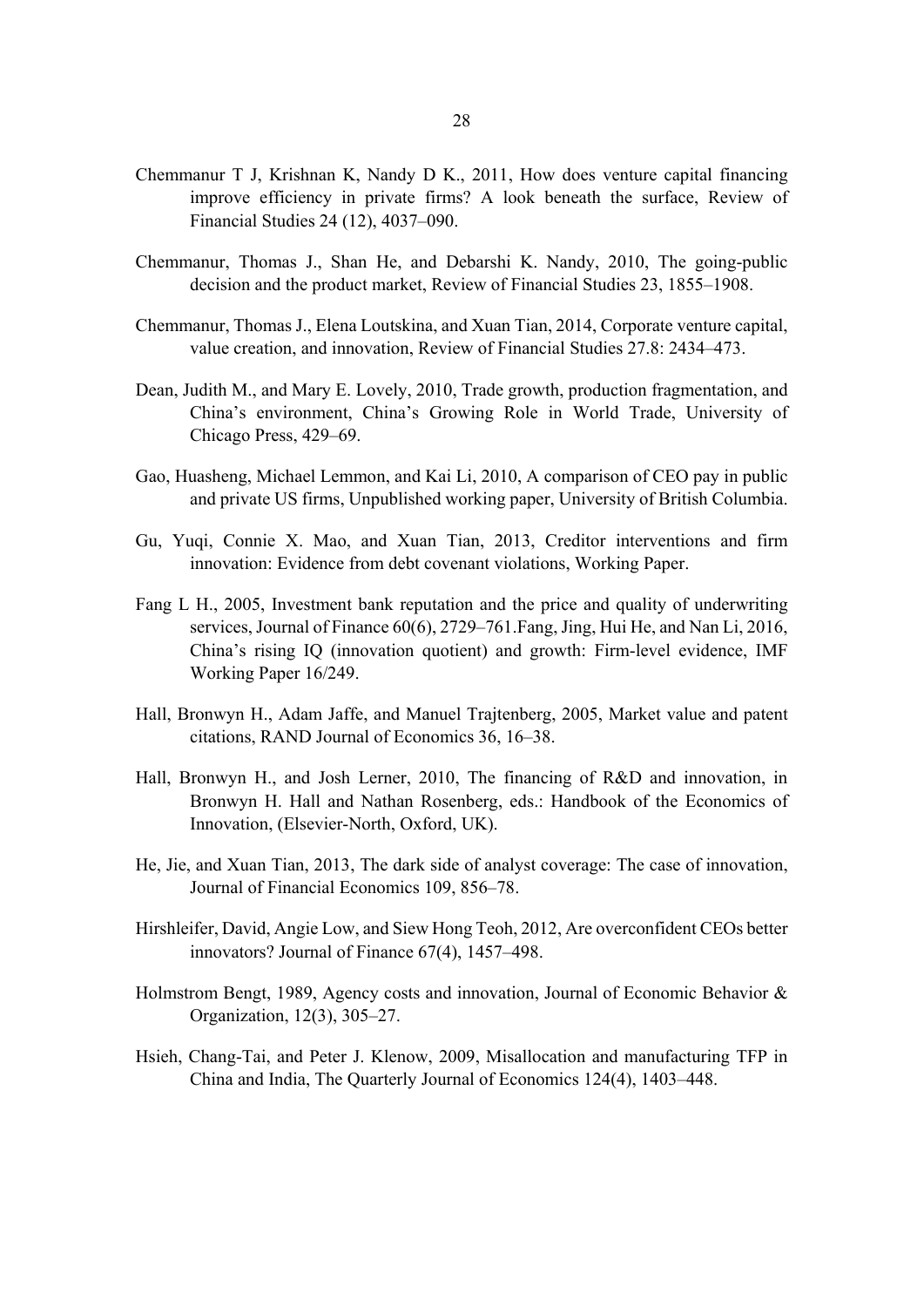- Hsieh, Chang-Tai, and Zheng Song, 2015, Grasp the large, let go of the small: the transformation of the state sector in China, Brookings Papers on Economic Activity, 295–346.
- Jain, Bharat A., and Omesh Kini, 1994, The post-issue operating performance of IPO firms, Journal of Finance 49, 1699–1726.
- Jensen, Michael, and William H. Meckling, 1976, Theory of the firm: Managerial behavior, agency costs and ownership structure, Journal of Financial Economics 3, 305–60.
- Kiyotaki, Nobuhiro, and John Moore, 1997, Credit cycles, Journal of Political Economy 105.2, 211–48.
- Michaely, Roni, and Michael R. Roberts, 2012, Corporate dividend policies: Lessons from private firms, Review of Financial Studies 25, 711–46.
- Nanda, Ramana, and Matthew Rhodes-Kropf, 2013, Investment cycles and startup innovation, Journal of Financial Economics 110, 403–18.
- Pagano, Marco, Fabio Panetta, and Luigi Zingales, 1998, Why do firms go public? An empirical analysis, Journal of Finance 53, 27–64.
- Pástor, Ľuboš, Lucian A. Taylor, and Pietro Veronesi, 2009, Entrepreneurial learning, the IPO decision, and the post-IPO drop in firm profitability, Review of Financial Studies 22, 3005–046.
- Porter, Michael, 1992, Capital disadvantage: America's failing capital investment system. Harvard Business Review 70, 65–82.
- Rajan, Raghuram G., and Luigi Zingales, 1998, Financial dependence and growth, American Economic Review 88(3), 559-86.
- Saunders, Anthony, and Sascha Steffen, 2011, The costs of being private: Evidence from the loan market, Review of Financial Studies 24, 4091–122.
- Schmoch, Ulrich et al, 2003, Linking technology areas to industrial sectors, Final Report to the European Commission, DG Research 1.
- Schumpeter, Joseph, 1943, Capitalism, Socialism and Democracy (London: Allen Unwin).
- Sheen, Albert, 2009, Do public and private firms behave differently? An examination of investment in the chemical industry, Working Paper, UCLA.
- Solow, Robert M., 1957, Technical change and the aggregate production function, Review of Economics and Statistics 39, 312–20.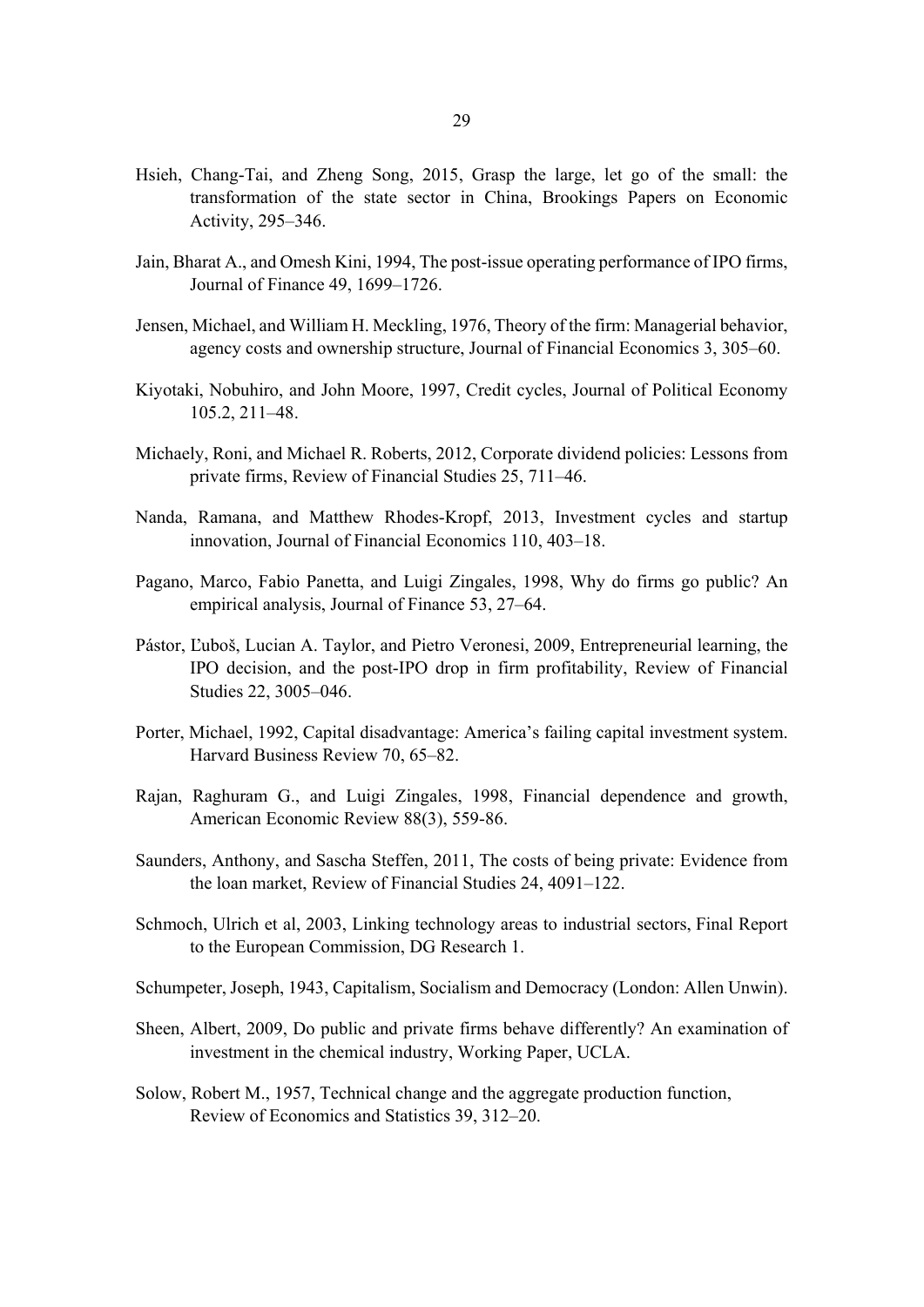#### **Figure 1: Industry and year-adjusted innovation output around IPOs**

This figure presents firms' average number of industry- and year-adjusted patent applications around the IPO year. We adjust each firm's patent applications by subtracting the average number of patent applications of all firms in the same two-digit industry and year. Panel A shows that the time trend for total patent counts (including invention, design, and utility patents) and Panel B shows the time trend for invention patent counts only. The x-axis indicates the number of years before or after the IPO.







30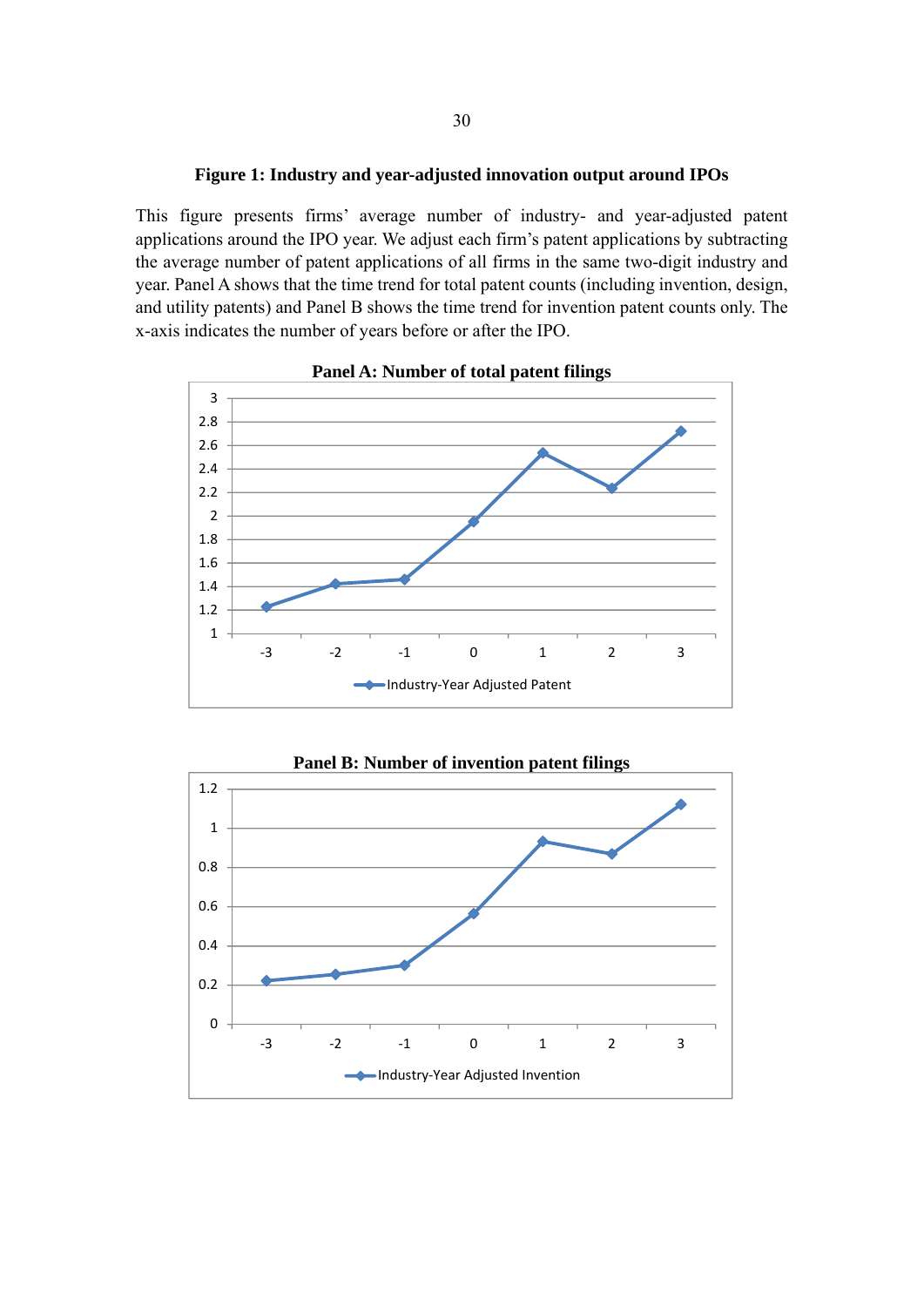#### **Figure 2: Innovation outputs around IPOs for treatment and control firms**

This figure presents the mean values of innovation outputs around the IPO event. Panel A shows the time trend for the natural logarithm of one plus patent counts and Panel B shows the time trend for the natural logarithm of one plus invention counts. The square line is for treatment firms that implemented an IPO in a sample year. The diamond line is for PSM non-list firms (control group). The x-axis indicates the years before or after the IPO.





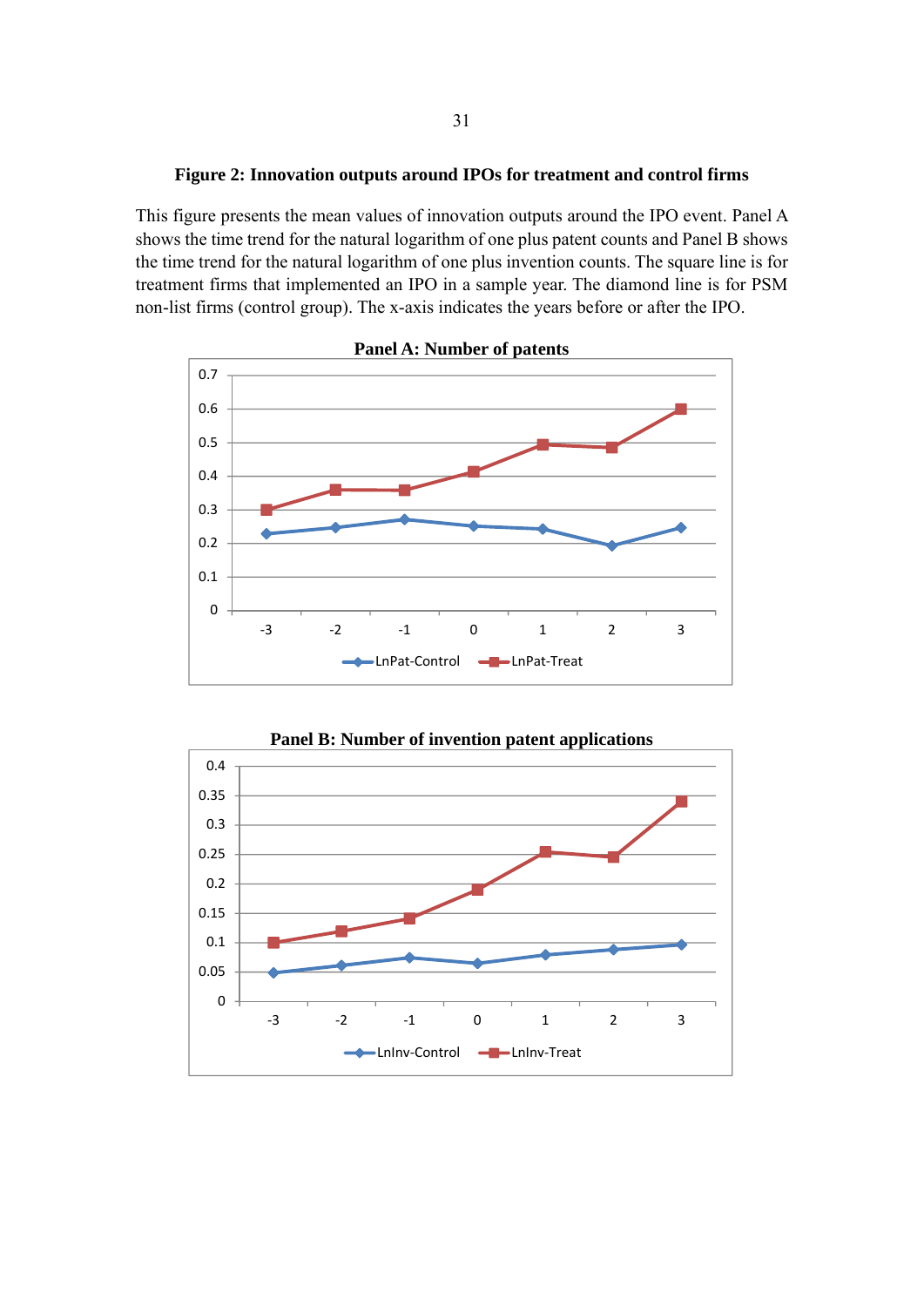### **Table 1: Summary statistics**

This table presents summary statistics for variables constructed using our merged data sample of listed and non-listed firms from 1998 to 2007. All variables are winsorized at the 1<sup>st</sup> and 99<sup>th</sup> percentiles of their distribution. The variable abbreviations are explained in the Table A1 of the Appendix.

|                 | N      | Mean  | S.D. | P <sub>25</sub> | Median | P75   |
|-----------------|--------|-------|------|-----------------|--------|-------|
| Pat             | 999114 | 0.18  | 1.91 | 0.00            | 0.00   | 0.00  |
| Invention       | 999114 | 0.03  | 0.62 | 0.00            | 0.00   | 0.00  |
| Ln(AT)          | 999114 | 10.04 | 1.37 | 9.06            | 9.87   | 10.87 |
| FixAT AT        | 999114 | 0.33  | 0.20 | 0.17            | 0.30   | 0.45  |
| Interest_AT     | 999114 | 0.01  | 0.02 | 0.00            | 0.01   | 0.02  |
| Admin AT        | 999114 | 0.08  | 0.08 | 0.03            | 0.06   | 0.10  |
| Ln(Age)         | 999114 | 2.22  | 0.80 | 1.79            | 2.20   | 2.71  |
| Leverage        | 999114 | 0.59  | 0.27 | 0.40            | 0.60   | 0.78  |
| Liquidity       | 999114 | 0.06  | 0.29 | $-0.11$         | 0.06   | 0.24  |
| ROA             | 999114 | 0.08  | 0.15 | 0.00            | 0.03   | 0.10  |
| HI              | 999114 | 0.05  | 0.07 | 0.01            | 0.02   | 0.05  |
| HI <sup>2</sup> | 999114 | 0.01  | 0.05 | 0.00            | 0.00   | 0.00  |
| <b>SOE</b>      | 999114 | 0.12  | 0.33 | 0.00            | 0.00   | 0.00  |
| EX              | 999114 | 0.34  | 0.47 | 0.00            | 0.00   | 1.00  |
| Ln(Stock)       | 999114 | 0.18  | 0.58 | 0.00            | 0.00   | 0.00  |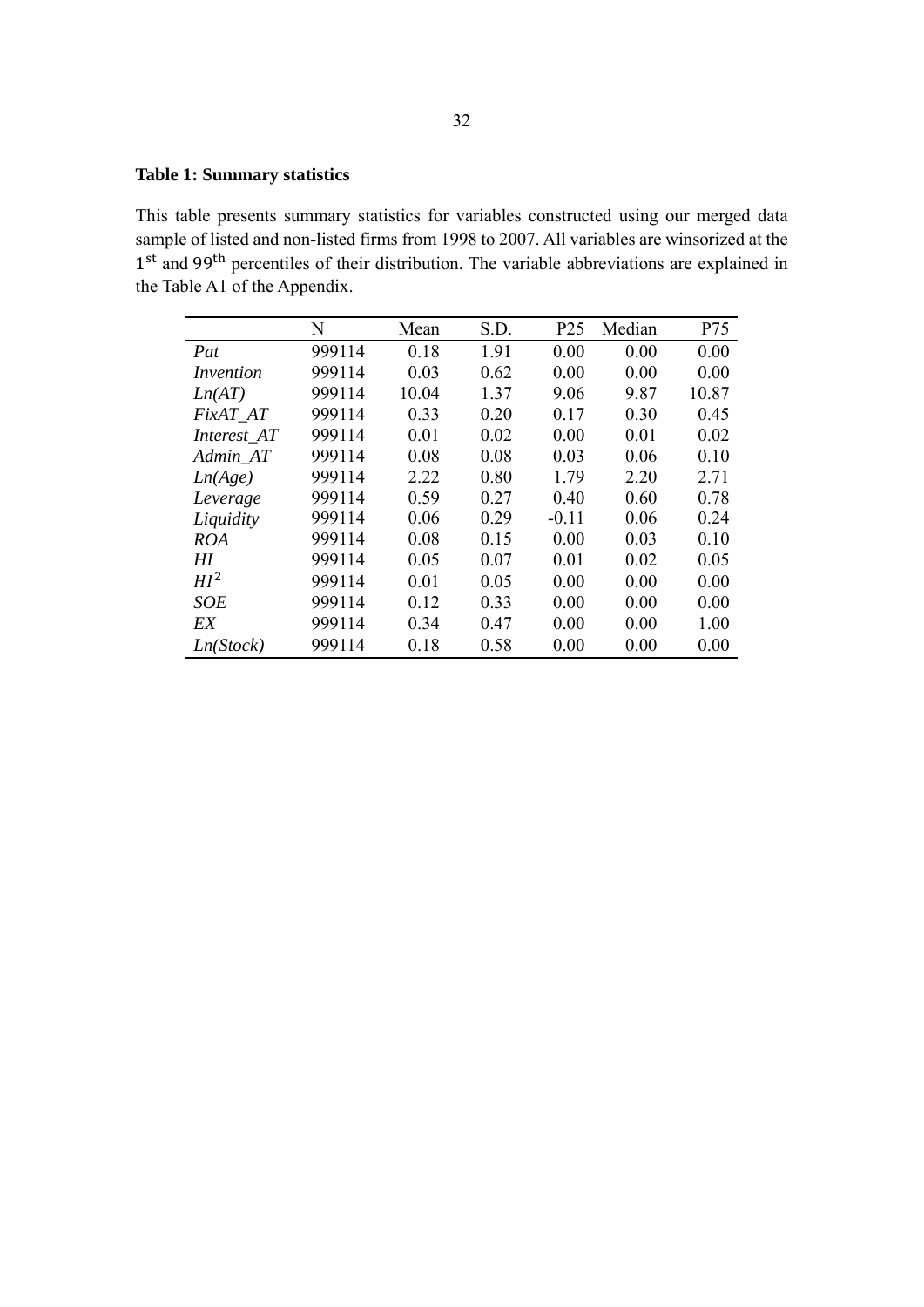#### **Table 2 Panel A: Raw patterns for innovation dynamics surrounding IPOs**

This table reports the OLS regression results estimating the innovation dynamics surrounding IPOs. Using a sample of all listed firms, we retain firm-year observations for a seven-year window centered on the IPO year, and we estimate the pooled OLS regression of the following model:

$$
Pat_{it}(Inv_{it}) = \alpha + \beta_1 before_{it}^{-3} + \beta_2 before_{it}^{-2} + \beta_3 current_{it} + \beta_4 after_{it}^1
$$
  
+ 
$$
\beta_5 after_{it}^2 + \beta_6 after_{it}^3 + \varepsilon_{it}
$$

The dependent variable is either Pat<sub>it</sub>, firm  $i$ 's industry- and year-adjusted total patents filed in year  $t$ , or Inv<sub>it</sub>, firm  $i$ 's industry- and year-adjusted invention patents filed in year *t*. We adjust innovation output variables by subtracting the average values of innovation outputs for all firms (excluding the listed firms) in the same two-digit industry and year. before<sub>it</sub><sup>3</sup> (before<sub>it</sub><sup>2</sup>) is a dummy that equals one if a firm-year observation is from 3 (2) years before the IPO year, and zero otherwise.  $current_{it}$  is a dummy that equals one if a firm-year observation is in its IPO year, and zero otherwise.  $after_{it}^1$  ( $after_{it}^2$ ,  $after_{it}^3$ ) is a dummy that equals one if a firm-year observation is 1 (2, 3) year after the IPO year, and zero otherwise. Therefore, the omitted group (benchmark) comprises the observations 1 year before the IPO year. Standard errors clustered by industry are reported in parentheses. \*\*\*, \*\*, and \* indicate significance at the 1%, 5%, and 10% levels, respectively.

|                     | (1)       | (2)        |
|---------------------|-----------|------------|
| VARIABLES           | Pat       | Inv        |
|                     |           |            |
| before <sup>3</sup> | $-0.262$  | $-0.086$   |
|                     | (0.313)   | (0.102)    |
| before <sup>2</sup> | $-0.054$  | $-0.045$   |
|                     | (0.218)   | (0.069)    |
| current             | $0.433*$  | $0.246*$   |
|                     | (0.220)   | (0.123)    |
| after <sup>1</sup>  | $1.012**$ | $0.610***$ |
|                     | (0.423)   | (0.212)    |
| after <sup>2</sup>  | $0.757**$ | $0.561***$ |
|                     | (0.292)   | (0.197)    |
| after <sup>3</sup>  | $1.255**$ | $0.820**$  |
|                     | (0.532)   | (0.315)    |
| Constant            | 1.465***  | $0.302***$ |
|                     | (0.369)   | (0.061)    |
|                     |           |            |
| Observations        | 2,118     | 2,118      |
| R-squared           | 0.005     | 0.012      |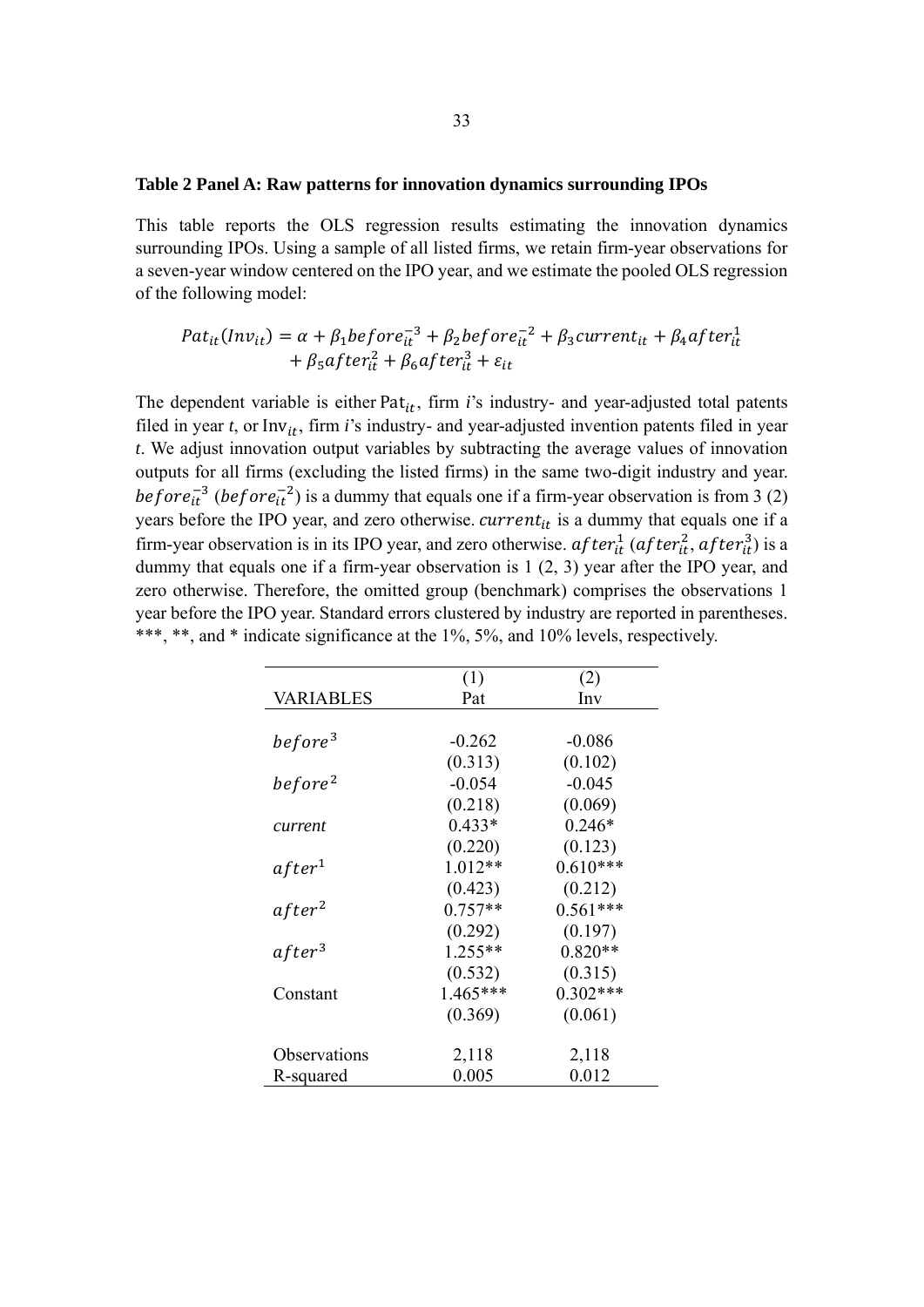#### **Table 2 Panel B: OLS regression of innovation outcomes on IPOs**

This table reports the OLS results estimating the effect of an IPO on innovation output variables. We estimate the pooled OLS regression of the following model:

LnPat<sub>it+n</sub>(LnInv<sub>it+n</sub>) = 
$$
\alpha + \beta list_{it} + \gamma X_{it} + \gamma e_i + \text{industry}_{ij} + \varepsilon_{it}
$$

using a sample of all listed and non-listed firms from 1998 to 2007. The dependent variable LnPat<sub>it+n</sub> is the natural logarithm of one plus the total number of patents applied for one  $(t+1)$ , two  $(t+2)$ , and three  $(t+3)$  years after year *t*, and the results are reported in columns (1)–(3), respectively. The dependent variable LnInv<sub>it+n</sub> is the natural logarithm of one plus the number of invention patents applied for one  $(t+1)$ , two  $(t+2)$ , and three  $(t+3)$  years after year *t*, and the results are reported in columns  $(4)$ – $(6)$ , respectively. list<sub>it</sub> is a dummy variable that equals one if an IPO occurs in year *t* for firm *i*, and zero otherwise. Year fixed effects, year $_{it}$ , and industry fixed effects, industry $_{it}$ , are included in all regressions. All other variables are as defined in the Appendix. Standard errors clustered by industry are reported in parentheses. \*\*\*, \*\*, and \* indicate significance at the 1%, 5%, and 10% levels, respectively.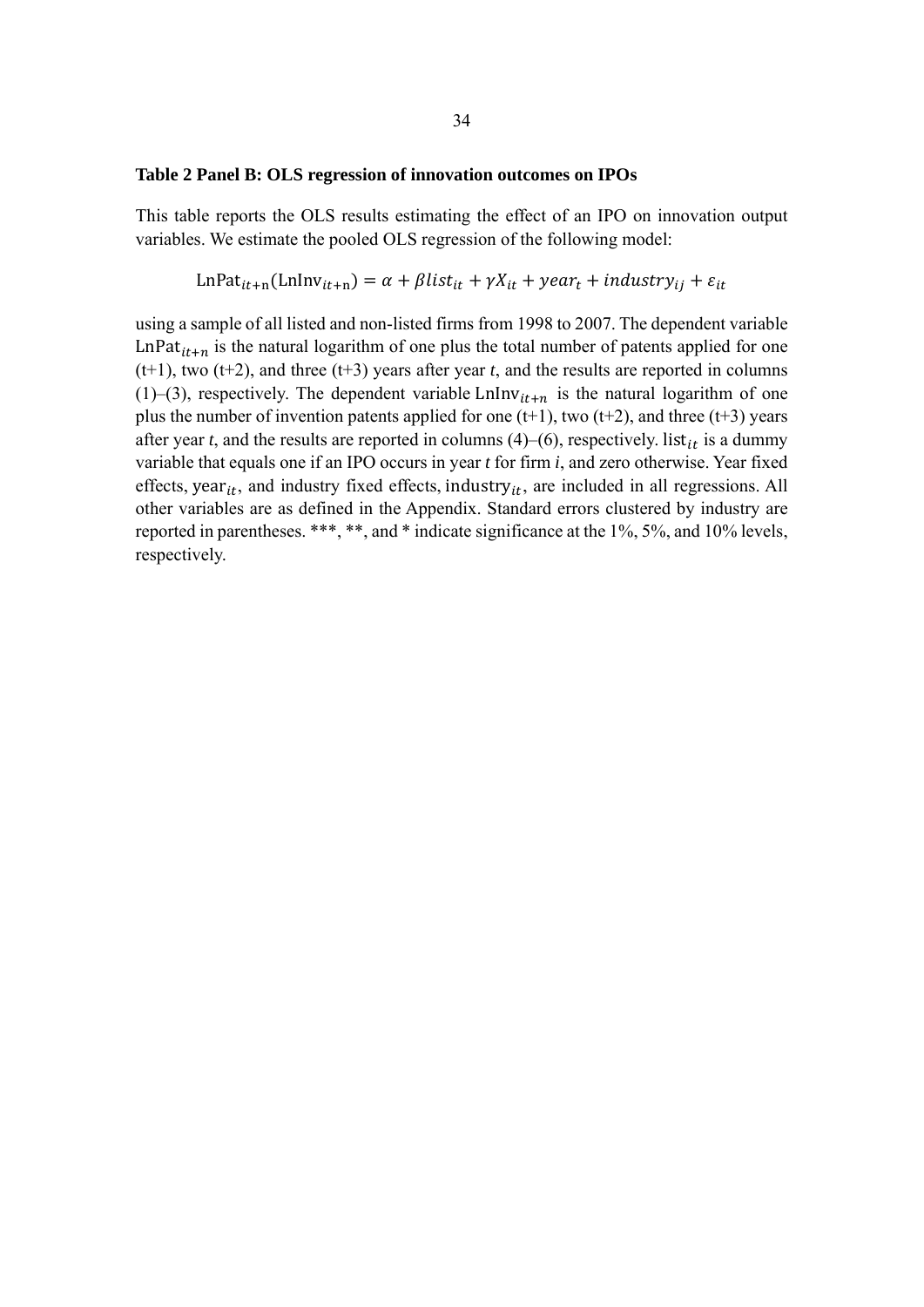|                        | (1)         | (2)         | (3)         | (4)          | (5)         | (6)         |
|------------------------|-------------|-------------|-------------|--------------|-------------|-------------|
| <b>VARIABLES</b>       | $LnPat$ +1  | LnPat $+2$  | $LnPat +3$  | $LnInv +1$   | LnIn $v +2$ | LnInv $+3$  |
|                        |             |             |             |              |             |             |
| List                   | $0.336***$  | $0.312***$  | $0.406***$  | $0.205***$   | $0.183***$  | $0.263***$  |
|                        | (0.071)     | (0.053)     | (0.093)     | (0.041)      | (0.038)     | (0.076)     |
| Ln(AT)                 | $0.048***$  | $0.050***$  | $0.052***$  | $0.016***$   | $0.017***$  | $0.019***$  |
|                        | (0.007)     | (0.007)     | (0.008)     | (0.003)      | (0.003)     | (0.003)     |
| FixAT_AT               | $-0.066***$ | $-0.071***$ | $-0.079***$ | $-0.017***$  | $-0.022***$ | $-0.025***$ |
|                        | (0.013)     | (0.014)     | (0.015)     | (0.004)      | (0.005)     | (0.006)     |
| Admin_a                | $0.214***$  | $0.223***$  | $0.235***$  | $0.062***$   | $0.066***$  | $0.074***$  |
|                        | (0.035)     | (0.037)     | (0.039)     | (0.014)      | (0.015)     | (0.016)     |
| Ln(Age)                | $-0.004**$  | $-0.005***$ | $-0.005***$ | $-0.001$     | $-0.001$    | $-0.001$    |
|                        | (0.002)     | (0.002)     | (0.002)     | (0.001)      | (0.001)     | (0.001)     |
| <b>SOE</b>             | 0.008       | 0.009       | 0.010       | $0.006**$    | $0.006**$   | $0.006**$   |
|                        | (0.006)     | (0.006)     | (0.006)     | (0.003)      | (0.003)     | (0.003)     |
| EX                     | $0.025***$  | $0.026***$  | $0.026***$  | $0.006***$   | $0.007***$  | $0.007**$   |
|                        | (0.006)     | (0.007)     | (0.007)     | (0.002)      | (0.002)     | (0.003)     |
| Leverage               | $-0.024***$ | $-0.023***$ | $-0.024***$ | $-0.007$ *** | $-0.009***$ | $-0.009***$ |
|                        | (0.004)     | (0.004)     | (0.005)     | (0.002)      | (0.002)     | (0.002)     |
| Liquidity              | $-0.007*$   | $-0.007*$   | $-0.008*$   | 0.001        | $-0.000$    | $-0.001$    |
|                        | (0.004)     | (0.004)     | (0.004)     | (0.001)      | (0.002)     | (0.002)     |
| Interest_At            | $-0.033$    | $-0.056*$   | $-0.047$    | $0.036**$    | 0.030       | 0.029       |
|                        | (0.032)     | (0.033)     | (0.037)     | (0.017)      | (0.019)     | (0.019)     |
| <b>ROA</b>             | $0.053***$  | $0.068***$  | $0.088***$  | $0.020***$   | $0.028***$  | $0.038***$  |
|                        | (0.009)     | (0.011)     | (0.015)     | (0.004)      | (0.006)     | (0.008)     |
| $H\!I$                 | $-0.034$    | $-0.037$    | $-0.050*$   | $-0.003$     | $-0.006$    | $-0.009$    |
|                        | (0.026)     | (0.027)     | (0.029)     | (0.011)      | (0.013)     | (0.013)     |
| HI <sup>2</sup>        | $0.066*$    | $0.076**$   | $0.081**$   | 0.023        | 0.029       | 0.028       |
|                        | (0.034)     | (0.036)     | (0.038)     | (0.020)      | (0.023)     | (0.025)     |
| Constant               | $-0.440***$ | $-0.459***$ | $-0.482***$ | $-0.159***$  | $-0.171***$ | $-0.186***$ |
|                        | (0.065)     | (0.069)     | (0.072)     | (0.028)      | (0.031)     | (0.032)     |
|                        |             |             |             |              |             |             |
| Observations           | 839,761     | 709,997     | 580,425     | 839,761      | 709,997     | 580,425     |
| R-squared              | 0.064       | 0.065       | 0.067       | 0.039        | 0.040       | 0.043       |
| Year fixed effects     | Y           | Y           | Y           | Y            | Y           | Y           |
| Industry fixed effects | Y           | Y           | Y           | Y            | Y           | Y           |
| Firm fixed effects     | N           | N           | N           | N            | N           | N           |

Standard errors in parentheses

\*\*\* p<0.01, \*\* p<0.05, \*p<0.1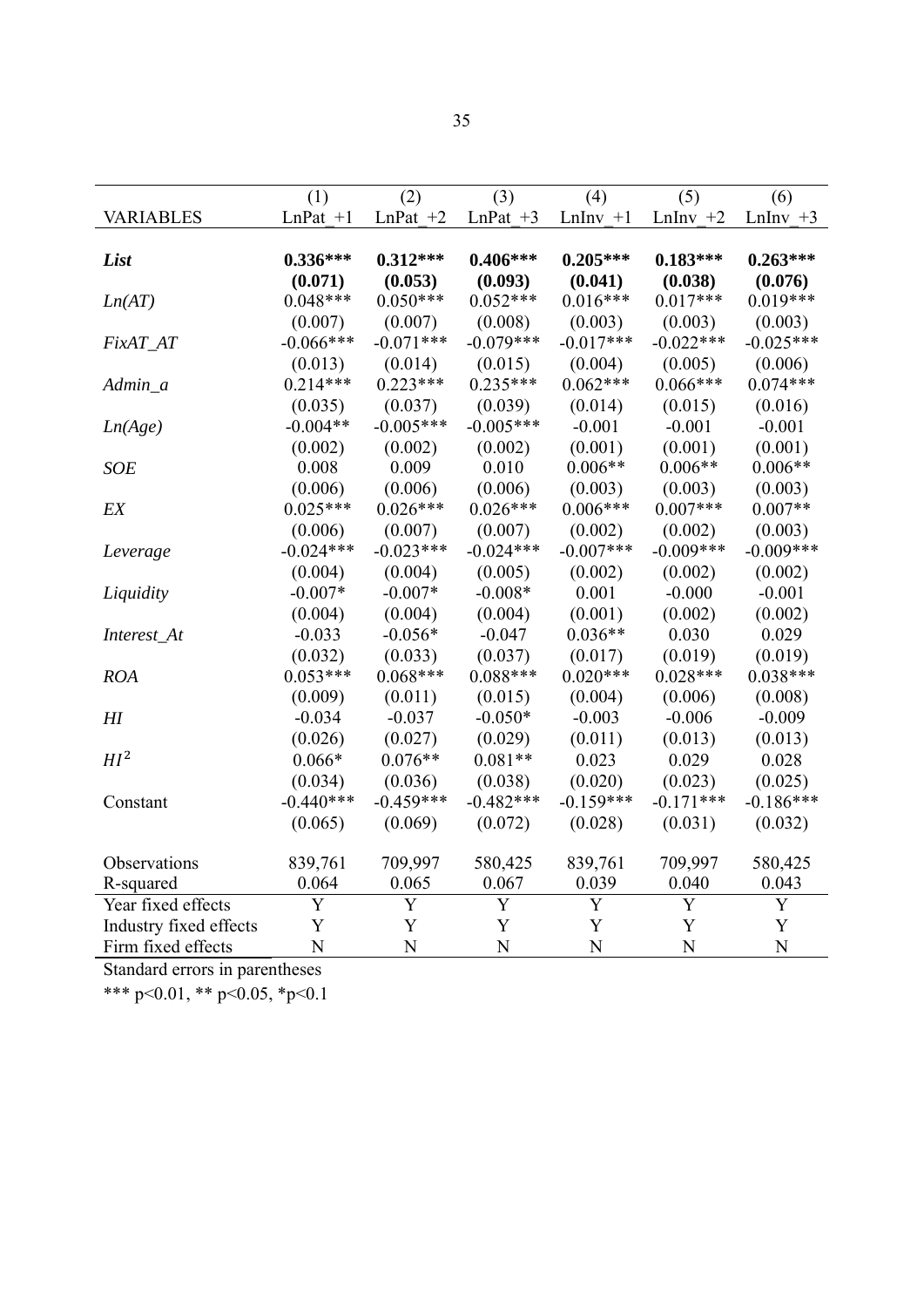#### **Table 3: Difference-in-differences (DiD) test results**

This table reports diagnostic tests and the DiD results concerning how IPOs affect firm innovation. Our sample contains firms that experienced an IPO from 1999 to 2006 and nonlisted firms. We match firms using a one-to-one nearest neighbor PSM, with replacement, on a host of observable characteristics, including all independent variables used in equation  $(2)$ , for the year before the IPO, the growth in the number of patents, g\_pn, computed over the three-year period before the IPO, two-digit industry dummies, and year fixed effects. Definitions of all other variables are listed in the Appendix. Our treatment group contains those listed firms' observations in their IPO year. Our control group includes all non-listed firm-year observations. Panel A reports parameter estimates from the probit model used in estimating the propensity scores for the treatment and control groups. The dependent variable equals one for the firm-year belonging to the treatment group and zero for those belonging to the control group. The "Pre-Match" column contains the parameter estimates of the probit model estimated using the sample prior to matching. These estimates are then used to generate the propensity scores for matching. The "Post-Match" column contains the parameter estimates of the probit model estimated using the subsample of matched treatment–control pairs after matching. Robust standard errors are displayed in parentheses below each coefficient estimate. Panel B presents the univariate comparisons between the treatment and control firms' characteristics, and their corresponding p-values, testing the null hypothesis that the differences are zero. Panel C gives the DiD test results. *Patent* is the mean of firm *i*'s number of patents in the three-year window before or after the IPO. *Invention* is the average of firm *i*'s number of inventions in the three-year window before or after the IPO. Panel D reports the regression results estimating the innovation dynamics of the treatment and control firms surrounding an IPO. The dependent variable is either Ln Pat<sub>it</sub>, the natural logarithm of one plus firm *i*'s number of patents in year *t*, or Ln Inv<sub>it</sub>, the natural logarithm of one plus firm *i*'s number of inventions in year *t*. list<sub>i</sub> is a dummy that equals one for treatment firms (listed firms) and zero for control firms (non-listed firms). before<sup>2&3</sup> is a dummy that equals one if a firm-year observation is from 2 or 3 years before the IPO year (year 0), and zero otherwise. current $_{it}$  is a dummy that equals one if a firm-year observation is in the IPO year (year 0), and zero otherwise. after $_{it}^{1}$  (after $_{it}^{2}$ ) after $i$ <sup>3</sup> is a dummy that equals one if a firm-year observation is from 1 (2,3) year after the IPO year (year 0), and zero otherwise. Robust standard errors are displayed in parentheses under each coefficient estimate. \*\*\*, \*\*, and \* indicate significance at the 1%, 5%, and 10% levels, respectively.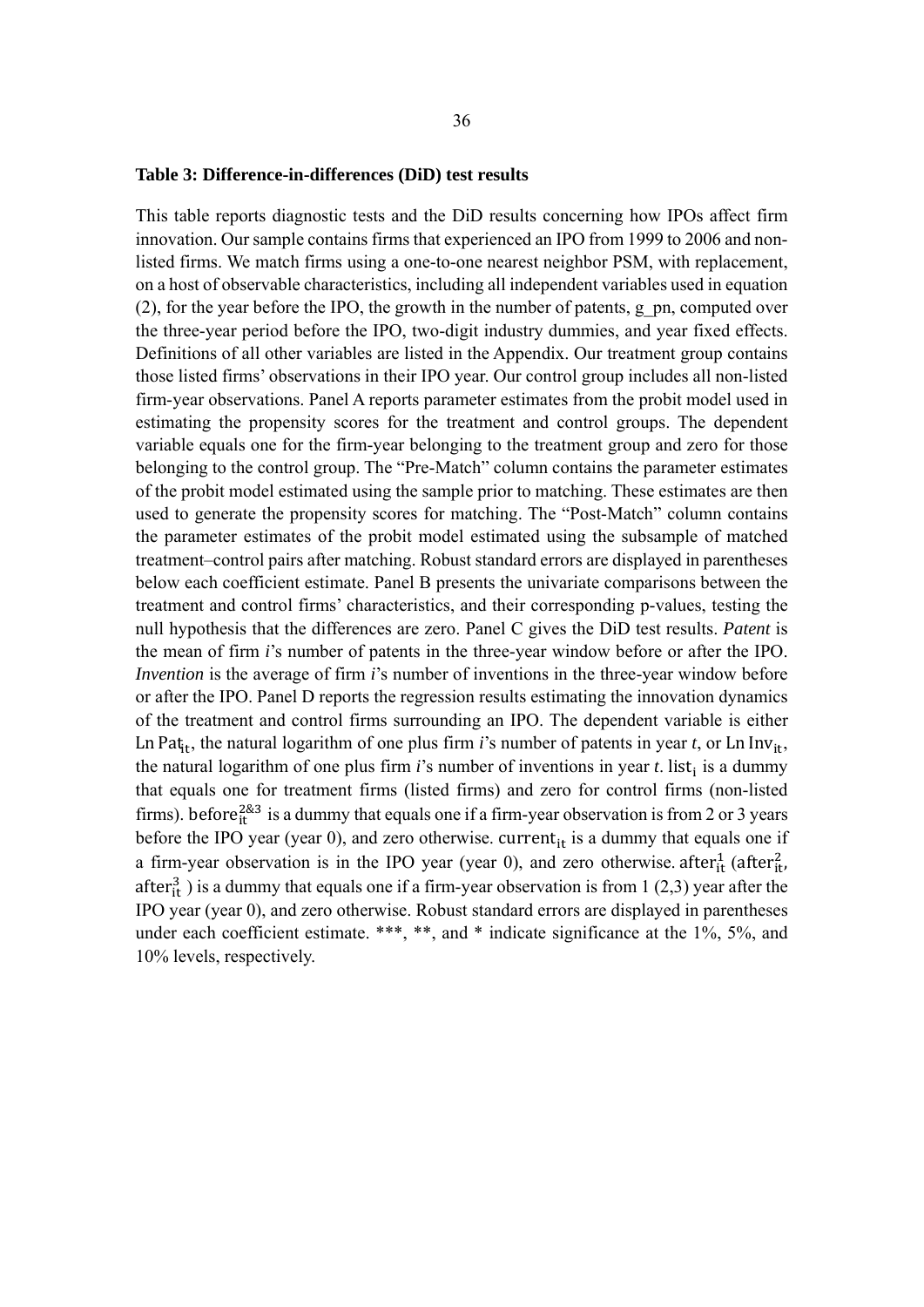|                        | (1)         | (2)        |
|------------------------|-------------|------------|
| VARIABLES              | Pre-match   | Post-match |
|                        |             |            |
| Ln(AT)                 | $0.256***$  | $-0.046$   |
|                        | (0.013)     | (0.043)    |
| FixAT_AT               | $-0.373***$ | 0.045      |
|                        | (0.100)     | (0.365)    |
| Admin_AT               | $0.863***$  | 0.141      |
|                        | (0.178)     | (0.992)    |
| Ln(Age)                | $-0.185***$ | 0.000      |
|                        | (0.021)     | (0.054)    |
| <b>SOE</b>             | $0.243***$  | 0.061      |
|                        | (0.043)     | (0.112)    |
| EX                     | $-0.081**$  | $-0.007$   |
|                        | (0.036)     | (0.113)    |
| Leverage               | $-0.284***$ | 0.048      |
|                        | (0.086)     | (0.333)    |
| Liquidity              | $-0.006$    | $-0.074$   |
|                        | (0.096)     | (0.298)    |
| Interes_AT             | 0.915       | 1.645      |
|                        | (0.980)     | (3.962)    |
| <b>ROA</b>             | $0.644***$  | 0.499      |
|                        | (0.086)     | (0.510)    |
| HI                     | 0.151       | 0.125      |
|                        | (0.420)     | (1.265)    |
| HI <sup>2</sup>        | $-0.599$    | $-1.046$   |
|                        | (0.778)     | (2.248)    |
| <b>Stock</b>           | $0.098***$  | 0.077      |
|                        | (0.019)     | (0.050)    |
| $g\_pn$                | 0.050       | 0.045      |
|                        | (0.030)     | (0.077)    |
| Constant               | $-5.441***$ | 0.408      |
|                        | (0.183)     | (0.627)    |
|                        |             |            |
| Observations           | 773,090     | 710        |
| P-value of Chi-squared | 0.0000      | 1.0000     |
| Pseudo- $R^2$          | 0.1652      | 0.0066     |
| Industry fixed effects | Y           | Y          |
| Year fixed effects     | Y           | Y          |

**Table 3 Panel A: Pre-match propensity score regression and post-match diagnostic regression** 

Robust standard errors in parentheses

\*\*\* p<0.01, \*\* p<0.05, \* p<0.1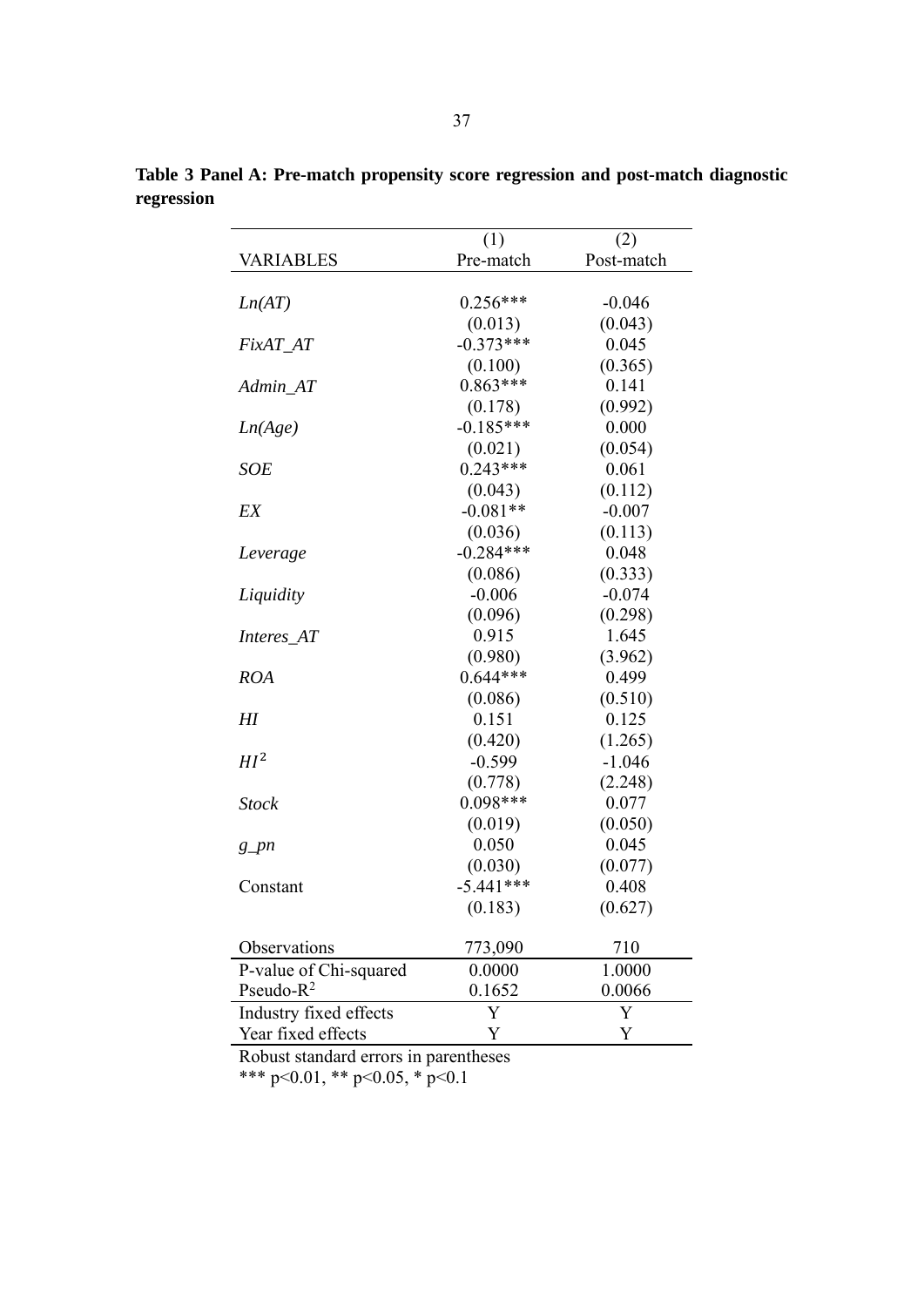|                       | Control | Treat | Treat-Control | p-value |
|-----------------------|---------|-------|---------------|---------|
| Ln(AT)                | 11.94   | 11.86 | $-0.08$       | 0.45    |
| FixAT AT              | 0.29    | 0.29  | 0.00          | 0.85    |
| Admin AT              | 0.06    | 0.07  | 0.00          | 0.34    |
| Ln(Age)               | 1.99    | 2.01  | 0.01          | 0.86    |
| <b>SOE</b>            | 0.37    | 0.37  | 0.01          | 0.88    |
| EX                    | 0.42    | 0.42  | 0.00          | 1.00    |
| Leverage              | 0.53    | 0.53  | 0.00          | 0.87    |
| Liquidity             | 0.11    | 0.11  | 0.00          | 0.81    |
| Interest AT           | 0.01    | 0.01  | 0.00          | 0.63    |
| <b>ROA</b>            | 0.08    | 0.09  | 0.01          | 0.36    |
| HI                    | 0.06    | 0.06  | 0.00          | 0.67    |
| HI <sup>2</sup>       | 0.01    | 0.01  | 0.00          | 0.53    |
| <b>Stock</b>          | 0.57    | 0.69  | 0.12          | 0.16    |
| $g$ <sub>pn</sub> $n$ | 0.12    | 0.14  | 0.04          | 0.40    |

## **Table 3 Panel B: Post-match differences**

## **Table 3 Panel C: DID estimates**

|        | Mean Treatment<br>Difference<br>(after-before) | Mean Control<br>Difference<br>(after-before) | Mean DID estimate<br>(treat-control) | p-value for<br><b>DID</b> Estimate |
|--------|------------------------------------------------|----------------------------------------------|--------------------------------------|------------------------------------|
| Patent | 1.577                                          | 0.014                                        | 1.563                                | 0.001                              |
| (s.e.) | 0.405                                          | 0.262                                        | 0.482                                |                                    |
| Inv    | 0.858                                          | 0.086                                        | 0.772                                | 0.000                              |
| (s.e.) | 0.198                                          | 0.072                                        | 0.210                                |                                    |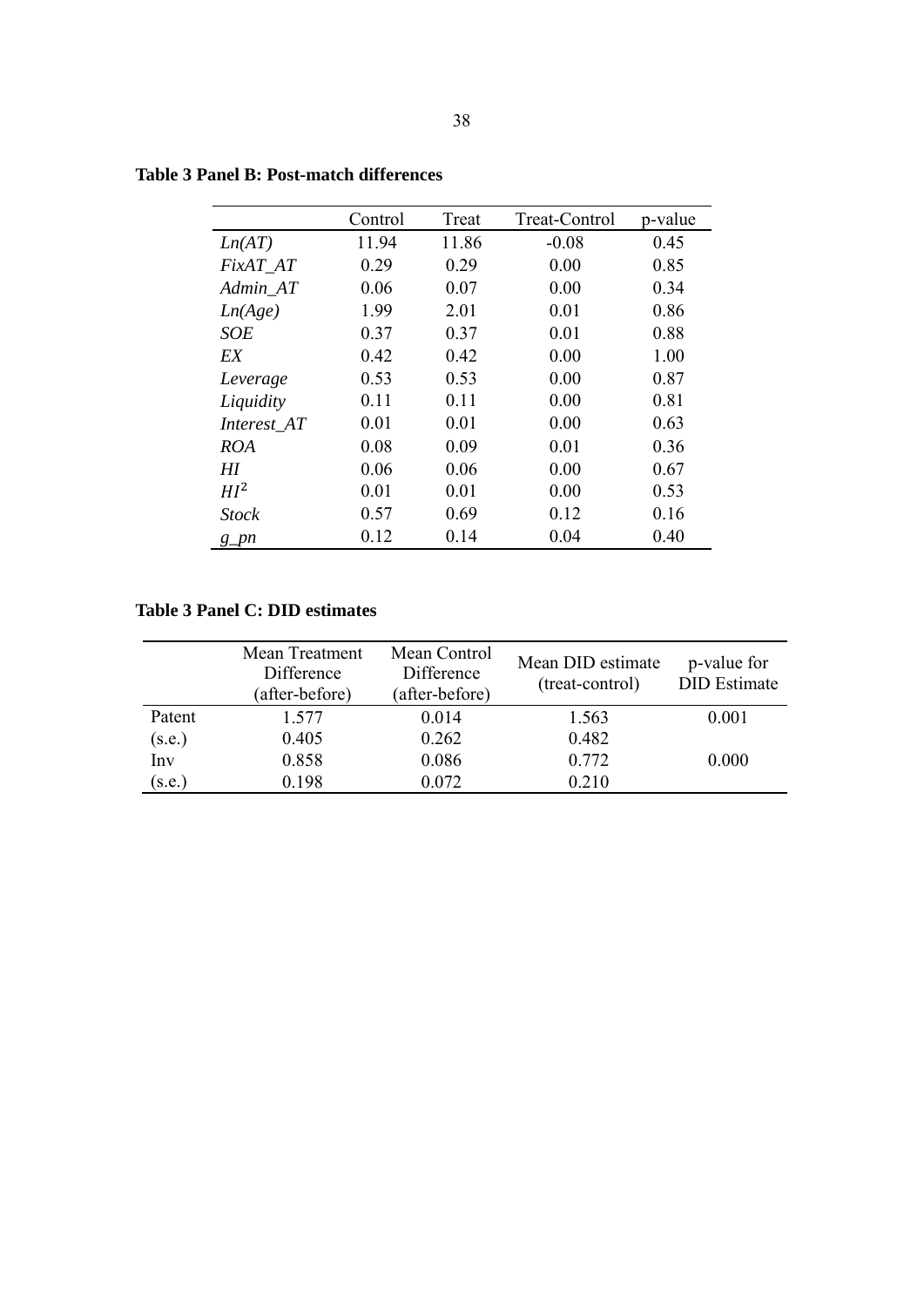| (1)<br>(2)<br>LnPat<br>LnInv<br><b>VARIABLES</b><br>list $_i * before^{2\&3}_{it}$<br>$-0.043$<br>$-0.066$<br>(0.052)<br>(0.041)<br>0.043<br>0.075<br>list <sub>i</sub> * current<br>(0.031)<br>(0.050)<br>list <sub>i</sub> * af ter $_{it}^1$<br>$0.164***$<br>$0.093***$<br>(0.052)<br>(0.033)<br>$0.101***$<br>$0.231***$<br>list <sub>i</sub> * af ter $i_t^2$<br>(0.054)<br>(0.034)<br>list $_i * after^3_{it}$<br>$0.291***$<br>$0.192***$<br>(0.062)<br>(0.042)<br>$0.080**$<br>before $_{it}^2$<br>$0.043*$<br>(0.023)<br>(0.038)<br>$0.116***$<br>$0.062***$<br>before $_{it}^1$<br>(0.024)<br>(0.044)<br>$0.096**$<br>$0.047*$<br>Current<br>(0.042)<br>(0.024)<br>af te $r_{it}^1$<br>$0.096**$<br>$0.068***$<br>(0.043)<br>(0.024)<br>0.060<br>$0.071**$<br>$after_{it}^2$<br>(0.047)<br>(0.029)<br>af te $r_{it}^3$<br>$0.078***$<br>$0.127**$<br>(0.050)<br>(0.028)<br>$0.173***$<br>$0.064**$<br>Constant<br>(0.025)<br>(0.044)<br>4,253<br>4,253<br>Observations<br>0.576<br>0.655<br>R-squared<br>Year fixed effects<br>Y<br>Y<br>Y<br>Y |                    |  |
|------------------------------------------------------------------------------------------------------------------------------------------------------------------------------------------------------------------------------------------------------------------------------------------------------------------------------------------------------------------------------------------------------------------------------------------------------------------------------------------------------------------------------------------------------------------------------------------------------------------------------------------------------------------------------------------------------------------------------------------------------------------------------------------------------------------------------------------------------------------------------------------------------------------------------------------------------------------------------------------------------------------------------------------------------------|--------------------|--|
|                                                                                                                                                                                                                                                                                                                                                                                                                                                                                                                                                                                                                                                                                                                                                                                                                                                                                                                                                                                                                                                            |                    |  |
|                                                                                                                                                                                                                                                                                                                                                                                                                                                                                                                                                                                                                                                                                                                                                                                                                                                                                                                                                                                                                                                            |                    |  |
|                                                                                                                                                                                                                                                                                                                                                                                                                                                                                                                                                                                                                                                                                                                                                                                                                                                                                                                                                                                                                                                            |                    |  |
|                                                                                                                                                                                                                                                                                                                                                                                                                                                                                                                                                                                                                                                                                                                                                                                                                                                                                                                                                                                                                                                            |                    |  |
|                                                                                                                                                                                                                                                                                                                                                                                                                                                                                                                                                                                                                                                                                                                                                                                                                                                                                                                                                                                                                                                            |                    |  |
|                                                                                                                                                                                                                                                                                                                                                                                                                                                                                                                                                                                                                                                                                                                                                                                                                                                                                                                                                                                                                                                            |                    |  |
|                                                                                                                                                                                                                                                                                                                                                                                                                                                                                                                                                                                                                                                                                                                                                                                                                                                                                                                                                                                                                                                            |                    |  |
|                                                                                                                                                                                                                                                                                                                                                                                                                                                                                                                                                                                                                                                                                                                                                                                                                                                                                                                                                                                                                                                            |                    |  |
|                                                                                                                                                                                                                                                                                                                                                                                                                                                                                                                                                                                                                                                                                                                                                                                                                                                                                                                                                                                                                                                            |                    |  |
|                                                                                                                                                                                                                                                                                                                                                                                                                                                                                                                                                                                                                                                                                                                                                                                                                                                                                                                                                                                                                                                            |                    |  |
|                                                                                                                                                                                                                                                                                                                                                                                                                                                                                                                                                                                                                                                                                                                                                                                                                                                                                                                                                                                                                                                            |                    |  |
|                                                                                                                                                                                                                                                                                                                                                                                                                                                                                                                                                                                                                                                                                                                                                                                                                                                                                                                                                                                                                                                            |                    |  |
|                                                                                                                                                                                                                                                                                                                                                                                                                                                                                                                                                                                                                                                                                                                                                                                                                                                                                                                                                                                                                                                            |                    |  |
|                                                                                                                                                                                                                                                                                                                                                                                                                                                                                                                                                                                                                                                                                                                                                                                                                                                                                                                                                                                                                                                            |                    |  |
|                                                                                                                                                                                                                                                                                                                                                                                                                                                                                                                                                                                                                                                                                                                                                                                                                                                                                                                                                                                                                                                            |                    |  |
|                                                                                                                                                                                                                                                                                                                                                                                                                                                                                                                                                                                                                                                                                                                                                                                                                                                                                                                                                                                                                                                            |                    |  |
|                                                                                                                                                                                                                                                                                                                                                                                                                                                                                                                                                                                                                                                                                                                                                                                                                                                                                                                                                                                                                                                            |                    |  |
|                                                                                                                                                                                                                                                                                                                                                                                                                                                                                                                                                                                                                                                                                                                                                                                                                                                                                                                                                                                                                                                            |                    |  |
|                                                                                                                                                                                                                                                                                                                                                                                                                                                                                                                                                                                                                                                                                                                                                                                                                                                                                                                                                                                                                                                            |                    |  |
|                                                                                                                                                                                                                                                                                                                                                                                                                                                                                                                                                                                                                                                                                                                                                                                                                                                                                                                                                                                                                                                            |                    |  |
|                                                                                                                                                                                                                                                                                                                                                                                                                                                                                                                                                                                                                                                                                                                                                                                                                                                                                                                                                                                                                                                            |                    |  |
|                                                                                                                                                                                                                                                                                                                                                                                                                                                                                                                                                                                                                                                                                                                                                                                                                                                                                                                                                                                                                                                            |                    |  |
|                                                                                                                                                                                                                                                                                                                                                                                                                                                                                                                                                                                                                                                                                                                                                                                                                                                                                                                                                                                                                                                            |                    |  |
|                                                                                                                                                                                                                                                                                                                                                                                                                                                                                                                                                                                                                                                                                                                                                                                                                                                                                                                                                                                                                                                            |                    |  |
|                                                                                                                                                                                                                                                                                                                                                                                                                                                                                                                                                                                                                                                                                                                                                                                                                                                                                                                                                                                                                                                            |                    |  |
|                                                                                                                                                                                                                                                                                                                                                                                                                                                                                                                                                                                                                                                                                                                                                                                                                                                                                                                                                                                                                                                            |                    |  |
|                                                                                                                                                                                                                                                                                                                                                                                                                                                                                                                                                                                                                                                                                                                                                                                                                                                                                                                                                                                                                                                            |                    |  |
|                                                                                                                                                                                                                                                                                                                                                                                                                                                                                                                                                                                                                                                                                                                                                                                                                                                                                                                                                                                                                                                            |                    |  |
|                                                                                                                                                                                                                                                                                                                                                                                                                                                                                                                                                                                                                                                                                                                                                                                                                                                                                                                                                                                                                                                            |                    |  |
|                                                                                                                                                                                                                                                                                                                                                                                                                                                                                                                                                                                                                                                                                                                                                                                                                                                                                                                                                                                                                                                            |                    |  |
|                                                                                                                                                                                                                                                                                                                                                                                                                                                                                                                                                                                                                                                                                                                                                                                                                                                                                                                                                                                                                                                            | Firm fixed effects |  |

**Table 3 Panel D: DiD analysis for innovation dynamics** 

Standard errors in parentheses

\*\*\* p<0.01, \*\* p<0.05, \* p<0.1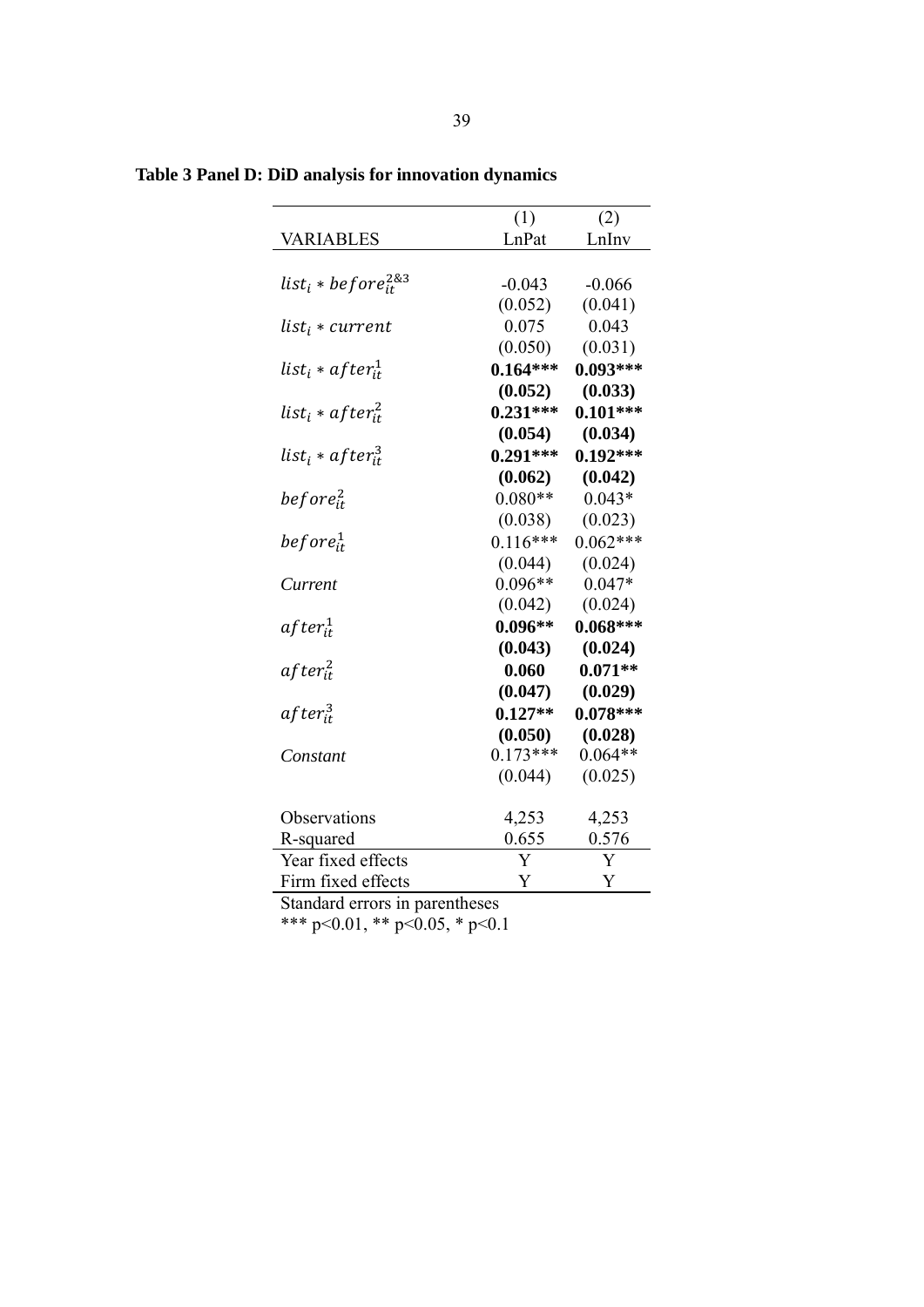#### **Table 4: Difference-in-differences (DiD) test results for innovation quality**

This table reports the DiD test results concerning how an IPO affects innovation quality. We use the PSM sample and retain firm-year observations for both treatment and control groups for a seven-year window centered on the IPO year. Panel A illustrates a regression run with the dependent variable *inventor\_per\_patent*, which is equal to the average number of inventors per patent for firm *i* in year *t*. Panel B reports the univariate DiD test results for *Inv\_ratio*, which is the ratio of invention patents over the total patent number over the three-year window before and after the IPO.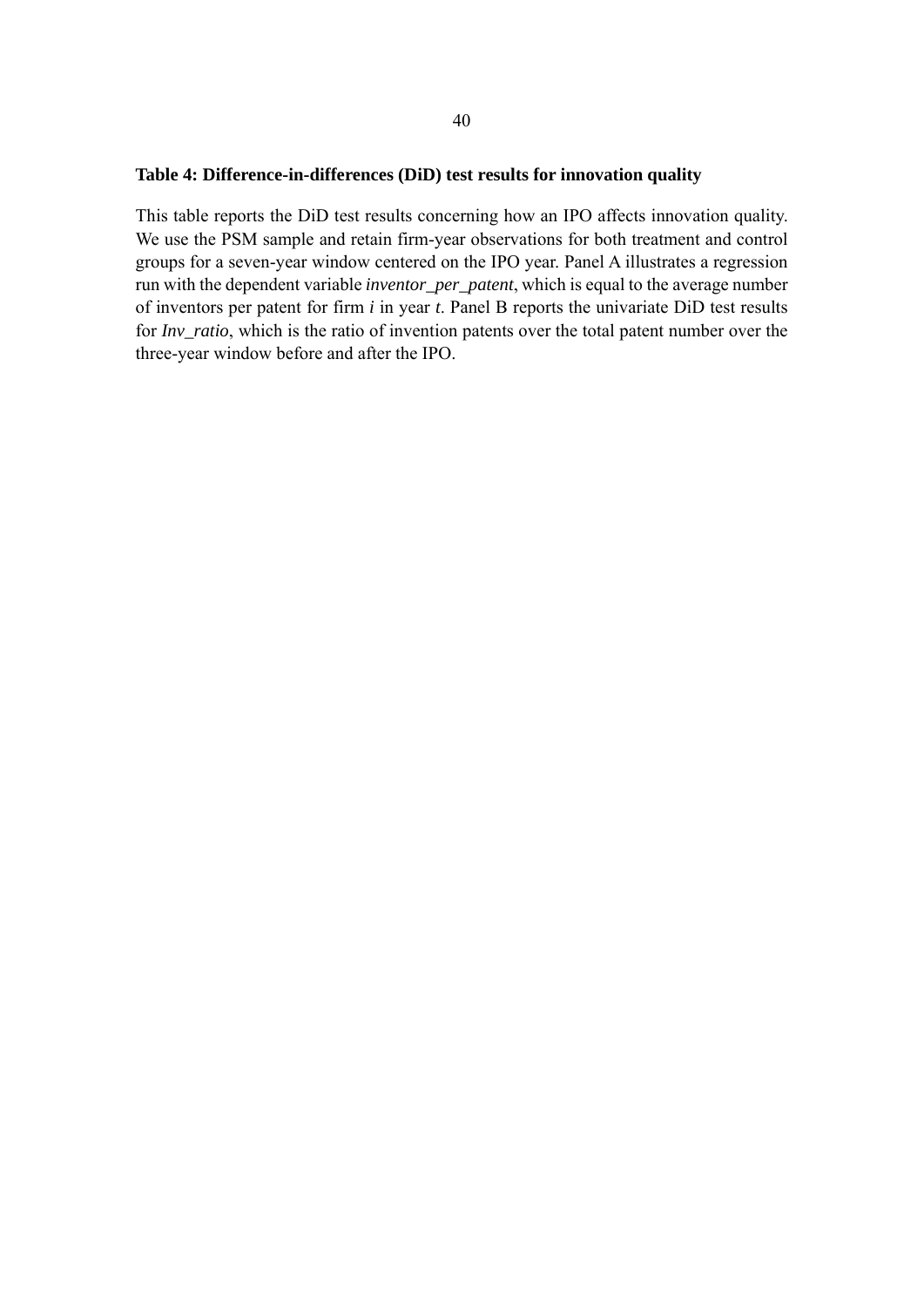|                                      | (1)                 |
|--------------------------------------|---------------------|
| <b>VARIABLES</b>                     | inventor per patent |
|                                      |                     |
| list $_i * before^{2\&3}_{it}$       | $-0.102$            |
|                                      | (0.083)             |
| list <sub>i</sub> * current          | 0.075               |
|                                      | (0.091)             |
| list $_i * after_{it}^1$             | $0.200*$            |
|                                      | (0.106)             |
| list <sub>i</sub> * af ter $_{it}^2$ | $0.299**$           |
|                                      | (0.139)             |
| list <sub>i</sub> * af ter $i_t^3$   | $0.433**$           |
|                                      | (0.180)             |
| before $_{it}^2$                     | 0.071               |
|                                      | (0.060)             |
| $before^1_{it}$                      | 0.064               |
|                                      | (0.077)             |
| current                              | $-0.035$            |
|                                      | (0.077)             |
| after <sub>it</sub> <sup>1</sup>     | $-0.107$            |
|                                      | (0.087)             |
| $after_{it}^2$                       | $-0.077$            |
|                                      | (0.110)             |
| $after_{it}^{3}$                     | $-0.282*$           |
|                                      | (0.161)             |
| Constant                             | $2.251***$          |
|                                      | (0.092)             |
|                                      |                     |
| Observations                         | 9,088               |
| R-squared                            | 0.611               |
| Year fixed effects                   | Y                   |
| Firm fixed effects                   | Y                   |

**Table 4 Panel A: Inventor per patent regression** 

Robust standard errors in parentheses

\*\*\* p<0.01, \*\* p<0.05, \* p<0.1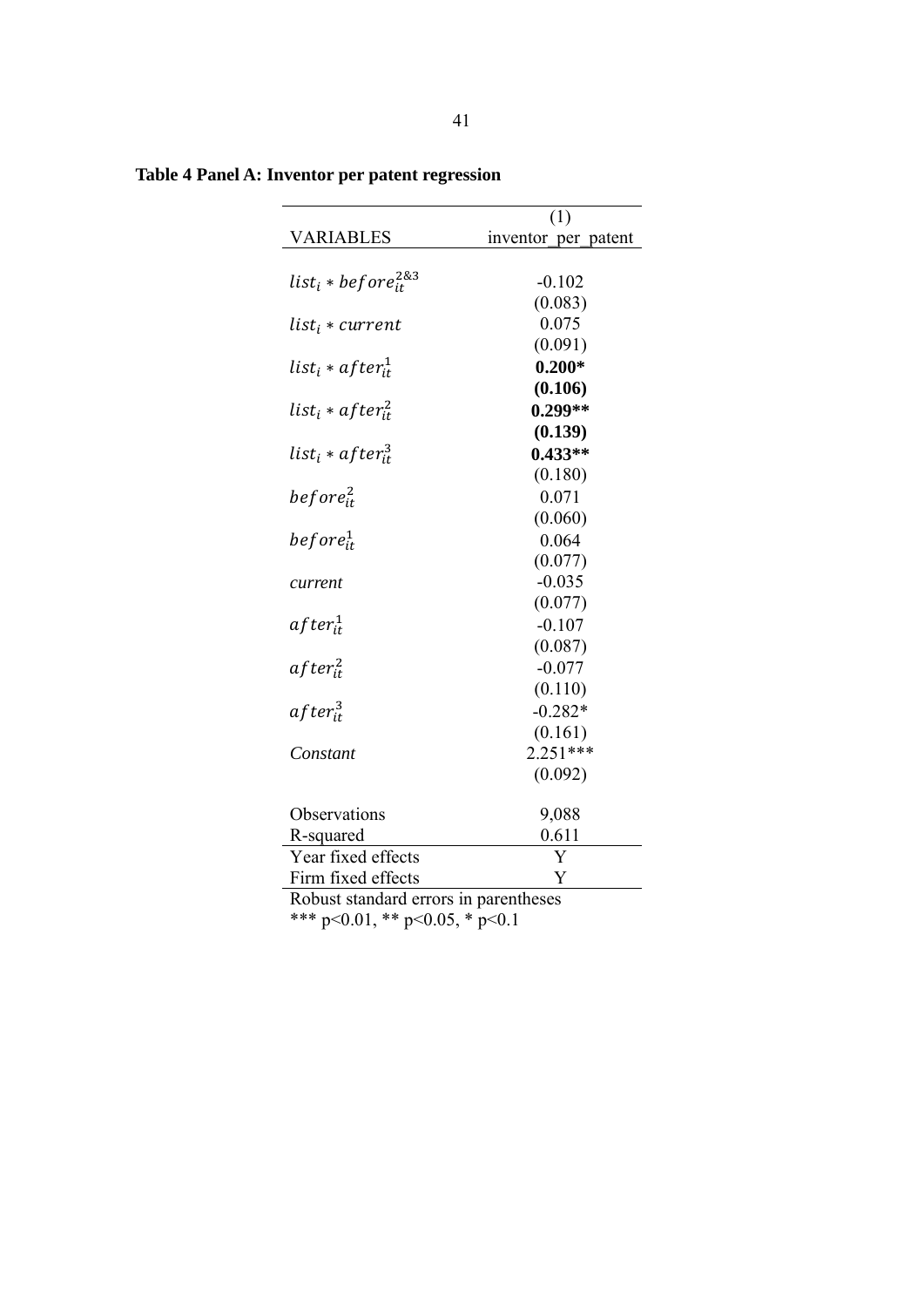|           | Mean Control<br>Mean Treatment |                | Mean DID        | p-value for |
|-----------|--------------------------------|----------------|-----------------|-------------|
|           | Difference                     | Difference     | estimate        | DID         |
|           | (after-before)                 | (after-before) | (treat-control) | estimates   |
| Inv ratio | $0.077***$                     | $0.033**$      | $0.043*$        | 0.068       |
| (s.e.)    | 0.018                          | 0.016          | 0.024           |             |

**Table 4 Panel B: Univariate DiD estimates**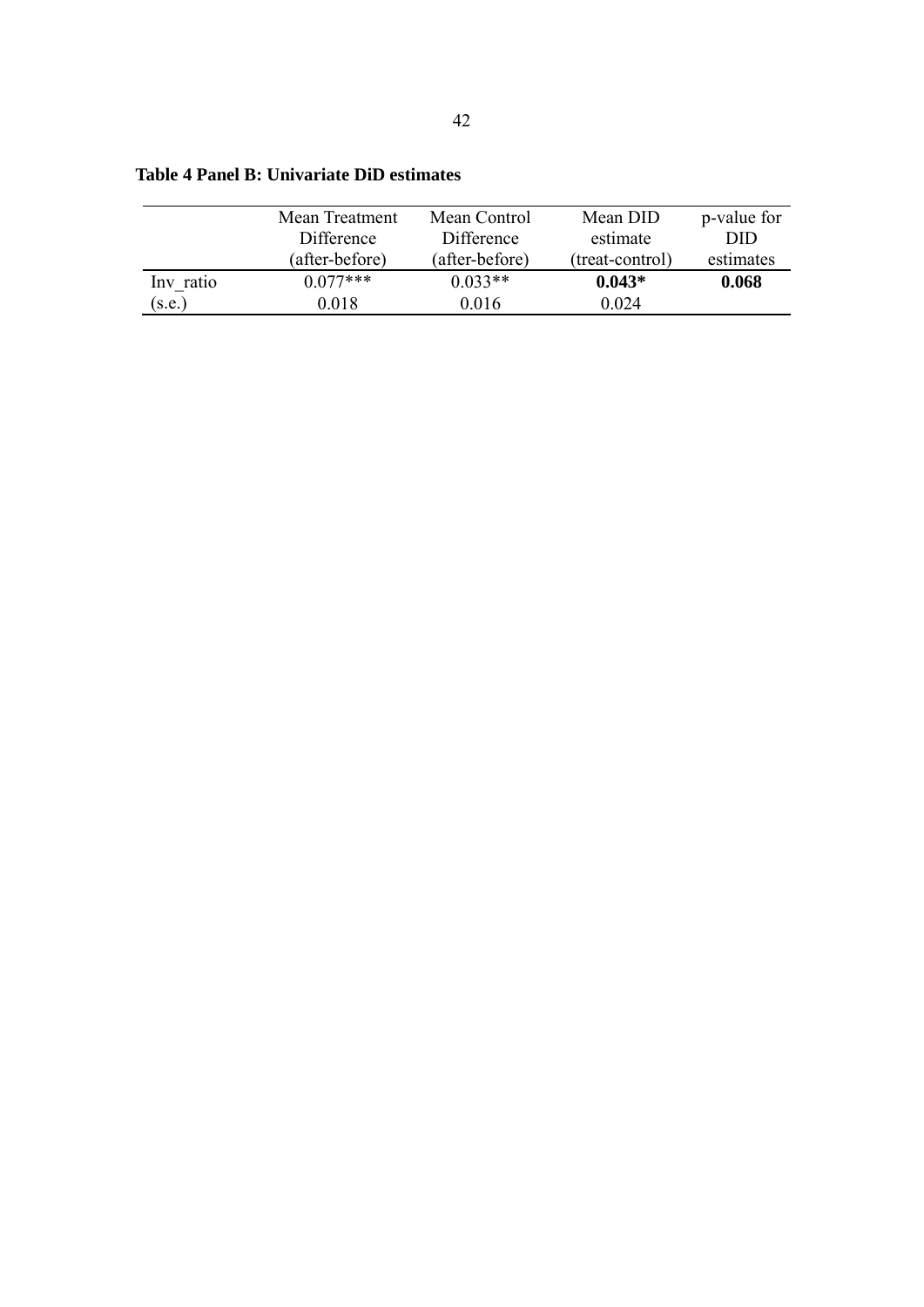#### **Table 5: DiD analysis for innovation scope**

This table reports the regression results examining the effect of an IPO on the expansion of innovation scope, and then estimating the related (unrelated) innovation dynamics of treatment and control firms surrounding an IPO. We use the PSM sample and retain firmyear observations for both treatment and control groups for a seven-year window centered on the IPO year. We estimate the following model:

$$
y_{it} = \alpha + \beta_1 list_i * before_{it}^{2\&3} + \beta_2 list_i * current_{it} + \beta_3 list_i * after_{it}^1 + \beta_4 list_i * after_{it}^2 + \beta_5 list_i * after_{it}^3 + \beta_6 before_{it}^{2\&3} + before_{it}^1 + current_{it} + after_{it}^1 + after_{it}^3 + after_{it}^3 + after_{it}^3 + after_{it}^3 + after_{it}^3 + after_{it}^3 + after_{it}^3 + after_{it}^3 + after_{it}^3 + after_{it}^3 + after_{it}^3 + after_{it}^3 + after_{it}^3 + after_{it}^3 + after_{it}^3 + after_{it}^3 + after_{it}^3 + after_{it}^3 + after_{it}^3 + after_{it}^3 + after_{it}^3 + after_{it}^3 + after_{it}^3 + after_{it}^3 + after_{it}^3 + after_{it}^3 + after_{it}^3 + after_{it}^3 + after_{it}^3 + after_{it}^3 + after_{it}^3 + after_{it}^3 + after_{it}^3 + after_{it}^3 + after_{it}^3 + after_{it}^3 + after_{it}^3 + after_{it}^3 + after_{it}^3 + after_{it}^3 + after_{it}^3 + after_{it}^3 + after_{it}^3 + after_{it}^3 + after_{it}^3 + after_{it}^3 + after_{it}^3 + after_{it}^3 + after_{it}^3 + after_{it}^3 + after_{it}^3 + after_{it}^3 + after_{it}^3 + after_{it}^3 + after_{it}^3 + after_{it}^3 + after_{it}^3 + after_{it}^3 + after_{it}^3 + after_{it}^3 + after_{it}^3 + after_{it}^3 + after_{it}^3 + after_{it}^3 + after_{it}^3 + after_{it}^3 + after_{it}^3 + after_{it}^3 + after_{it}^3 + after_{it}^3 + after_{it}^3 + after_{it}^3 + after_{it}^3 + after_{it}^3 + after_{it}^3 + after_{it}^3 + after_{it}^3 + after_{it}^3 + after_{it}^3 + after_{it}^3 + after_{it}^3 + after_{it}^3 + after_{it}^3 + after_{it}^3 + after_{it}^3 + after_{it}^3 + after_{it}^3 + after_{it}^3 + after_{it}^3 + after_{it}^3 + after_{it}^3 + after_{it}^3 + after
$$

The dependent variable  $y_{it}$  in the various specifications is as follows: *Dunrelated*<sub>it</sub>, a dummy that equals one if firm *i* has unrelated patents in year *t* and zero otherwise; *UnrelatedClass<sub>it</sub>*, the number of technology classes to which firm *i*'s unrelated patents belong; *lnRelatedPat<sub>it</sub>*, the natural logarithm of one plus firm *i*'s number of related patents in year *t*; *lnUnrelatedPat<sub>it</sub>*, the natural logarithm of one plus firm *i*'s number of unrelated patents in year *t*; *lnRelatedInv*<sub>it</sub>, the natural logarithm of one plus firm *i*'s number of related inventions in year *t*; *lnUnrelatedInv*<sub>it</sub>, the natural logarithm of one plus firm *i*'s number of unrelated inventions in year *t*. The patent's technology class is defined based on its IPC. We describe this detailed procedure in Section 4.3. Related innovations are those related to a firm's core business and unrelated innovations are those unrelated to a firm's core business. list<sub>i</sub> is a dummy that equals one for treatment firms (listed firms), and zero for control firms (non-listed firms). before $^{2,3}_{i}$  is a dummy that equals one if a firm-year observation is from 2 or 3 years before the IPO year (year 0), and zero otherwise. current<sub>it</sub> is a dummy that equals one if a firm-year observation is in the IPO year (year 0), and zero otherwise. after  $t_{it}^1$  (after  $t_{it}^3$ , after  $t_{it}^3$ ) is a dummy that equals one if a firm-year observation is from 1 (2,3) year after the IPO year (year 0), and zero otherwise. All specifications include year and firm fixed effects. Robust standard errors are displayed in parentheses under each coefficient estimate. \*\*\*, \*\*, and \* indicate significance at the 1%, 5%, and 10% levels, respectively.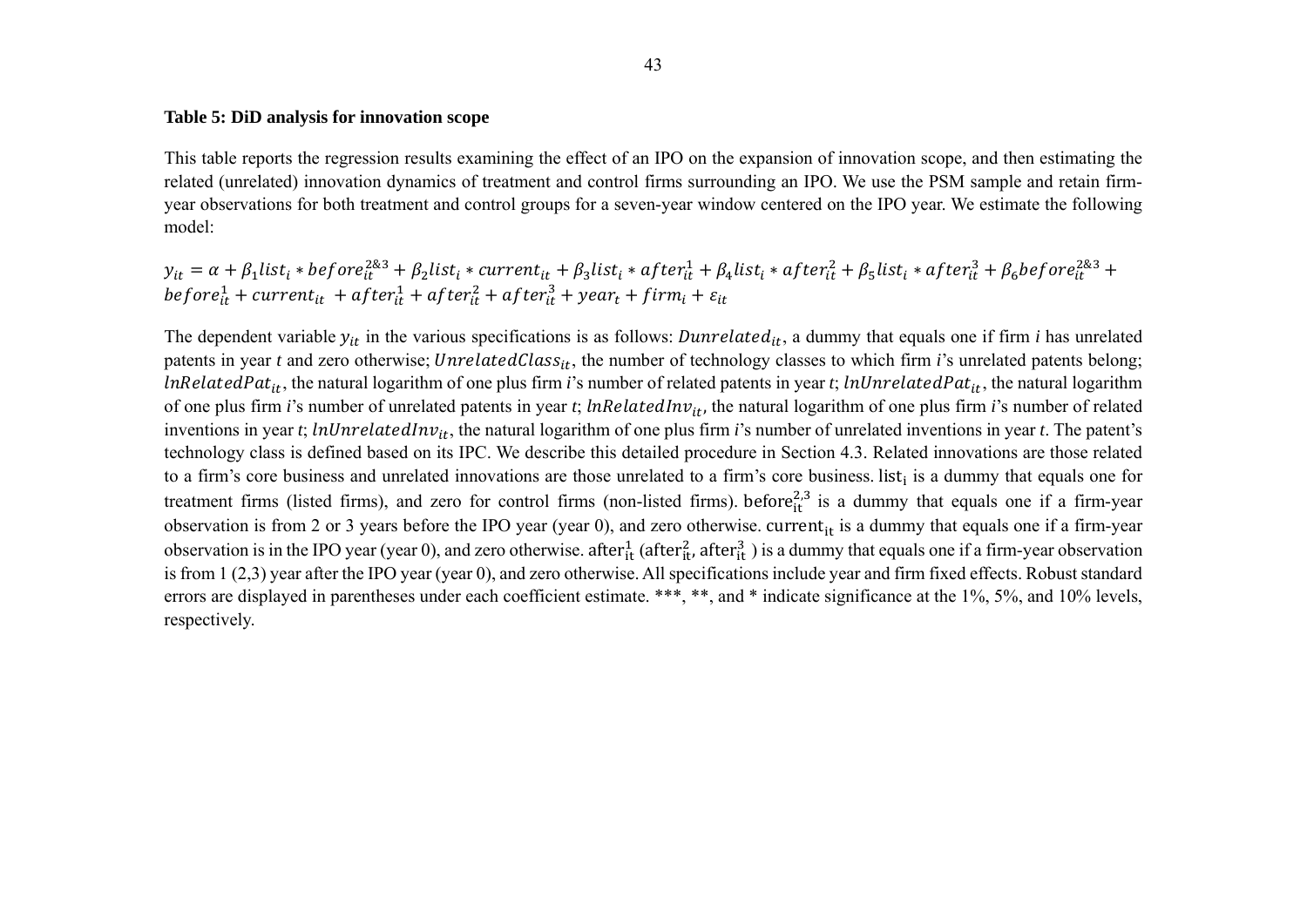|                                          | (1)         | (2)            | (3)           | (4)            | (5)          | (6)            |
|------------------------------------------|-------------|----------------|---------------|----------------|--------------|----------------|
| <b>VARIABLES</b>                         | Dunrelated  | UnrelatedClass | LnrRelatedPat | LnUnrelatedPat | LnRelatedInv | LnUnrelatedInv |
|                                          |             |                |               |                |              |                |
| list <sub>i</sub> * before <sup>23</sup> | $-0.005$    | $-0.069$       | $-0.036$      | $-0.035$       | $-0.040$     | $-0.034$       |
|                                          | (0.023)     | (0.062)        | (0.033)       | (0.034)        | (0.026)      | (0.023)        |
| $list_i * current$                       | 0.031       | 0.076          | 0.016         | 0.047          | 0.028        | 0.031          |
|                                          | (0.025)     | (0.060)        | (0.032)       | (0.034)        | (0.025)      | (0.024)        |
| $list_i * after_i^1$                     | $0.054**$   | 0.085          | $0.081**$     | $0.076**$      | $0.069***$   | $0.049*$       |
|                                          | (0.025)     | (0.063)        | (0.032)       | (0.034)        | (0.027)      | (0.025)        |
| $list_i * after^2$                       | $0.061**$   | $0.217***$     | $0.110***$    | $0.113***$     | $0.066**$    | $0.086***$     |
|                                          | (0.026)     | (0.068)        | (0.036)       | (0.036)        | (0.029)      | (0.026)        |
| $list_i * after^3$                       | $0.115***$  | $0.337***$     | $0.143***$    | $0.198***$     | $0.091***$   | $0.147***$     |
|                                          | (0.030)     | (0.074)        | (0.041)       | (0.039)        | (0.033)      | (0.031)        |
| before <sup>2</sup>                      | $0.045***$  | $0.088*$       | $0.042*$      | $0.057**$      | $0.033*$     | 0.025          |
|                                          | (0.016)     | (0.049)        | (0.025)       | (0.026)        | (0.020)      | (0.016)        |
| before <sup>1</sup>                      | $0.060***$  | 0.063          | $0.059**$     | $0.060**$      | $0.039**$    | $0.034**$      |
|                                          | (0.019)     | (0.053)        | (0.024)       | (0.027)        | (0.018)      | (0.017)        |
| current                                  | $0.063***$  | 0.068          | $0.062**$     | $0.064**$      | $0.040**$    | 0.024          |
|                                          | (0.018)     | (0.052)        | (0.025)       | (0.027)        | (0.019)      | (0.017)        |
| after <sup>1</sup>                       | $0.063***$  | $0.105*$       | $0.048**$     | $0.068**$      | $0.043**$    | $0.052***$     |
|                                          | (0.020)     | (0.056)        | (0.022)       | (0.028)        | (0.018)      | (0.019)        |
| after <sup>2</sup>                       | $0.044**$   | 0.022          | $0.058**$     | 0.039          | $0.053**$    | $0.040*$       |
|                                          | (0.021)     | (0.057)        | (0.028)       | (0.032)        | (0.024)      | (0.021)        |
| after <sup>3</sup>                       | $0.057***$  | 0.038          | $0.078***$    | 0.035          | $0.063***$   | $0.035*$       |
|                                          | (0.022)     | (0.056)        | (0.027)       | (0.030)        | (0.022)      | (0.020)        |
| Constant                                 | $0.052***$  | $0.158***$     | $0.044*$      | $0.097***$     | 0.029        | $0.046**$      |
|                                          | (0.018)     | (0.053)        | (0.024)       | (0.028)        | (0.019)      | (0.018)        |
| Observations                             | 4,253       | 4,253          | 4,253         | 4,253          | 4,253        | 4,253          |
| R-squared                                | 0.536       | 0.588          | 0.571         | 0.650          | 0.501        | 0.556          |
| Firm fixed effects                       | Y           | $\mathbf Y$    | $\mathbf Y$   | $\mathbf Y$    | $\mathbf Y$  | $\mathbf Y$    |
| Year fixed effects                       | $\mathbf Y$ | Y              | Y             | Y              | Y            | Y              |

Robust standard errors in parentheses

\*\*\* p<0.01, \*\* p<0.05, \* p<0.1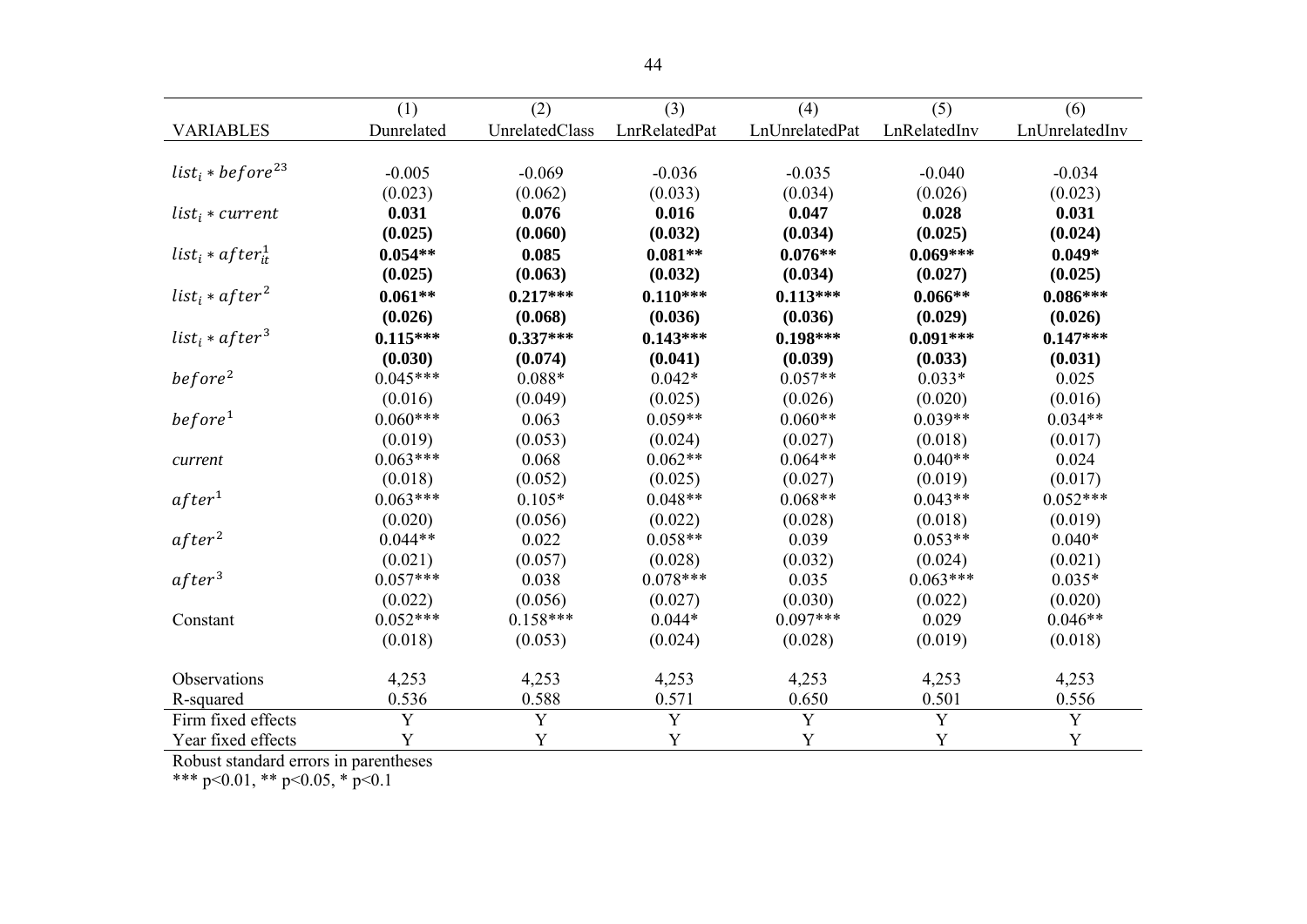#### **Table 6: Cross-section analysis of an IPO's impact on innovation output**

This table reports the effects of an IPO on firm innovation output across firms with different characteristics. We use the PSM sample and retain firm-year observations for both the treatment and control groups for a seven-year window centered on the IPO year. We focus on comparing the three-year window after the IPO to the three-year window before the IPO, and we drop the IPO year. The estimation model is as follows.

ln Pat<sub>it</sub> (ln Inv<sub>it</sub>) =  $\alpha + \beta_1$ list<sub>i</sub> \* After $i_t^{1\&2\&3}$  \*  $X_i + \beta_2$ list<sub>i</sub> \* After $i_t^{1\&2\&3}$  + After ${}^{1\&2\&3}_{it} * X_i + \text{After} {}^{1\&2\&3}_{it} + firm_i + year_t + \varepsilon_{it}$ 

The dependent variable in the specifications is as follows:  $ln Pat_{it}$ , the natural logarithm of one plus firm *i*'s number of patents in year *t*;  $ln Inv_{it}$ , the natural logarithm of one plus firm *i*'s number of invention patents in year *t*.  $X_i$  are relevant firm dummy variables.  $X_i$  takes the following forms: a corporate ownership indicator, such as the dummy variable, *SOE*, which equals one if the treatment group firm is an SOE, and zero otherwise; a dummy variable, *EXEHLD*, indicating whether the management team holds firm stock (one if management holds such stock, zero if not) after the IPO; a dummy variable, *Duality*, indicating if the *CEO* and the president are the same person (one if so, zero otherwise) after the IPO; a dummy variable, *Fixed*, equal to one if a firm's fixed assets ratio (*FixAT\_AT*) is above the median level one year prior to the IPO; a dummy variable, *External\_dependence*, equal to one if an industry belongs to the high external financing dependent group, zero otherwise.  $After_{it}^{18283}$  is a dummy equal to one if a firm-year observation is after the IPO. *list<sub>i</sub>* is a dummy that equals one for the treatment group, zero otherwise. For brevity, we only report the coefficient estimates of variables *list<sub>it</sub>* \* *After*<sup>1&2&3</sup> and *list*<sub>*i*</sub> \* After<sup>1&2&3</sup> \*  $X_i$ . All specifications include year and firm fixed effects. Robust standard errors are displayed in parentheses under each coefficient estimate. \*\*\*, \*\*, and \* indicate significance at the 1%, 5%, and 10% levels, respectively.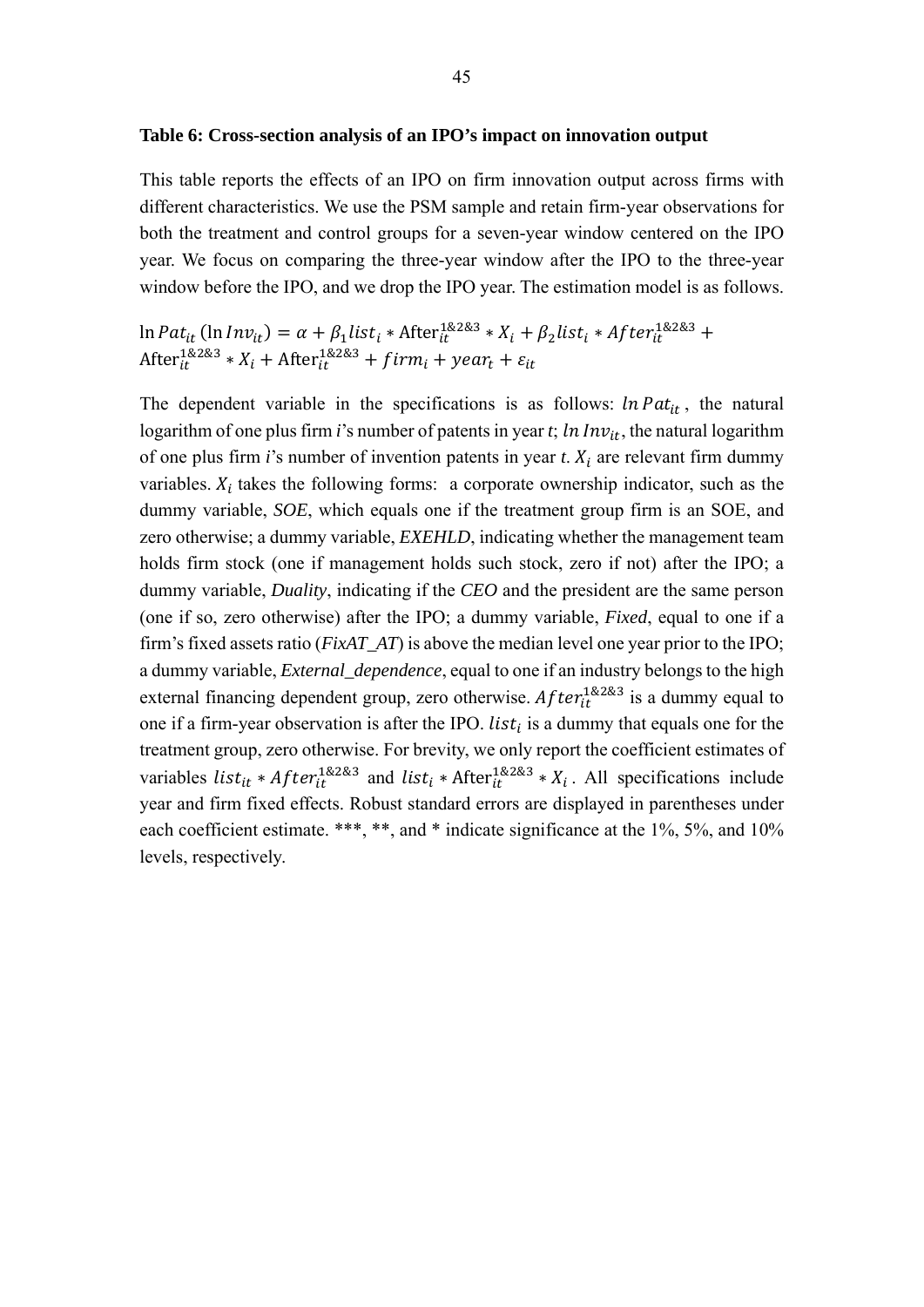|            |           |                  | (4)              |
|------------|-----------|------------------|------------------|
| External   | External  | High fixed ratio | High fixed ratio |
| <b>Vs</b>  | <b>Vs</b> | <b>Vs</b>        | <b>Vs</b>        |
| Internal   | Internal  | Low fixed ratio  | Low fixed ratio  |
| LnPat      | LnInv     | LnPat            | LnIny            |
|            |           |                  |                  |
| $0.139***$ | $0.085**$ | $0.293***$       | $0.238***$       |
| (0.052)    | (0.036)   | (0.045)          | (0.039)          |
| $0.155**$  | $0.108**$ |                  |                  |
| (0.072)    | (0.048)   |                  |                  |
|            |           | $-0.098**$       | $-0.162***$      |
|            |           | (0.038)          | (0.048)          |
| 3,543      | 3,543     | 3,543            | 3,543            |
| 0.655      | 0.585     | 0.655            | 0.587            |
| Y          | Y         | Y                | Y                |
| Y          | Y         | Y                | Y                |
|            | (1)       | (2)              | (3)              |

## **Table 6 Panel A: Cross-sectional analysis of an IPO's impact on innovation output: financial constraints**

Standard errors in parentheses

\*\*\* p<0.01, \*\* p<0.05, \* p<0.1

## **Table 6 Panel B: Cross-sectional analysis of an IPO's impact on innovation output: governance and ownership**

|                                  | (1)                   | (2)                   | (3)              | (4)              | (5)         | (6)         |
|----------------------------------|-----------------------|-----------------------|------------------|------------------|-------------|-------------|
|                                  | <b>EXEHLD</b>         | <b>EXEHLD</b>         | Duality          | Duality          | <b>SOE</b>  | <b>SOE</b>  |
|                                  | VS.                   | VS.                   | VS.              | VS.              | VS.         | VS.         |
|                                  | non-<br><b>EXEHLD</b> | non-<br><b>EXEHLD</b> | N <sub>0</sub>   | N <sub>o</sub>   | <b>POE</b>  | POE         |
| <b>VARIABLES</b>                 | LnPat                 | LnInv                 | duality<br>LnPat | duality<br>LnInv | LnPat       | LnInv       |
|                                  |                       |                       |                  |                  |             |             |
| $list*After^{1&2&3}$             | $0.232**$             | $0.207***$            | $0.343***$       | $0.244***$       | $0.341***$  | $0.233***$  |
|                                  | (0.095)               | (0.063)               | (0.075)          | (0.052)          | (0.047)     | (0.031)     |
| $list*After^{1\&2\&3}*EXEHLD$    | $0.470***$            | $0.280***$            |                  |                  |             |             |
|                                  | (0.144)               | (0.103)               |                  |                  |             |             |
| $list*After^{1\&2\&3} * Duality$ |                       |                       | $0.526**$        | $0.477***$       |             |             |
|                                  |                       |                       | (0.222)          | (0.157)          |             |             |
| $list*After^{1\&2\&3} * SOE$     |                       |                       |                  |                  | $-0.257***$ | $-0.198***$ |
|                                  |                       |                       |                  |                  | (0.078)     | (0.051)     |
| <i><b>Observations</b></i>       | 1,464                 | 1,464                 | 1,464            | 1,464            | 3,543       | 3,543       |
| R-squared                        | 0.672                 | 0.574                 | 0.672            | 0.578            | 0.655       | 0.586       |
| Year fixed effects               | Y                     | Y                     | Y                | Y                | Y           | Y           |
| Firm fixed effects               | Y                     | Y                     | Y                | Y                | Y           | Y           |

Standard errors in parentheses

\*\*\* p<0.01, \*\* p<0.05, \* p<0.1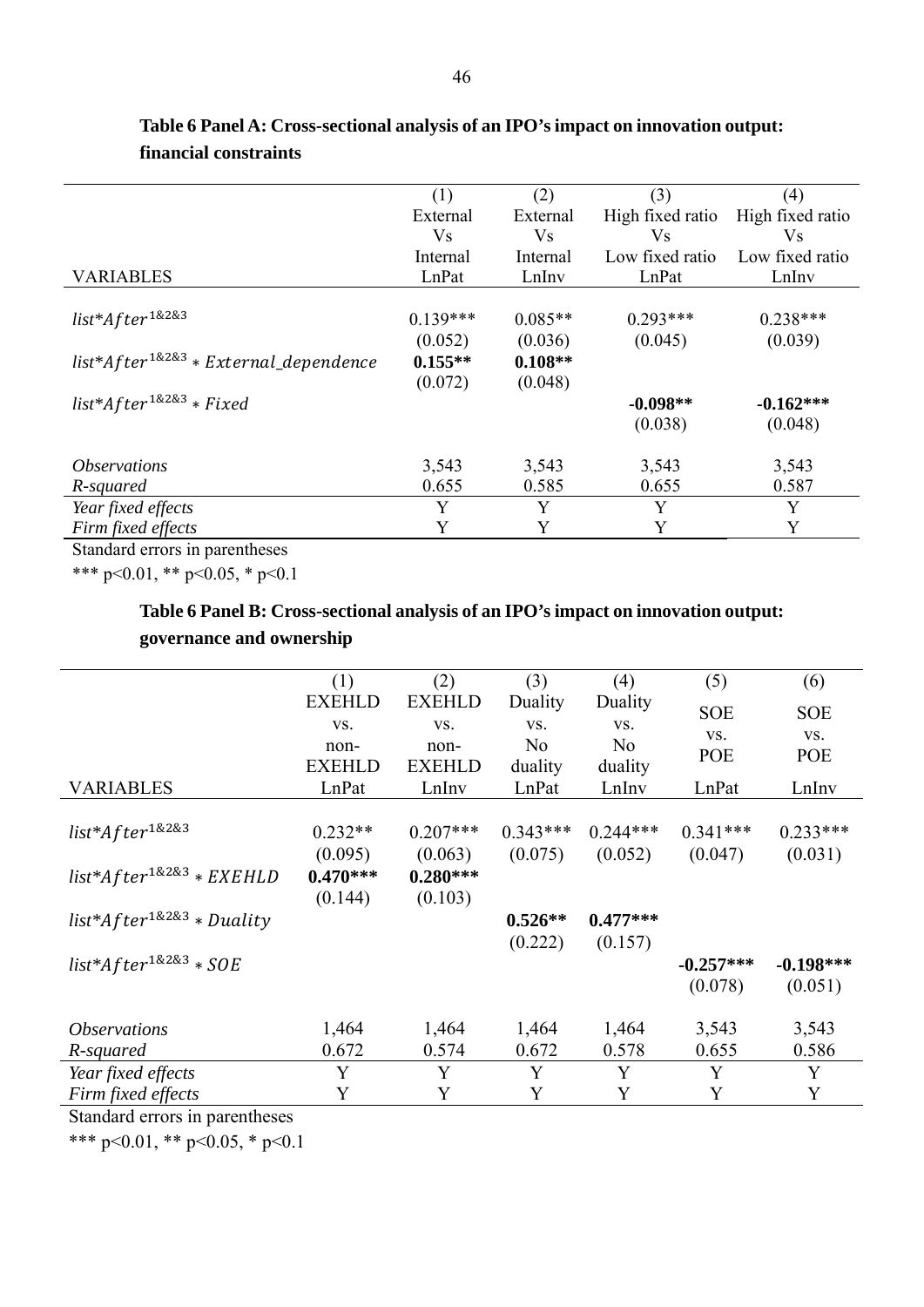#### **Table 7: Inventor mobility and innovative productivity**

This table reports the effects of an IPO on inventors' mobility and innovative activity. We use the PSM sample and retain firm-year observations for both treatment and control groups for a seven-year window centered on the IPO year. Inventors are classified into three categories: stayers, leavers, and newcomers, as defined in the text. Panel A provides the DiD results for the yearly average of inventor numbers across firms, and per inventor total patent and invention patent. Inventor is the yearly average of firm *i*'s inventor number in the three-year window before or after the IPO, which is calculated by the total inventor number divided by the year of firm survival. Patent (Invention) is per inventor patents (inventions) of firm *i* in the three-year window before or after an IPO, which is measured by total patents (inventions) divided by the number of total inventors of firm *i*.

Panel B reports the effects of an IPO on inventors' departure. We estimate the probit model below:

$$
Leaver_{il} = \alpha + \beta Treat_{il} + \gamma X_{i, -1} + list\_year_{it} + industry_{ij} + \varepsilon_i
$$

We include stayers and leavers in our sample, where the dependent variable equals one if the inventor leaves firm, and zero otherwise. IPO is a dummy variable equal to one if a firm experiences an IPO, and zero otherwise. In all specifications, we control firm characteristics before an IPO and an inventor's total patents during the three years before an IPO as the inventor's productivity. Robust standard errors are reported in parentheses. \*, \*\*, and \*\*\* indicate that the coefficient is statistically significant at the 10%, 5%, and 1% levels, respectively.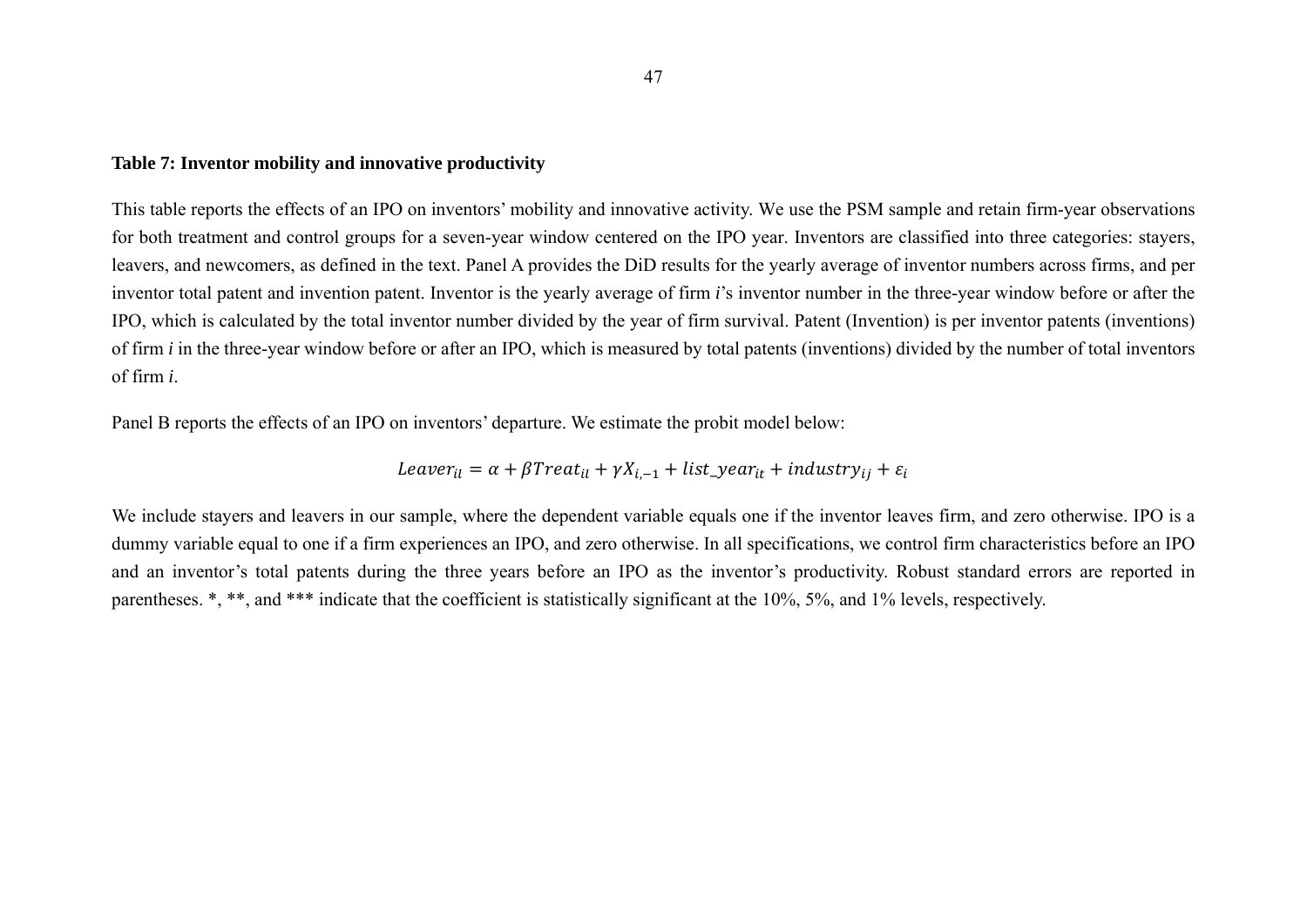|                              | Mean Treatment<br>Difference<br>(after-before) | Mean Control<br>Difference<br>(after-before) | Mean DID<br>estimate (treat-<br>control) | p-value for DID<br>Estimate |
|------------------------------|------------------------------------------------|----------------------------------------------|------------------------------------------|-----------------------------|
| Number of Inventors          | 3.461                                          | 0.445                                        | 3.016                                    | 0.001                       |
| (s.e.)                       | 0.848                                          | 0.232                                        | 0.879                                    |                             |
| per capita total patents     | $-0.145$                                       | $-0.720$                                     | 0.575                                    | 0.242                       |
| (s.e.)                       | 0.247                                          | 0.424                                        | 0.491                                    |                             |
| Per capita Invention patents | 0.081                                          | 0.014                                        | 0.067                                    | 0.379                       |
| (s.e.)                       | 0.072                                          | 0.024                                        | 0.076                                    |                             |

## **Table 7 Panel A: DiD estimates of inventor and innovative productivity**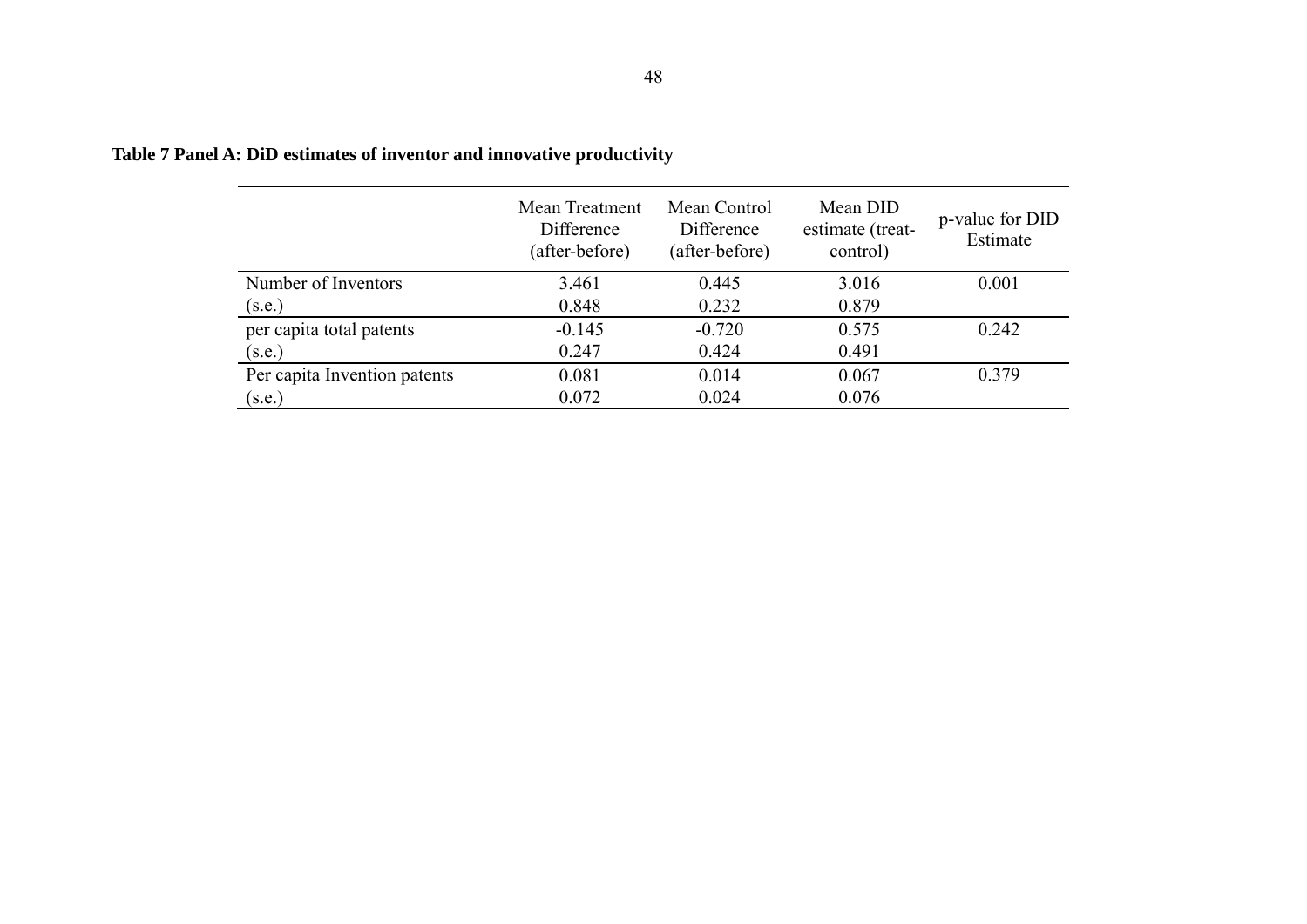| <b>VARIABLES</b>        | leaver      | Leaver      |
|-------------------------|-------------|-------------|
| <b>Treat</b>            | $-0.692***$ | $-0.719***$ |
|                         | (0.164)     | (0.166)     |
| Pre_productivity        |             | $-0.017$    |
|                         |             | (0.013)     |
| Ln(At)                  | $0.223*$    | $0.224*$    |
|                         | (0.125)     | (0.125)     |
| FixAT_AT                | 0.881       | 0.843       |
|                         | (0.862)     | (0.864)     |
| Admin_AT                | $-1.389$    | $-1.428$    |
|                         | (1.697)     | (1.698)     |
| Ln(Age)                 | $-0.116$    | $-0.121$    |
|                         | (0.108)     | (0.109)     |
| <b>SOE</b>              | $0.621***$  | $0.593***$  |
|                         | (0.194)     | (0.195)     |
| EX                      | $-0.060$    | $-0.039$    |
|                         | (0.216)     | (0.217)     |
| Leverage                | $-0.749$    | $-0.748$    |
|                         | (0.811)     | (0.814)     |
| Liquidity               | $-0.216$    | $-0.215$    |
|                         | (0.763)     | (0.765)     |
| Interest_AT             | $-20.971*$  | $-20.181*$  |
|                         | (11.992)    | (12.049)    |
| <b>ROA</b>              | $-1.214$    | $-1.309$    |
|                         | (1.316)     | (1.321)     |
| $H$ I                   | 3.306       | 2.838       |
|                         | (3.747)     | (3.777)     |
| HI <sup>2</sup>         | $-12.445$   | $-11.327$   |
|                         | (11.232)    | (11.340)    |
| Constant                | $-8.320$    | $-8.303$    |
|                         | (138.972)   | (139.139)   |
| Observations            | 600         | 600         |
| List year fixed effects | Ý           | Y           |
| Industry fixed effects  | Y           | Y           |
|                         |             |             |

## **Table 7 Panel B: DiD analysis for inventor mobility**

Standard errors in parentheses

\*\*\* p<0.01, \*\* p<0.05, \* p<0.1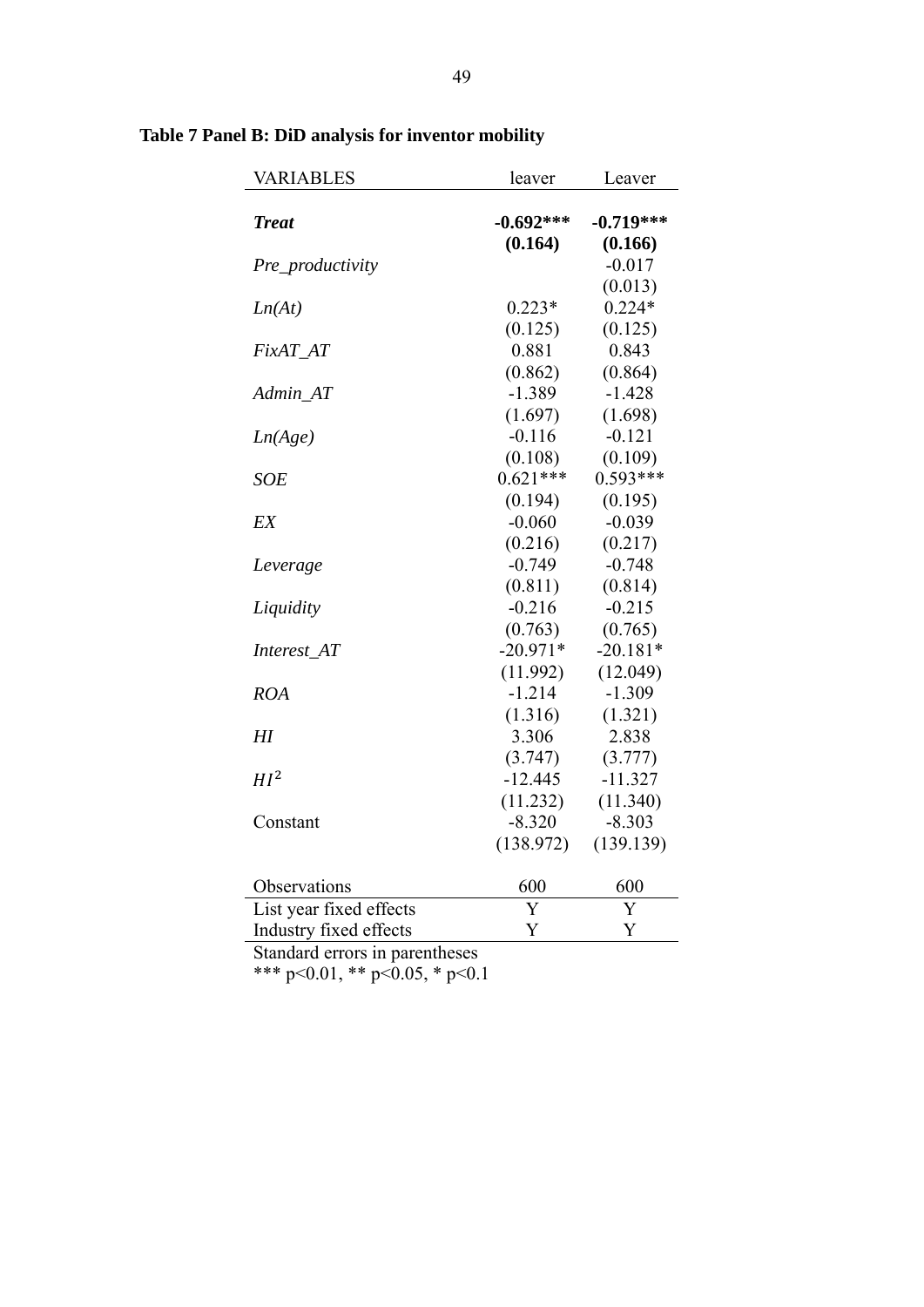#### **Table 8: The real effect of innovation: innovation and firm value**

This table reports the effect of innovation on firm value. We focus only on the IPO firms and aggregate all subsidiary firms' patent applications at the parent firm level. The accounting information is collected from CSMAR. We estimate the following model:

$$
\Delta Q_{i,3\rightarrow 6} = \alpha + \beta Pat_{i[1,3]}Inv_{i[1,3]} + \gamma X_{i,3} + list\_year_{it} + \varepsilon_i
$$

The dependent variable is  $\Delta Q_{i,3\rightarrow 6}$ , the change of Tobin's Q from the end of the third year after an IPO to the end of the sixth year after an IPO.  $Pat_{i[1,3]}$  ( $Inv_{i[1,3]}$ ) is firm *i*'s total patent (invention patent) filing over the three years after an IPO. The firm characteristic variables in the regression are measured at the end of the third year after an IPO, and the definitions of these variables are in the Appendix. Robust standard errors are reported in parentheses. \*, \*\*, and \*\*\* indicate that the coefficient is statistically significant at the 10%, 5%, and 1% levels, respectively.

|                                      | (1)                                                                  | (2)                                         |
|--------------------------------------|----------------------------------------------------------------------|---------------------------------------------|
| <b>VARIABLES</b>                     | $\Delta \text{Ln} Q_{i, \underline{t+3}\rightarrow \underline{t+6}}$ | $\Delta \text{Ln} Q_{i,t+3\rightarrow t+6}$ |
| $Pat_{i[1,3]}$                       | $0.005*$<br>(0.003)                                                  |                                             |
| $Inv_{i[1,3]}$                       |                                                                      | $0.014*$<br>(0.007)                         |
| $Accuracy_{i[1,3]}$                  | $-0.073$<br>(0.103)                                                  | $-0.074$<br>(0.103)                         |
| $Q_{i,3}$                            | $-0.123$<br>(0.159)                                                  | $-0.112$<br>(0.159)                         |
| $Ln(AT)_{i,3}$                       | $-0.580***$<br>(0.181)                                               | $-0.537***$<br>(0.178)                      |
| $FixAT\_AT_{i.3}$                    | $-0.326$<br>(0.768)                                                  | $-0.497$<br>(0.752)                         |
| $Leverage_{i,3}$                     | 1.864**                                                              | $1.663**$                                   |
| $ROA_{i,3}$                          | (0.756)<br>$-2.528$                                                  | (0.758)<br>$-3.344$                         |
| Constant                             | (3.167)<br>10.824***<br>(3.792)                                      | (3.164)<br>10.103***<br>(3.750)             |
| Observations                         | 148                                                                  | 148                                         |
| R-squared<br>List year fixed effects | 0.514<br>Y                                                           | 0.514<br>Y                                  |
| Standard errors in parentheses       |                                                                      |                                             |

\*\*\* p<0.01, \*\* p<0.05, \* p<0.1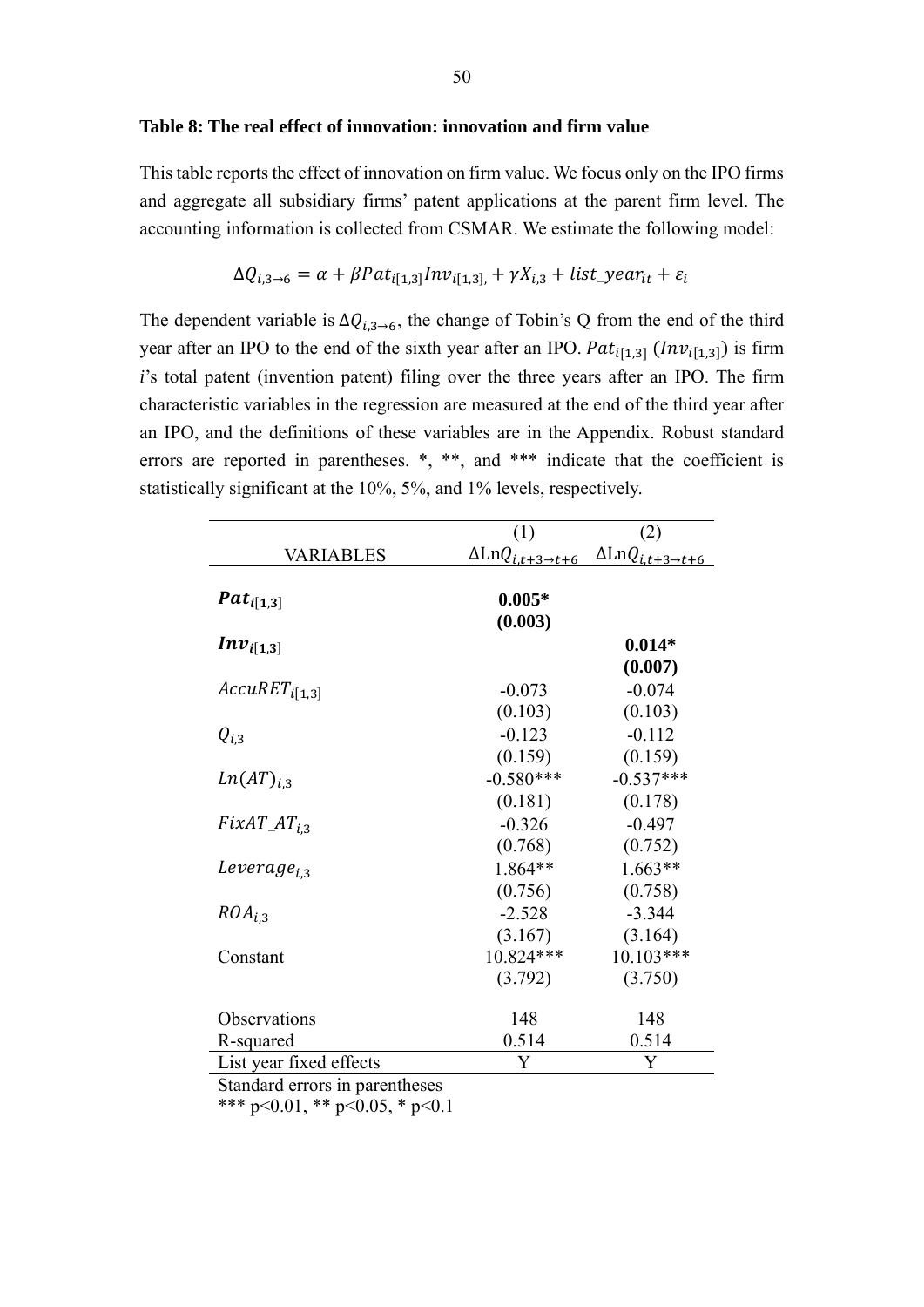#### **Table 9: The robustness check: Heckman-style two-stage model**

This table presents the second stage results of the two-step Heckman-type estimation and the counterfactual analysis. The dependent variable in Panel A is the patent (invention) application growth, which is defined as the difference between the average patent (invention) application over the next 3 year and the patent (invention) application of the past year. The independent variables in this regression include inverse Mills ratios (generated in the first stage regression) and the firm control variables we introduce in prior analysis. Firm fixed effect and year fixed effect are also included in all regressions. Panel B reports the results of the counterfactual analysis based on the switching regression model of Panel A. It reports the actual patent application growth for IPO firms, patent application growth if IPO firms had not gone IPO, and the difference between actual and hypothetical patent application growth (patent application growth improvement). Standard errors are reported in parentheses. \*\*\*, \*\*, and \* indicate significance at the 1%, 5%, and 10% levels, respectively.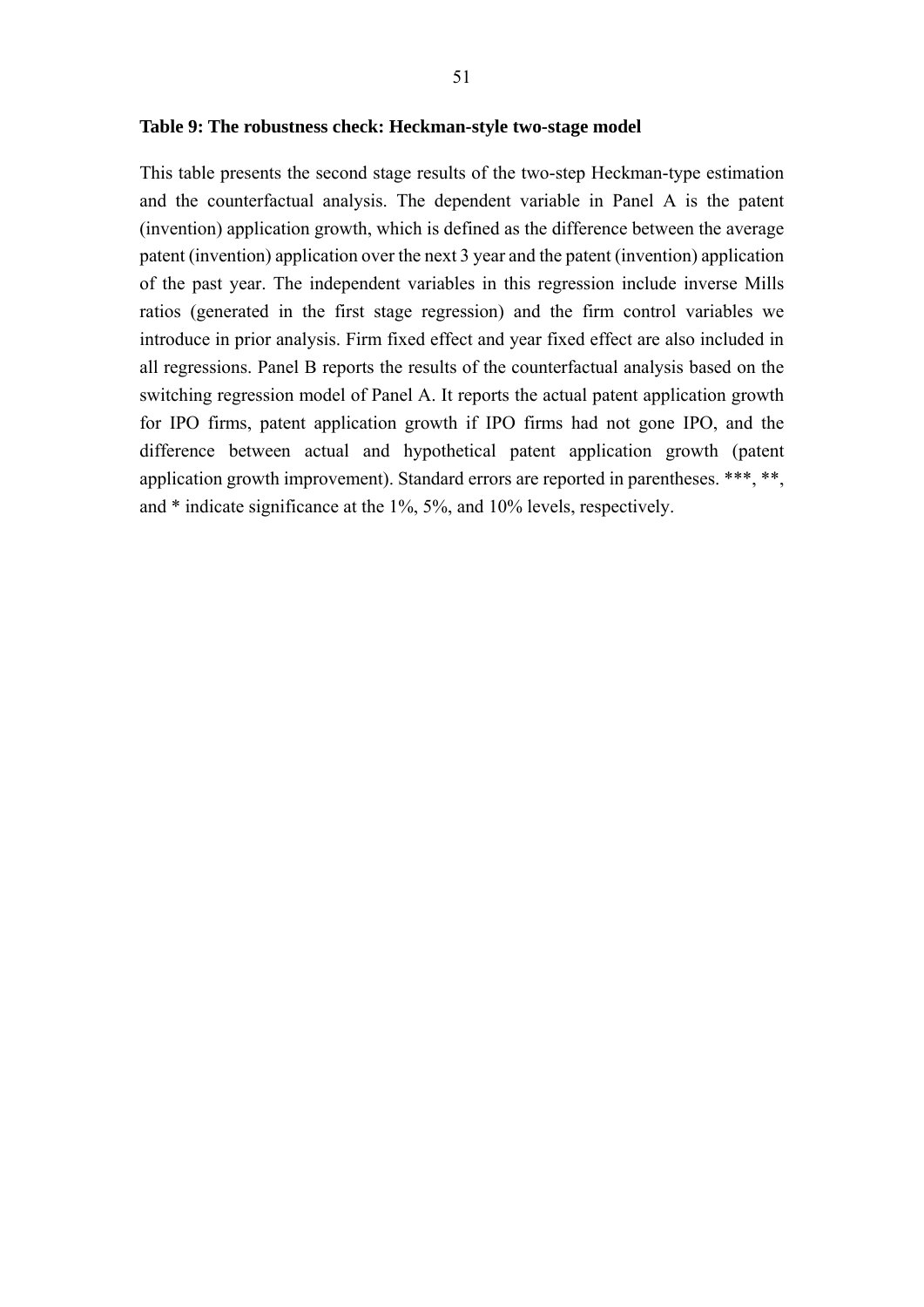|                             | IPO firm     | Non-IPO firm | IPO firm     | Non-IPO firm |
|-----------------------------|--------------|--------------|--------------|--------------|
| <b>VARIABLES</b>            | LnPat growth | LnPat growth | LnInv_growth | LnInv growth |
|                             |              |              |              |              |
| <b>Inverse Mills Ratios</b> | 1.209***     | $0.225***$   | $0.367***$   | $0.038***$   |
|                             | (0.099)      | (0.002)      | (0.069)      | (0.001)      |
| Ln(AT)                      | $0.192***$   | $0.030***$   | $0.056*$     | $0.008***$   |
|                             | (0.049)      | (0.001)      | (0.034)      | (0.000)      |
| FixAT_AT                    | $-0.305*$    | $-0.006*$    | $-0.297**$   | $-0.003**$   |
|                             | (0.171)      | (0.004)      | (0.119)      | (0.002)      |
| Admin_AT                    | 1.318**      | $0.049***$   | $0.796**$    | $0.018***$   |
|                             | (0.538)      | (0.008)      | (0.374)      | (0.004)      |
| Ln(Age)                     | $-0.107***$  | $-0.021***$  | $-0.019$     | $-0.004***$  |
|                             | (0.032)      | (0.001)      | (0.023)      | (0.000)      |
| <b>SOE</b>                  | $0.128**$    | $0.005**$    | $0.094**$    | $-0.002$     |
|                             | (0.058)      | (0.002)      | (0.041)      | (0.001)      |
| EX                          | $-0.011$     | $-0.000$     | $-0.043$     | 0.001        |
|                             | (0.060)      | (0.002)      | (0.042)      | (0.001)      |
| Leverage                    | $-0.084$     | $-0.011***$  | $-0.054$     | 0.000        |
|                             | (0.170)      | (0.003)      | (0.118)      | (0.001)      |
| Liquidity                   | 0.042        | $0.007**$    | 0.126        | 0.002        |
|                             | (0.135)      | (0.003)      | (0.094)      | (0.001)      |
| Interest_AT                 | $-1.680$     | 0.046        | $-0.364$     | $-0.000$     |
|                             | (1.924)      | (0.030)      | (1.339)      | (0.014)      |
| <b>ROA</b>                  | $0.396*$     | $0.036***$   | 0.152        | $0.004**$    |
|                             | (0.222)      | (0.004)      | (0.155)      | (0.002)      |
| H                           | 0.465        | $0.032*$     | 0.463        | 0.002        |
|                             | (0.715)      | (0.017)      | (0.498)      | (0.008)      |
| HI <sup>2</sup>             | $-0.755$     | $-0.076***$  | $-0.624$     | $-0.000$     |
|                             | (0.892)      | (0.022)      | (0.621)      | (0.010)      |
| Constant                    | $-5.876***$  | $-1.126***$  | $-1.699***$  | $-0.213***$  |
|                             | (0.793)      | (0.017)      | (0.552)      | (0.008)      |
| Observations                | 2,217        | 700,459      | 2,217        | 700,459      |
| R-squared                   | 0.311        | 0.296        | 0.321        | 0.337        |
| Year fixed effects          | Y            | Y            | Y            | Y            |
| Firm fixed effects          | Y            | Y            | Y            | Y            |

**Table 9 Panel A: Second stage results for endogenous switching regressions** 

Standard errors in parentheses

\*\*\* p<0.01, \*\* p<0.05, \* p<0.1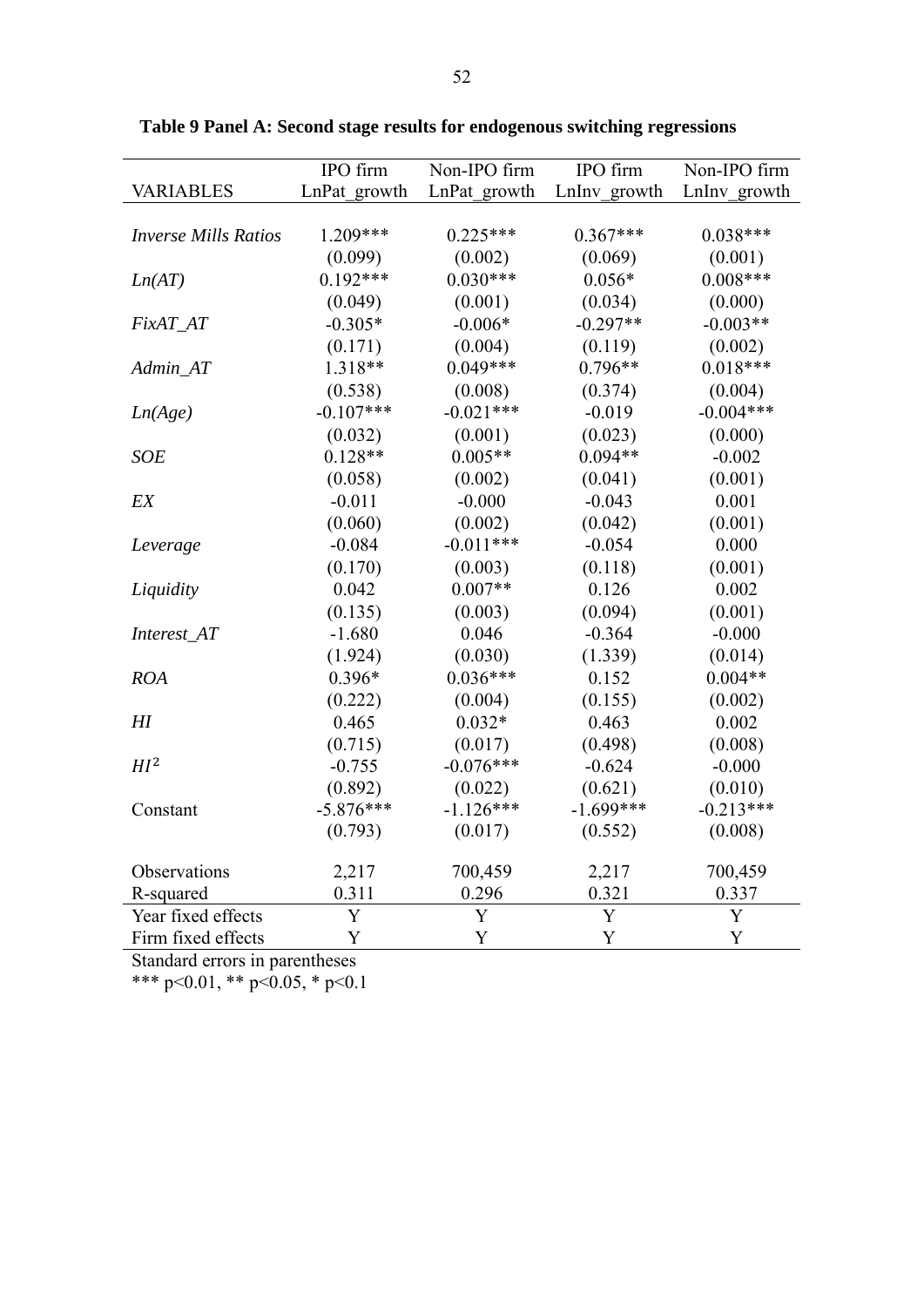|        | Actual LnPat growth | LnPat growth for IPO firms | LnPat growth |
|--------|---------------------|----------------------------|--------------|
|        | for IPO firms       | if they had not gone IPO   | improvement  |
| Mean   | 0.184               | $-0.087$                   | $0.271$ ***  |
| (s.e.) | 0.015               | 0.002                      | 0.015        |
|        | Actual LnInv growth | LnInv growth for IPO firms | Lniny growth |
|        | for IPO firms       | if they had not gone IPO   | improvement  |
| Mean   | 0.140               | $-0.002$                   | $0.142$ ***  |
| (s.e.) | 0.011               | 0.000                      | 0.011        |

**Table 9 Panel B: Actual and hypothetical patent and invention growth for IPO firms**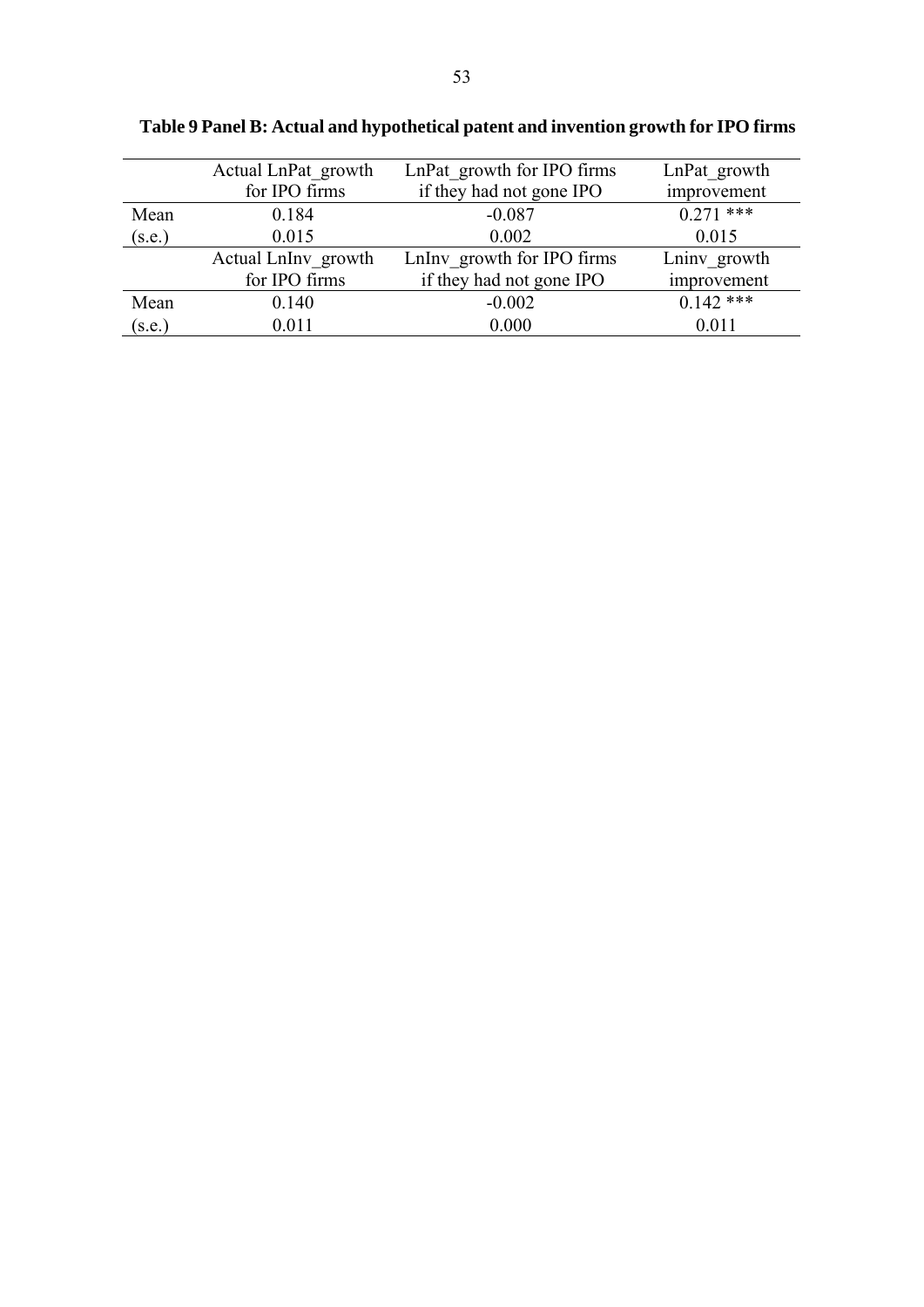## **Appendix**

## **Table A1: Definition of variables**

| <b>Innovation Measure</b>   |                                                                    |
|-----------------------------|--------------------------------------------------------------------|
| Pat                         | Total number of patents applied for in a given year                |
| Inv                         | Total number of invention patents applied for in a given year      |
| Related patents             | Number of patents that are related to a firm's core business,      |
|                             | i.e., the number of patents that are mapped to a firm's field,     |
|                             | defined mainly based on the two-digit CIC industry                 |
| Unrelated patents           | Number of patents that are unrelated to a firm's core business,    |
|                             | i.e., the number of patents that are not mapped to a firm's field, |
|                             | defined mainly based on the two-digit CIC industry                 |
| <b>Firm Characteristics</b> |                                                                    |
| Ln(AT)                      | Natural logarithm of total assets                                  |
| FixAT AT                    | Net fixed assets divided by the book value of total assets         |
| Admin AT                    | Administration expenditure divided by the book value of total      |
|                             | assets                                                             |
| Ln(Age)                     | Natural logarithm of the number of years since the firm's          |
|                             | establishment                                                      |
| <b>SOE</b>                  | A dummy equal to 1 if a firm's registered capital held by the      |
|                             | state exceeds 50% or the "controlling shareholder" identifies      |
|                             | the state as its controlling holder                                |
| EX                          | A dummy equal to 1 if a firm exports                               |
| Leverage                    | Book value of total debt divided by the book value of total        |
|                             | assets                                                             |
| Liquidity AT                | The difference of current assets and debt divided by total         |
|                             | assets                                                             |
| Interest AT                 | Interest expenditure divided by the book value of total assets     |
| <b>ROA</b>                  | Operating profit divided by the book value of total assets         |
| HI                          | Herfindahl index based on annual sales in the cell of two-digit    |
|                             | CIC industry and province                                          |
| Ln(Stock)                   | Natural logarithm of firm's stock; stock is the sum of the         |
|                             | patents a firm has applied for before a given year (the given      |
|                             | year included)                                                     |
| Growth of patent            | Growth in the number of patents computed over the three-year       |
|                             | period before an IPO, LnPat t-LnPat it-2; t is the IPO year        |
| Tobin's Q                   | The sum of the firm's market value of equity plus the book         |
|                             | value of its debt divided by the firm's total assets               |